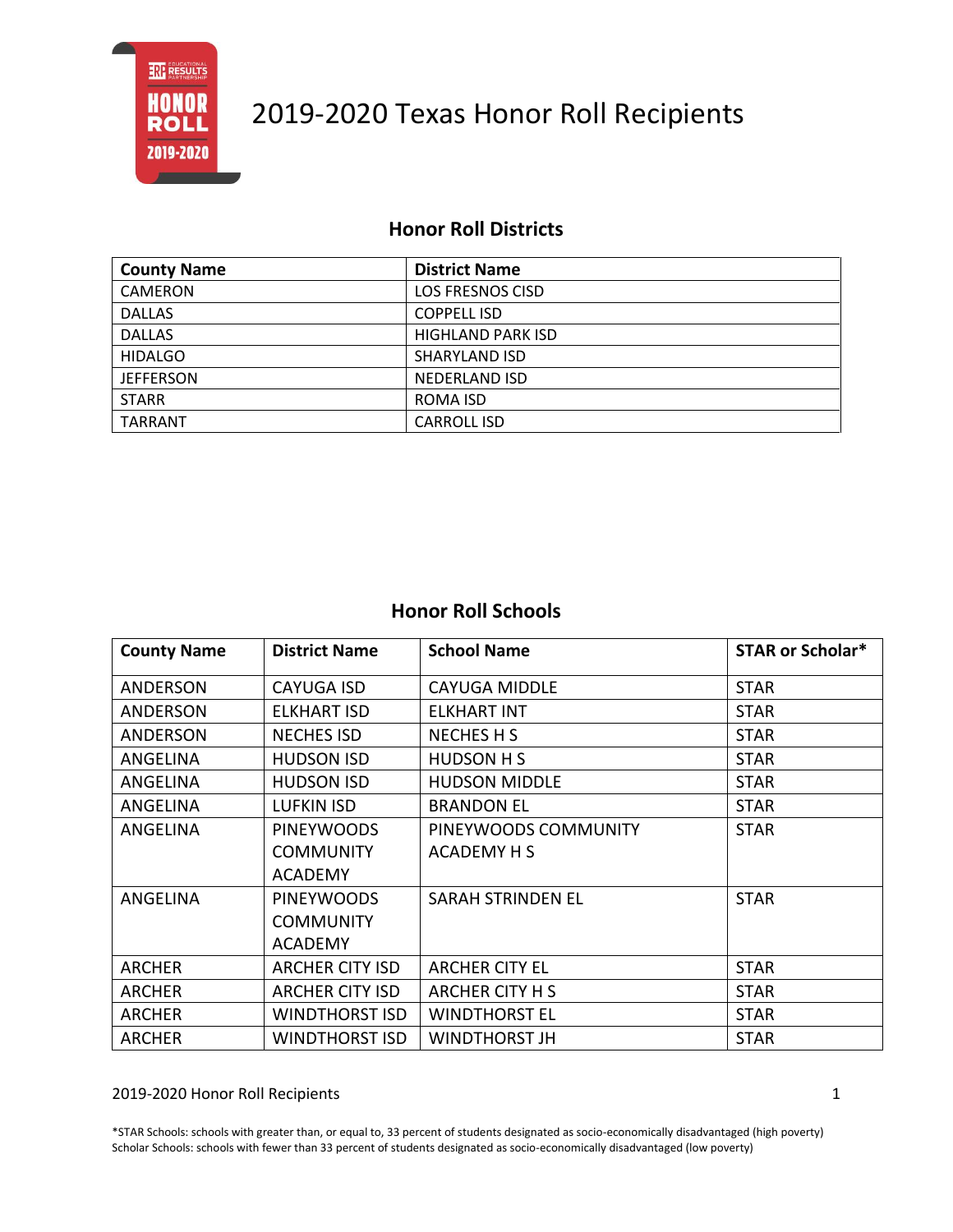

| <b>AUSTIN</b>  | <b>BELLVILLE ISD</b>  | <b>WEST END EL</b>                    | <b>STAR</b> |
|----------------|-----------------------|---------------------------------------|-------------|
| <b>AUSTIN</b>  | <b>BRAZOS ISD</b>     | <b>BRAZOS MIDDLE</b>                  | <b>STAR</b> |
| <b>BASTROP</b> | <b>BASTROP ISD</b>    | <b>COLORADO RIVER COLLEGIATE</b>      | <b>STAR</b> |
|                |                       | <b>ACADEMY</b>                        |             |
| <b>BAYLOR</b>  | <b>SEYMOUR ISD</b>    | <b>SEYMOUR EL</b>                     | <b>STAR</b> |
| <b>BEE</b>     | <b>BEEVILLE ISD</b>   | THE JOE BARNHART ACADEMY              | <b>STAR</b> |
| <b>BELL</b>    | <b>BELTON ISD</b>     | <b>TARVER EL</b>                      | <b>STAR</b> |
| <b>BELL</b>    | <b>HOLLAND ISD</b>    | <b>HOLLAND MIDDLE</b>                 | <b>STAR</b> |
| <b>BELL</b>    | <b>KILLEEN ISD</b>    | <b>CLARKE EL</b>                      | <b>STAR</b> |
| <b>BELL</b>    | <b>KILLEEN ISD</b>    | <b>CLIFTON PARK EL</b>                | <b>STAR</b> |
| <b>BELL</b>    | <b>KILLEEN ISD</b>    | KILLEEN ISD EARLY COLLEGE H S         | <b>STAR</b> |
| <b>BELL</b>    | KILLEEN ISD           | <b>MONTAGUE VILLAGE EL</b>            | <b>STAR</b> |
| <b>BELL</b>    | <b>KILLEEN ISD</b>    | <b>VENABLE VILLAGE EL</b>             | <b>STAR</b> |
| <b>BELL</b>    | <b>ORENDA</b>         | <b>GATEWAY COLLEGE PREPARATORY</b>    | <b>STAR</b> |
|                | <b>CHARTER SCHOOL</b> | <b>SCHOOL</b>                         |             |
| <b>BELL</b>    | <b>ROGERS ISD</b>     | <b>ROGERS MIDDLE</b>                  | <b>STAR</b> |
| <b>BEXAR</b>   | <b>BASIS TEXAS</b>    | <b>BASIS SAN ANTONIO- SHAVANO</b>     | <b>STAR</b> |
|                |                       | <b>CAMPUS</b>                         |             |
| <b>BEXAR</b>   | <b>BROOKS</b>         | <b>BROOKS ACADEMY OAKS</b>            | <b>STAR</b> |
|                | <b>ACADEMIES OF</b>   |                                       |             |
|                | <b>TEXAS</b>          |                                       |             |
| <b>BEXAR</b>   | FT SAM                | ROBERT G COLE MIDDLE/HIGH             | <b>STAR</b> |
|                | <b>HOUSTON ISD</b>    | <b>SCHOOL</b>                         |             |
| <b>BEXAR</b>   | <b>GREAT HEARTS</b>   | <b>GREAT HEARTS IRVING</b>            | <b>STAR</b> |
|                | <b>TEXAS</b>          |                                       |             |
| <b>BEXAR</b>   | <b>GREAT HEARTS</b>   | <b>GREAT HEARTS MONTE VISTA NORTH</b> | <b>STAR</b> |
|                | <b>TEXAS</b>          |                                       |             |
| <b>BEXAR</b>   | <b>GREAT HEARTS</b>   | <b>GREAT HEARTS NORTHERN OAKS</b>     | <b>STAR</b> |
|                | <b>TEXAS</b>          |                                       |             |
| <b>BEXAR</b>   | <b>JUDSON ISD</b>     | <b>CRESTVIEW EL</b>                   | <b>STAR</b> |
| <b>BEXAR</b>   | <b>JUDSON ISD</b>     | JUDSON EARLY COLLEGE ACADEMY          | <b>STAR</b> |
| <b>BEXAR</b>   | <b>LACKLAND ISD</b>   | VIRGINIA ALLRED STACEY JR/SR H S      | <b>STAR</b> |
| <b>BEXAR</b>   | <b>NORTH EAST ISD</b> | <b>BRADLEY MIDDLE</b>                 | <b>STAR</b> |
| <b>BEXAR</b>   | <b>NORTH EAST ISD</b> | <b>HARDY OAK EL</b>                   | Scholar     |
| <b>BEXAR</b>   | <b>NORTH EAST ISD</b> | <b>LONGS CREEK EL</b>                 | <b>STAR</b> |
| <b>BEXAR</b>   | <b>NORTH EAST ISD</b> | <b>REDLAND OAKS EL</b>                | <b>STAR</b> |

2019-2020 Honor Roll Recipients 2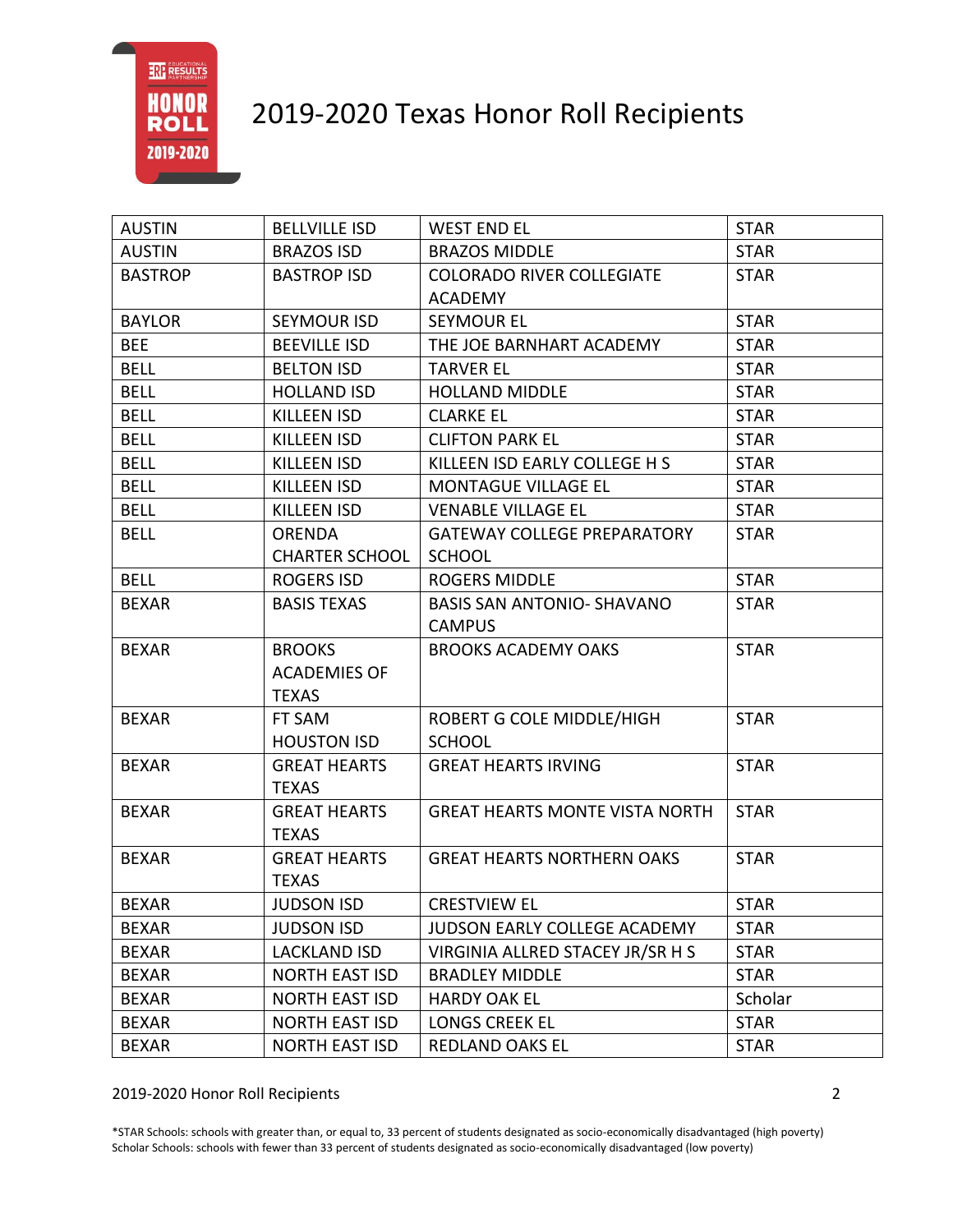# 2019-2020 Texas Honor Roll Recipients

| <b>BEXAR</b>    | <b>NORTH EAST ISD</b>  | <b>ROAN FOREST EL</b>                       | <b>STAR</b> |
|-----------------|------------------------|---------------------------------------------|-------------|
| <b>BEXAR</b>    | <b>NORTH EAST ISD</b>  | <b>WHITE MIDDLE</b>                         | <b>STAR</b> |
| <b>BEXAR</b>    | <b>NORTHSIDE ISD</b>   | <b>BURKE EL</b>                             | <b>STAR</b> |
| <b>BEXAR</b>    | <b>NORTHSIDE ISD</b>   | <b>FERNANDEZ EL</b>                         | <b>STAR</b> |
| <b>BEXAR</b>    | <b>NORTHSIDE ISD</b>   | <b>HEALTH CAREERS H S</b>                   | Scholar     |
| <b>BEXAR</b>    | <b>NORTHSIDE ISD</b>   | <b>RABA EL</b>                              | <b>STAR</b> |
| <b>BEXAR</b>    | <b>NORTHSIDE ISD</b>   | <b>SCARBOROUGH EL</b>                       | <b>STAR</b> |
| <b>BEXAR</b>    | <b>NORTHSIDE ISD</b>   | <b>SCOBEE EL</b>                            | <b>STAR</b> |
| <b>BEXAR</b>    | <b>SAN ANTONIO ISD</b> | <b>MARK TWAIN DUAL LANGUAGE</b>             | <b>STAR</b> |
|                 |                        | ACADEMY                                     |             |
| <b>BEXAR</b>    | SAN ANTONIO ISD        | <b>SCHENCK EL</b>                           | <b>STAR</b> |
| <b>BEXAR</b>    | SAN ANTONIO ISD        | TRAVIS EARLY COLLEGE H S                    | <b>STAR</b> |
| <b>BEXAR</b>    | SAN ANTONIO ISD        | YOUNG WOMEN'S LEADERSHIP                    | <b>STAR</b> |
|                 |                        | <b>ACADEMY</b>                              |             |
| <b>BEXAR</b>    | SCHOOL OF              | <b>SCHOOL OF SCIENCE AND</b>                | <b>STAR</b> |
|                 | <b>SCIENCE AND</b>     | <b>TECHNOLOGY -</b>                         |             |
|                 | <b>TECHNOLOGY</b>      |                                             |             |
| <b>BEXAR</b>    | <b>SCHOOL OF</b>       | <b>SCHOOL OF SCIENCE AND</b>                | <b>STAR</b> |
|                 | <b>SCIENCE AND</b>     | <b>TECHNOLOGY D</b>                         |             |
|                 | <b>TECHNOLOGY D</b>    |                                             |             |
| <b>BOWIE</b>    | <b>HOOKS ISD</b>       | <b>HOOKS EL</b>                             | <b>STAR</b> |
| <b>BOWIE</b>    | <b>MALTA ISD</b>       | <b>MALTA EL</b>                             | <b>STAR</b> |
| <b>BOWIE</b>    | PLEASANT GROVE         | PLEASANT GROVE INT                          | <b>STAR</b> |
|                 | <b>ISD</b>             |                                             |             |
| <b>BOWIE</b>    | <b>TEXARKANA ISD</b>   | <b>MARTHA &amp; JOSH MORRISS MATH &amp;</b> | Scholar     |
|                 |                        | <b>ENGIN</b>                                |             |
| <b>BRAZORIA</b> | <b>ALVIN ISD</b>       | <b>MARY BURKS MAREK EL</b>                  | <b>STAR</b> |
| <b>BRAZORIA</b> | <b>ANGLETON ISD</b>    | <b>FRONTIER EL</b>                          | <b>STAR</b> |
| <b>BRAZORIA</b> | <b>BRAZOSPORT ISD</b>  | <b>BESS BRANNEN EL</b>                      | <b>STAR</b> |
| <b>BRAZORIA</b> | <b>BRAZOSPORT ISD</b>  | O M ROBERTS EL                              | <b>STAR</b> |
| <b>BRAZORIA</b> | DANBURY ISD            | <b>DANBURY EL</b>                           | <b>STAR</b> |
| <b>BRAZORIA</b> | PEARLAND ISD           | <b>BARBARA COCKRELL EL</b>                  | <b>STAR</b> |
| <b>BRAZORIA</b> | PEARLAND ISD           | <b>LEON H SABLATURA MIDDLE</b>              | <b>STAR</b> |
| <b>BRAZORIA</b> | PEARLAND ISD           | <b>MAGNOLIA EL</b>                          | <b>STAR</b> |
| <b>BRAZORIA</b> | PEARLAND ISD           | <b>MASSEY RANCH EL</b>                      | <b>STAR</b> |
| <b>BRAZORIA</b> | PEARLAND ISD           | PEARLAND J H SOUTH                          | <b>STAR</b> |

2019-2020 Honor Roll Recipients 3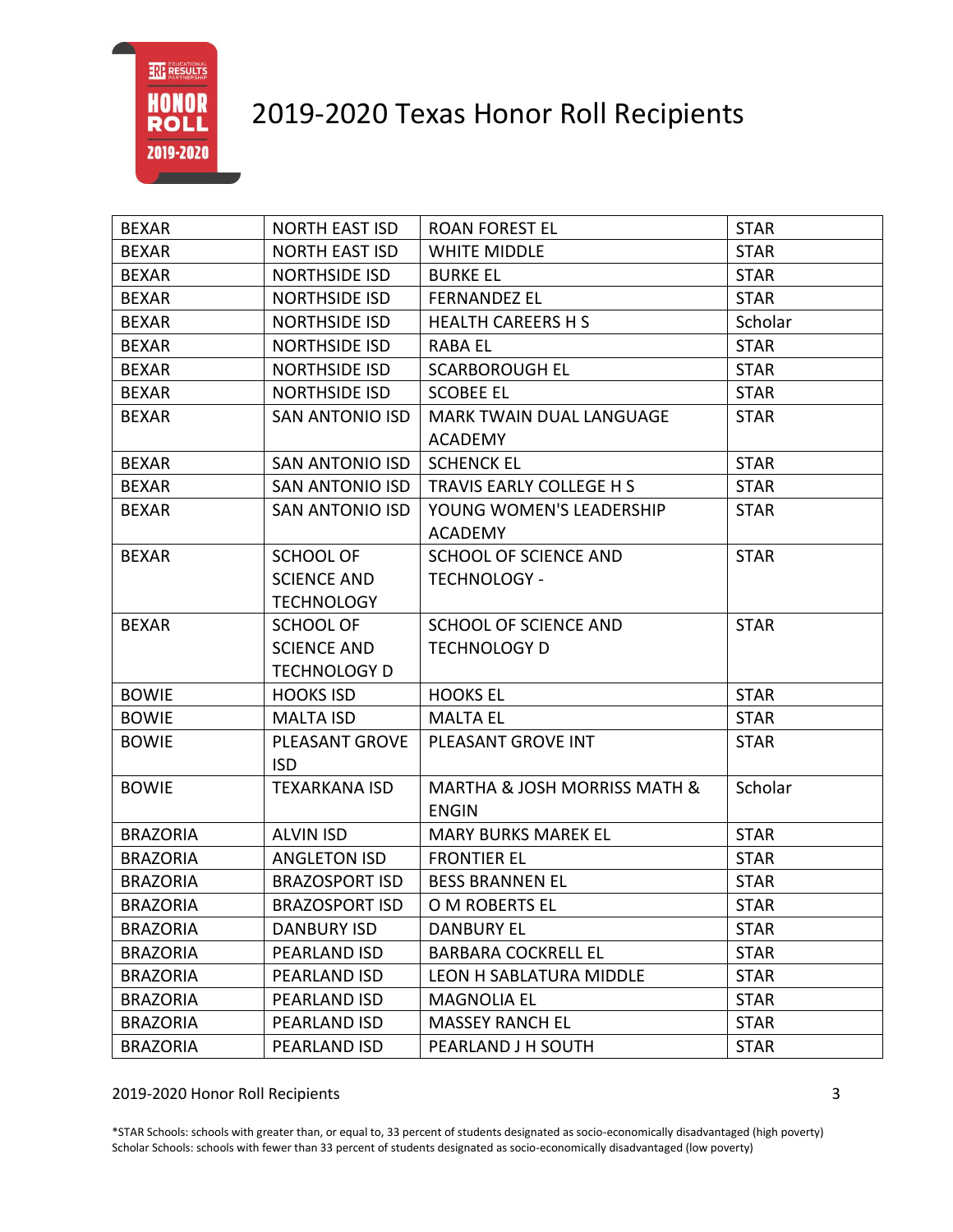

| <b>BRAZORIA</b> | PEARLAND ISD           | PEARLAND J H WEST             | <b>STAR</b> |
|-----------------|------------------------|-------------------------------|-------------|
| <b>BRAZORIA</b> | PEARLAND ISD           | <b>SAM JAMISON MIDDLE</b>     | <b>STAR</b> |
| <b>BRAZORIA</b> | PEARLAND ISD           | SILVERCREST EL                | Scholar     |
| <b>BRAZOS</b>   | <b>BRYAN ISD</b>       | <b>ALTON BOWEN EL</b>         | <b>STAR</b> |
| <b>BRAZOS</b>   | <b>BRYAN ISD</b>       | <b>JOHNSON EL</b>             | <b>STAR</b> |
| <b>BRAZOS</b>   | <b>COLLEGE STATION</b> | A & M CONSOLIDATED MIDDLE     | <b>STAR</b> |
|                 | <b>ISD</b>             |                               |             |
| <b>BRAZOS</b>   | <b>COLLEGE STATION</b> | <b>COLLEGE STATION MIDDLE</b> | <b>STAR</b> |
|                 | <b>ISD</b>             |                               |             |
| <b>BRAZOS</b>   | <b>COLLEGE STATION</b> | <b>CYPRESS GROVE INT</b>      | <b>STAR</b> |
|                 | <b>ISD</b>             |                               |             |
| <b>BRAZOS</b>   | <b>COLLEGE STATION</b> | <b>OAKWOOD INT</b>            | <b>STAR</b> |
|                 | <b>ISD</b>             |                               |             |
| <b>BRAZOS</b>   | <b>COLLEGE STATION</b> | <b>PEBBLE CREEK EL</b>        | Scholar     |
|                 | <b>ISD</b>             |                               |             |
| <b>BRAZOS</b>   | <b>COLLEGE STATION</b> | <b>ROCK PRAIRIE EL</b>        | <b>STAR</b> |
|                 | <b>ISD</b>             |                               |             |
| <b>BRAZOS</b>   | <b>COLLEGE STATION</b> | SOUTHWOOD VALLEY EL           | <b>STAR</b> |
|                 | <b>ISD</b>             |                               |             |
| <b>BROWN</b>    | <b>BROWNWOOD</b>       | <b>NORTHWEST EL</b>           | <b>STAR</b> |
|                 | <b>ISD</b>             |                               |             |
| <b>CALHOUN</b>  | <b>CALHOUN</b>         | HARRISON/JEFFERSON/MADISON    | <b>STAR</b> |
|                 | <b>COUNTY ISD</b>      | <b>COMPLEX</b>                |             |
| <b>CALLAHAN</b> | <b>EULA ISD</b>        | <b>EULA J H</b>               | <b>STAR</b> |
| CAMERON         | <b>BROWNSVILLE ISD</b> | <b>BENAVIDES EL</b>           | <b>STAR</b> |
| <b>CAMERON</b>  | <b>BROWNSVILLE ISD</b> | <b>BREEDEN EL</b>             | <b>STAR</b> |
| <b>CAMERON</b>  | <b>BROWNSVILLE ISD</b> | <b>BRITE EL</b>               | <b>STAR</b> |
| <b>CAMERON</b>  | <b>BROWNSVILLE ISD</b> | BROWNSVILLE EARLY COLLEGE H S | <b>STAR</b> |
| <b>CAMERON</b>  | <b>BROWNSVILLE ISD</b> | <b>EGLY EL</b>                | <b>STAR</b> |
| <b>CAMERON</b>  | <b>BROWNSVILLE ISD</b> | <b>GARDEN PARK EL</b>         | <b>STAR</b> |
| CAMERON         | <b>BROWNSVILLE ISD</b> | <b>GONZALEZ EL</b>            | <b>STAR</b> |
| CAMERON         | <b>BROWNSVILLE ISD</b> | <b>KELLER EL</b>              | <b>STAR</b> |
| <b>CAMERON</b>  | <b>BROWNSVILLE ISD</b> | <b>LONGORIA EL</b>            | <b>STAR</b> |
| CAMERON         | <b>BROWNSVILLE ISD</b> | <b>MANZANO MIDDLE</b>         | <b>STAR</b> |
| CAMERON         | <b>BROWNSVILLE ISD</b> | <b>ORTIZ EL</b>               | <b>STAR</b> |
| <b>CAMERON</b>  | <b>BROWNSVILLE ISD</b> | <b>PAREDES EL</b>             | <b>STAR</b> |

2019-2020 Honor Roll Recipients 4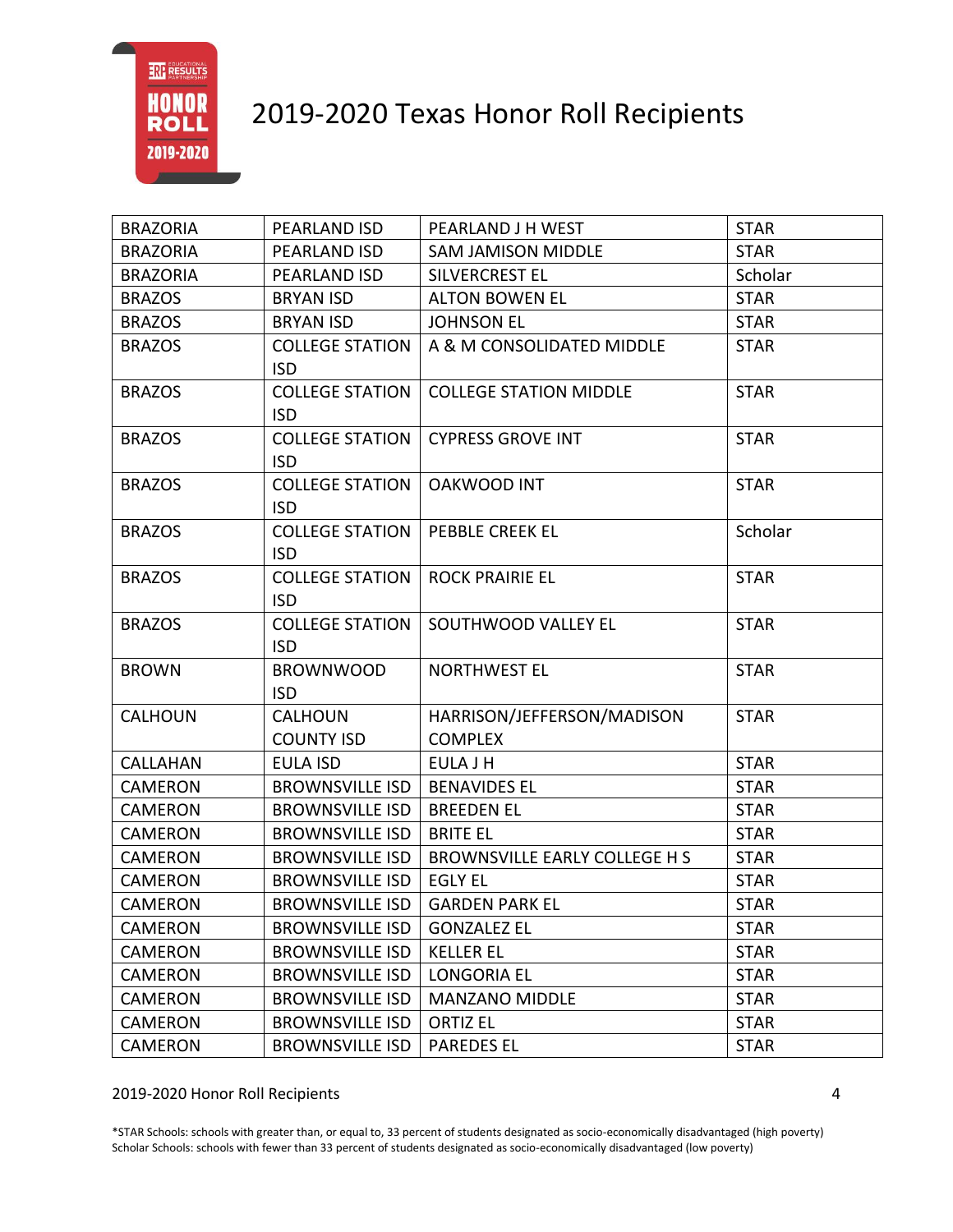

| <b>CAMERON</b> | <b>BROWNSVILLE ISD</b>            | <b>PENA EL</b>                               | <b>STAR</b> |
|----------------|-----------------------------------|----------------------------------------------|-------------|
| <b>CAMERON</b> | <b>BROWNSVILLE ISD</b>            | <b>PULLAM EL</b>                             | <b>STAR</b> |
| <b>CAMERON</b> | <b>BROWNSVILLE ISD</b>            | <b>PUTEGNAT EL</b>                           | <b>STAR</b> |
| <b>CAMERON</b> | <b>BROWNSVILLE ISD</b>            | <b>SHARP EL</b>                              | <b>STAR</b> |
| <b>CAMERON</b> | <b>BROWNSVILLE ISD</b>            | <b>VELA MIDDLE</b>                           | <b>STAR</b> |
| <b>CAMERON</b> | <b>BROWNSVILLE ISD</b>            | <b>YTURRIA EL</b>                            | <b>STAR</b> |
| <b>CAMERON</b> | <b>HARLINGEN CISD</b>             | <b>DISHMAN EL</b>                            | <b>STAR</b> |
| <b>CAMERON</b> | <b>HARLINGEN CISD</b>             | DR HESIQUIO RODRIGUEZ EL                     | <b>STAR</b> |
| <b>CAMERON</b> | <b>HARLINGEN CISD</b>             | <b>EARLY COLLEGE H S</b>                     | <b>STAR</b> |
| <b>CAMERON</b> | <b>HARLINGEN CISD</b>             | HARLINGEN SCHOOL OF HEALTH<br><b>PROFESS</b> | <b>STAR</b> |
| CAMERON        | <b>HARLINGEN CISD</b>             | <b>ZAVALA EL</b>                             | <b>STAR</b> |
| <b>CAMERON</b> | <b>LOS FRESNOS</b><br><b>CISD</b> | DORA ROMERO EL                               | <b>STAR</b> |
| <b>CAMERON</b> | <b>LOS FRESNOS</b><br><b>CISD</b> | <b>LAURELES EL</b>                           | <b>STAR</b> |
| <b>CAMERON</b> | <b>LOS FRESNOS</b><br><b>CISD</b> | <b>LOS CUATES MIDDLE</b>                     | <b>STAR</b> |
| <b>CAMERON</b> | <b>LOS FRESNOS</b><br><b>CISD</b> | <b>LOS FRESNOS EL</b>                        | <b>STAR</b> |
| <b>CAMERON</b> | <b>LOS FRESNOS</b><br><b>CISD</b> | <b>OLMITO EL</b>                             | <b>STAR</b> |
| <b>CAMERON</b> | <b>LOS FRESNOS</b><br><b>CISD</b> | PALMER-LAAKSO EL                             | <b>STAR</b> |
| <b>CAMERON</b> | <b>LOS FRESNOS</b><br><b>CISD</b> | <b>RANCHO VERDE EL</b>                       | <b>STAR</b> |
| <b>CAMERON</b> | <b>LOS FRESNOS</b><br><b>CISD</b> | <b>RESACA MIDDLE</b>                         | <b>STAR</b> |
| <b>CAMERON</b> | <b>LOS FRESNOS</b><br><b>CISD</b> | <b>VILLAREAL EL</b>                          | <b>STAR</b> |
| CAMERON        | <b>SOUTH TEXAS ISD</b>            | RISING SCHOLARS ACADEMY OF<br><b>SOUTH T</b> | <b>STAR</b> |
| <b>CAMERON</b> | <b>SOUTH TEXAS ISD</b>            | SOUTH TEXAS ACADEMY FOR<br><b>MEDICAL PR</b> | <b>STAR</b> |
| <b>CAMERON</b> | <b>SOUTH TEXAS ISD</b>            | SOUTH TEXAS BUSINESS EDUCATION<br>& T        | <b>STAR</b> |

#### 2019-2020 Honor Roll Recipients 5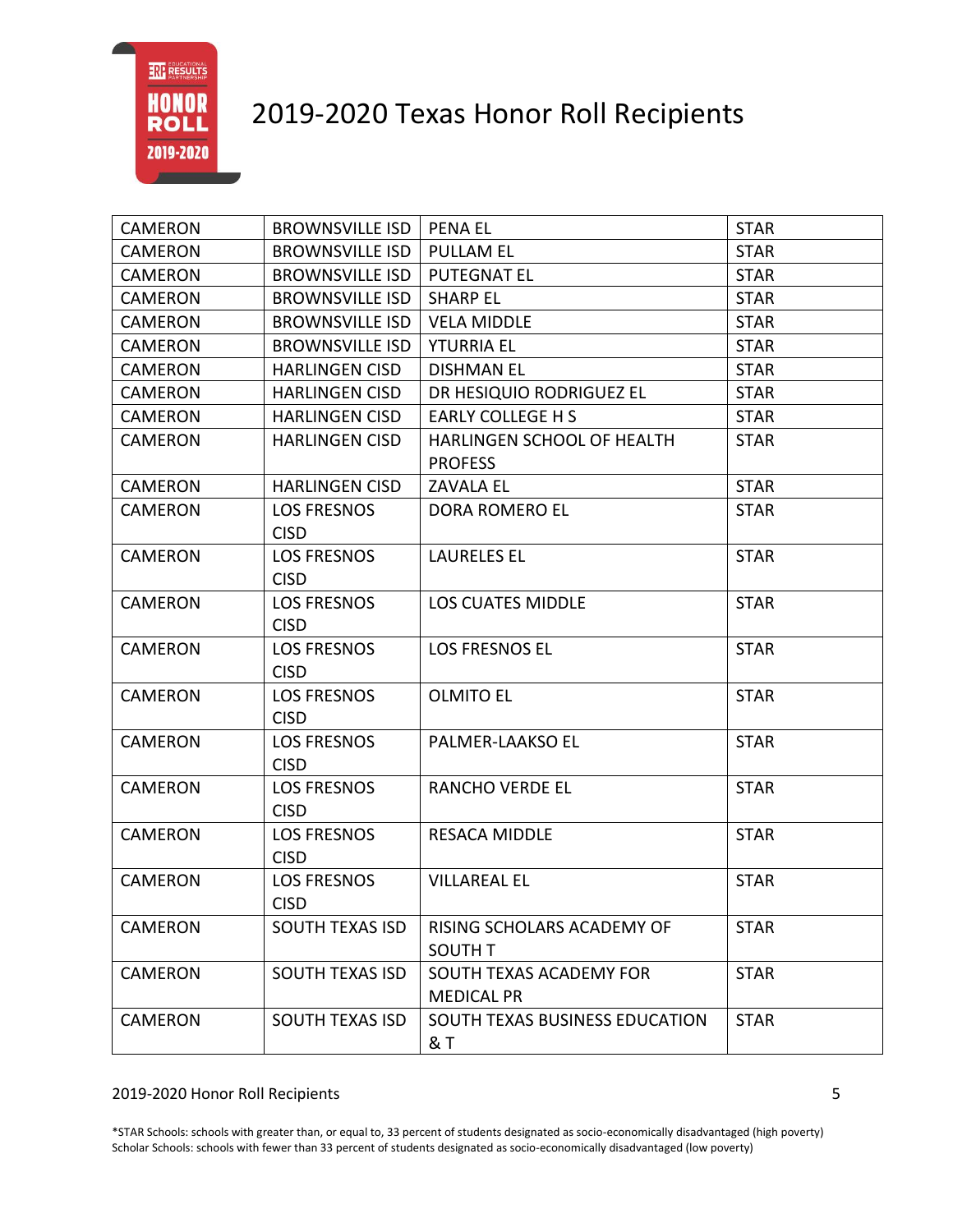

| <b>CAMERON</b>   | SOUTH TEXAS ISD        | SOUTH TEXAS PREPARATORY                | <b>STAR</b> |
|------------------|------------------------|----------------------------------------|-------------|
|                  |                        | <b>ACADEMY</b>                         |             |
| CAMERON          | <b>SOUTH TEXAS ISD</b> | THE SCIENCE ACADEMY OF SOUTH           | <b>STAR</b> |
|                  |                        | <b>TEXAS</b>                           |             |
| CAMP             | PITTSBURG ISD          | PITTSBURG INT                          | <b>STAR</b> |
| <b>CARSON</b>    | <b>GROOM ISD</b>       | <b>GROOM SCHOOL</b>                    | <b>STAR</b> |
| <b>CASS</b>      | <b>ATLANTA ISD</b>     | <b>ATLANTA EL</b>                      | <b>STAR</b> |
| <b>CASTRO</b>    | NAZARETH ISD           | NAZARETH SCHOOL                        | <b>STAR</b> |
| <b>CHILDRESS</b> | <b>CHILDRESS ISD</b>   | <b>CHILDRESS EL</b>                    | <b>STAR</b> |
| <b>CLAY</b>      | <b>HENRIETTA ISD</b>   | <b>HENRIETTA MIDDLE</b>                | <b>STAR</b> |
| <b>COLLIN</b>    | <b>ALLEN ISD</b>       | <b>BEVERLY CHEATHAM EL</b>             | Scholar     |
| <b>COLLIN</b>    | <b>ALLEN ISD</b>       | DRET BOON EL                           | Scholar     |
| <b>COLLIN</b>    | <b>ALLEN ISD</b>       | <b>ERECKSON MIDDLE</b>                 | Scholar     |
| <b>COLLIN</b>    | <b>ALLEN ISD</b>       | <b>FRANCES E NORTON EL</b>             | Scholar     |
| <b>COLLIN</b>    | <b>ALLEN ISD</b>       | <b>JENNY PRESTON EL</b>                | Scholar     |
| <b>COLLIN</b>    | <b>ALLEN ISD</b>       | <b>KERR EL</b>                         | Scholar     |
| <b>COLLIN</b>    | <b>ALLEN ISD</b>       | <b>LOWERY FRESHMAN CENTER</b>          | Scholar     |
| <b>COLLIN</b>    | <b>ALLEN ISD</b>       | <b>MARY EVANS EL</b>                   | Scholar     |
| <b>COLLIN</b>    | <b>ALLEN ISD</b>       | <b>MAX O VAUGHAN EL</b>                | Scholar     |
| <b>COLLIN</b>    | <b>ALLEN ISD</b>       | <b>WALTER &amp; LOIS CURTIS MIDDLE</b> | Scholar     |
| <b>COLLIN</b>    | <b>FARMERSVILLE</b>    | <b>FARMERSVILLE INT</b>                | <b>STAR</b> |
|                  | <b>ISD</b>             |                                        |             |
| <b>COLLIN</b>    | <b>FRISCO ISD</b>      | <b>ALLEN EL</b>                        | Scholar     |
| <b>COLLIN</b>    | <b>FRISCO ISD</b>      | <b>ANDERSON EL</b>                     | Scholar     |
| <b>COLLIN</b>    | <b>FRISCO ISD</b>      | <b>ASHLEY EL</b>                       | Scholar     |
| <b>COLLIN</b>    | <b>FRISCO ISD</b>      | <b>BLEDSOE EL</b>                      | Scholar     |
| <b>COLLIN</b>    | <b>FRISCO ISD</b>      | <b>BORCHARDT EL</b>                    | Scholar     |
| <b>COLLIN</b>    | <b>FRISCO ISD</b>      | <b>CENTENNIAL H S</b>                  | Scholar     |
| <b>COLLIN</b>    | <b>FRISCO ISD</b>      | <b>CURTSINGER EL</b>                   | Scholar     |
| <b>COLLIN</b>    | <b>FRISCO ISD</b>      | <b>FOWLER MIDDLE</b>                   | Scholar     |
| <b>COLLIN</b>    | <b>FRISCO ISD</b>      | <b>GRIFFIN MIDDLE</b>                  | Scholar     |
| <b>COLLIN</b>    | <b>FRISCO ISD</b>      | <b>HERITAGE H S</b>                    | Scholar     |
| <b>COLLIN</b>    | <b>FRISCO ISD</b>      | <b>HOSP EL</b>                         | Scholar     |
| <b>COLLIN</b>    | <b>FRISCO ISD</b>      | <b>INDEPENDENCE H S</b>                | Scholar     |
| <b>COLLIN</b>    | <b>FRISCO ISD</b>      | <b>LAWLER MIDDLE</b>                   | Scholar     |

#### 2019-2020 Honor Roll Recipients 6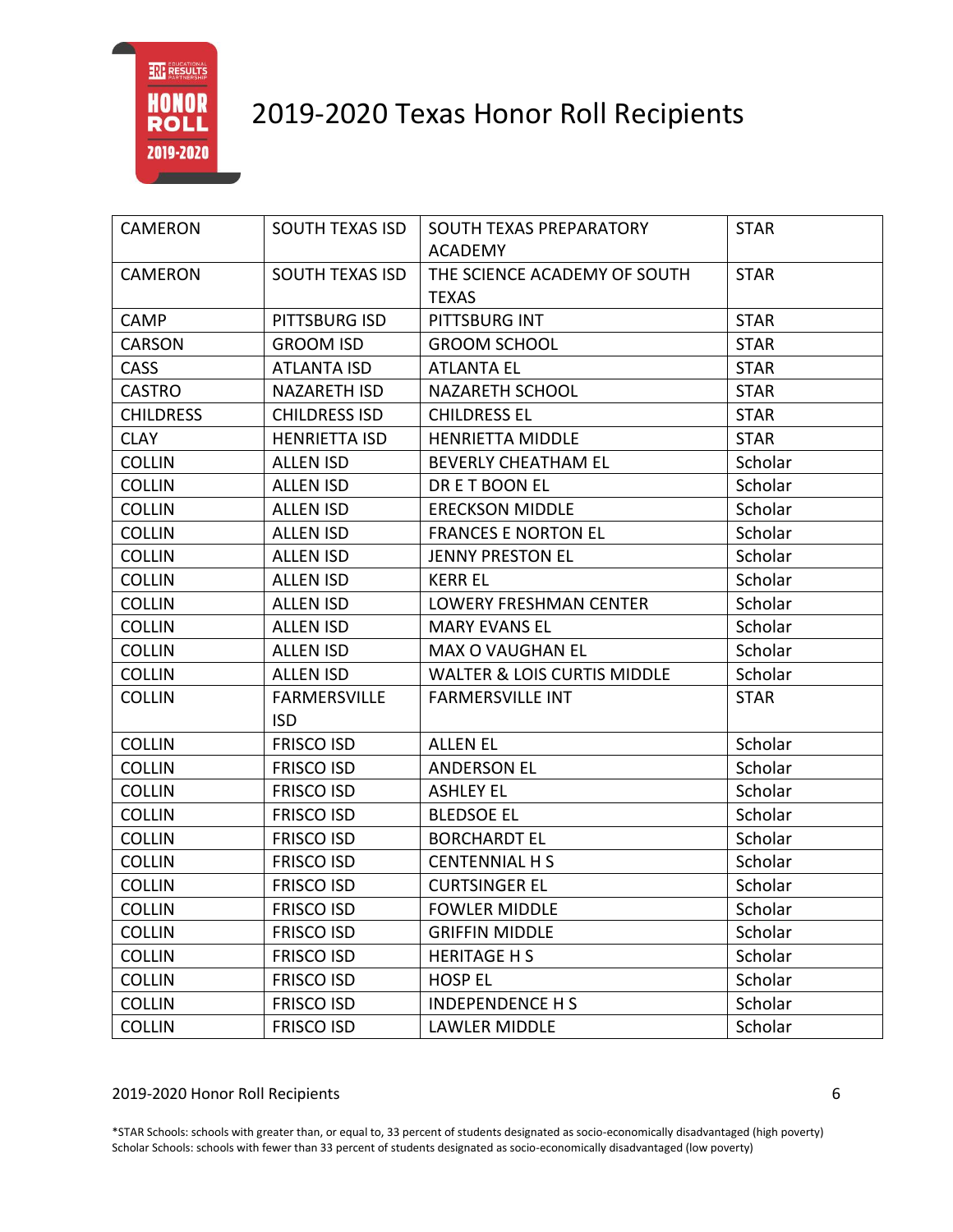# 2019-2020 Texas Honor Roll Recipients

| <b>COLLIN</b> | <b>FRISCO ISD</b>    | <b>LEBANON TRAIL H S</b>             | Scholar     |
|---------------|----------------------|--------------------------------------|-------------|
| <b>COLLIN</b> | <b>FRISCO ISD</b>    | <b>LIBERTY H S</b>                   | Scholar     |
| <b>COLLIN</b> | <b>FRISCO ISD</b>    | <b>LISCANO EL</b>                    | Scholar     |
| <b>COLLIN</b> | <b>FRISCO ISD</b>    | <b>MAUS MIDDLE</b>                   | Scholar     |
| <b>COLLIN</b> | <b>FRISCO ISD</b>    | <b>MCSPEDDEN EL</b>                  | Scholar     |
| <b>COLLIN</b> | <b>FRISCO ISD</b>    | <b>NELSON MIDDLE</b>                 | Scholar     |
| <b>COLLIN</b> | <b>FRISCO ISD</b>    | <b>NEWMAN EL</b>                     | Scholar     |
| <b>COLLIN</b> | <b>FRISCO ISD</b>    | <b>NICHOLS EL</b>                    | Scholar     |
| <b>COLLIN</b> | <b>FRISCO ISD</b>    | PEARSON MIDDLE                       | Scholar     |
| <b>COLLIN</b> | <b>FRISCO ISD</b>    | PIONEER HERITAGE MIDDLE              | Scholar     |
| <b>COLLIN</b> | <b>FRISCO ISD</b>    | <b>REEDY H S</b>                     | Scholar     |
| <b>COLLIN</b> | <b>FRISCO ISD</b>    | <b>RIDDLE EL</b>                     | Scholar     |
| <b>COLLIN</b> | <b>FRISCO ISD</b>    | <b>SEM EL</b>                        | Scholar     |
| <b>COLLIN</b> | <b>FRISCO ISD</b>    | <b>SPARKS EL</b>                     | Scholar     |
| <b>COLLIN</b> | <b>FRISCO ISD</b>    | <b>STALEY MIDDLE</b>                 | <b>STAR</b> |
| <b>COLLIN</b> | <b>FRISCO ISD</b>    | <b>TALLEY EL</b>                     | Scholar     |
| <b>COLLIN</b> | <b>FRISCO ISD</b>    | <b>TAYLOR EL</b>                     | Scholar     |
| <b>COLLIN</b> | <b>FRISCO ISD</b>    | <b>TRENT MIDDLE</b>                  | Scholar     |
| <b>COLLIN</b> | <b>FRISCO ISD</b>    | <b>VANDEVENTER MIDDLE</b>            | Scholar     |
| <b>COLLIN</b> | <b>FRISCO ISD</b>    | <b>WAKELAND H S</b>                  | Scholar     |
| <b>COLLIN</b> | <b>IMAGINE</b>       | <b>IMAGINE INTERNATIONAL ACADEMY</b> | <b>STAR</b> |
|               | <b>INTERNATIONAL</b> | OF <sub>N</sub>                      |             |
|               | <b>ACADEMY OF N</b>  |                                      |             |
| <b>COLLIN</b> | <b>LOVEJOY ISD</b>   | <b>CARRIE L LOVEJOY EL</b>           | Scholar     |
| <b>COLLIN</b> | <b>LOVEJOY ISD</b>   | LOVEJOY H S                          | Scholar     |
| <b>COLLIN</b> | <b>LOVEJOY ISD</b>   | <b>ROBERT L PUSTER EL</b>            | Scholar     |
| <b>COLLIN</b> | <b>LOVEJOY ISD</b>   | <b>SLOAN CREEK INT</b>               | Scholar     |
| <b>COLLIN</b> | <b>LOVEJOY ISD</b>   | <b>WILLOW SPRINGS MIDDLE</b>         | Scholar     |
| <b>COLLIN</b> | <b>MCKINNEY ISD</b>  | <b>FAUBION MIDDLE</b>                | <b>STAR</b> |
| <b>COLLIN</b> | <b>MCKINNEY ISD</b>  | <b>SLAUGHTER EL</b>                  | <b>STAR</b> |
| <b>COLLIN</b> | <b>PLANO ISD</b>     | <b>ANDREWS EL</b>                    | Scholar     |
| <b>COLLIN</b> | PLANO ISD            | <b>BEVERLY EL</b>                    | Scholar     |
| <b>COLLIN</b> | <b>PLANO ISD</b>     | <b>BRINKER EL</b>                    | Scholar     |
| <b>COLLIN</b> | PLANO ISD            | <b>CAMCMILLENHS</b>                  | <b>STAR</b> |
| <b>COLLIN</b> | PLANO ISD            | C M RICE MIDDLE                      | Scholar     |

### 2019-2020 Honor Roll Recipients 7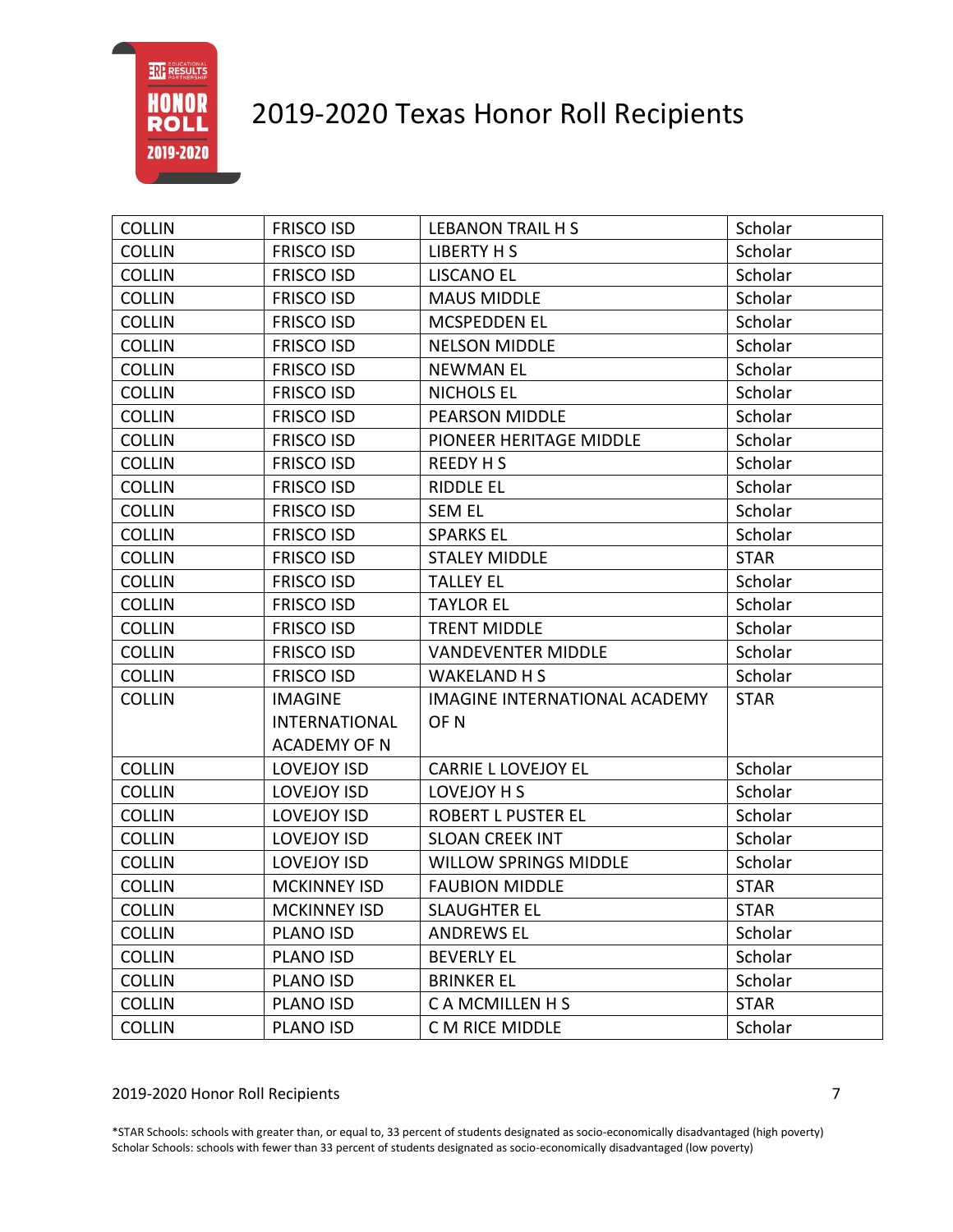# 2019-2020 Texas Honor Roll Recipients

| <b>COLLIN</b>        | <b>PLANO ISD</b>      | DAVIS EL                    | <b>STAR</b> |
|----------------------|-----------------------|-----------------------------|-------------|
| <b>COLLIN</b>        | <b>PLANO ISD</b>      | <b>FRANKFORD MIDDLE</b>     | <b>STAR</b> |
| <b>COLLIN</b>        | <b>PLANO ISD</b>      | <b>GULLEDGE EL</b>          | Scholar     |
| <b>COLLIN</b>        | PLANO ISD             | <b>HICKEY EL</b>            | <b>STAR</b> |
| <b>COLLIN</b>        | <b>PLANO ISD</b>      | <b>HIGHTOWER EL</b>         | Scholar     |
| <b>COLLIN</b>        | PLANO ISD             | JASPER H S                  | Scholar     |
| <b>COLLIN</b>        | <b>PLANO ISD</b>      | <b>MARTHA HUNT EL</b>       | Scholar     |
| <b>COLLIN</b>        | PLANO ISD             | <b>MATHEWS EL</b>           | Scholar     |
| <b>COLLIN</b>        | PLANO ISD             | <b>MCCALL EL</b>            | <b>STAR</b> |
| <b>COLLIN</b>        | PLANO ISD             | <b>MITCHELL EL</b>          | <b>STAR</b> |
| <b>COLLIN</b>        | <b>PLANO ISD</b>      | <b>MURPHY MIDDLE</b>        | Scholar     |
| <b>COLLIN</b>        | <b>PLANO ISD</b>      | <b>OTTO MIDDLE</b>          | <b>STAR</b> |
| <b>COLLIN</b>        | PLANO ISD             | <b>RASOR EL</b>             | <b>STAR</b> |
| <b>COLLIN</b>        | PLANO ISD             | <b>ROSE HAGGAR EL</b>       | <b>STAR</b> |
| <b>COLLIN</b>        | PLANO ISD             | <b>SCHIMELPFENIG MIDDLE</b> | Scholar     |
| <b>COLLIN</b>        | <b>PLANO ISD</b>      | <b>SKAGGS EL</b>            | Scholar     |
| <b>COLLIN</b>        | <b>PLANO ISD</b>      | <b>WILSON MIDDLE</b>        | <b>STAR</b> |
| <b>COLLIN</b>        | <b>PLANO ISD</b>      | <b>WYATT EL</b>             | Scholar     |
| <b>COLLIN</b>        | PRINCETON ISD         | <b>CLARK J H</b>            | <b>STAR</b> |
| <b>COLLIN</b>        | <b>WYLIE ISD</b>      | <b>GEORGE W BUSH EL</b>     | <b>STAR</b> |
| <b>COLLIN</b>        | <b>WYLIE ISD</b>      | R F HARTMAN EL              | <b>STAR</b> |
| <b>COLLIN</b>        | <b>WYLIE ISD</b>      | R V GROVES EL               | <b>STAR</b> |
| <b>COLLIN</b>        | <b>WYLIE ISD</b>      | T F BIRMINGHAM EL           | <b>STAR</b> |
| <b>COLLINGSWORTH</b> | <b>WELLINGTON ISD</b> | <b>WELLINGTON H S</b>       | <b>STAR</b> |
| <b>COLORADO</b>      | <b>RICE CISD</b>      | <b>GARWOOD EL</b>           | <b>STAR</b> |
| <b>COMAL</b>         | <b>COMAL ISD</b>      | <b>DANVILLE MIDDLE</b>      | <b>STAR</b> |
| <b>COMAL</b>         | <b>COMAL ISD</b>      | <b>OAK CREEK EL</b>         | <b>STAR</b> |
| <b>COMAL</b>         | <b>NEW BRAUNFELS</b>  | <b>COUNTY LINE EL</b>       | <b>STAR</b> |
|                      | <b>ISD</b>            |                             |             |
| COMAL                | <b>NEW BRAUNFELS</b>  | <b>LAMAR EL</b>             | <b>STAR</b> |
|                      | <b>ISD</b>            |                             |             |
| <b>COMAL</b>         | <b>NEW BRAUNFELS</b>  | <b>OAKRUN MIDDLE</b>        | <b>STAR</b> |
|                      | <b>ISD</b>            |                             |             |
| <b>COMAL</b>         | <b>NEW BRAUNFELS</b>  | <b>SEELE EL</b>             | <b>STAR</b> |
|                      | <b>ISD</b>            |                             |             |

#### 2019-2020 Honor Roll Recipients 8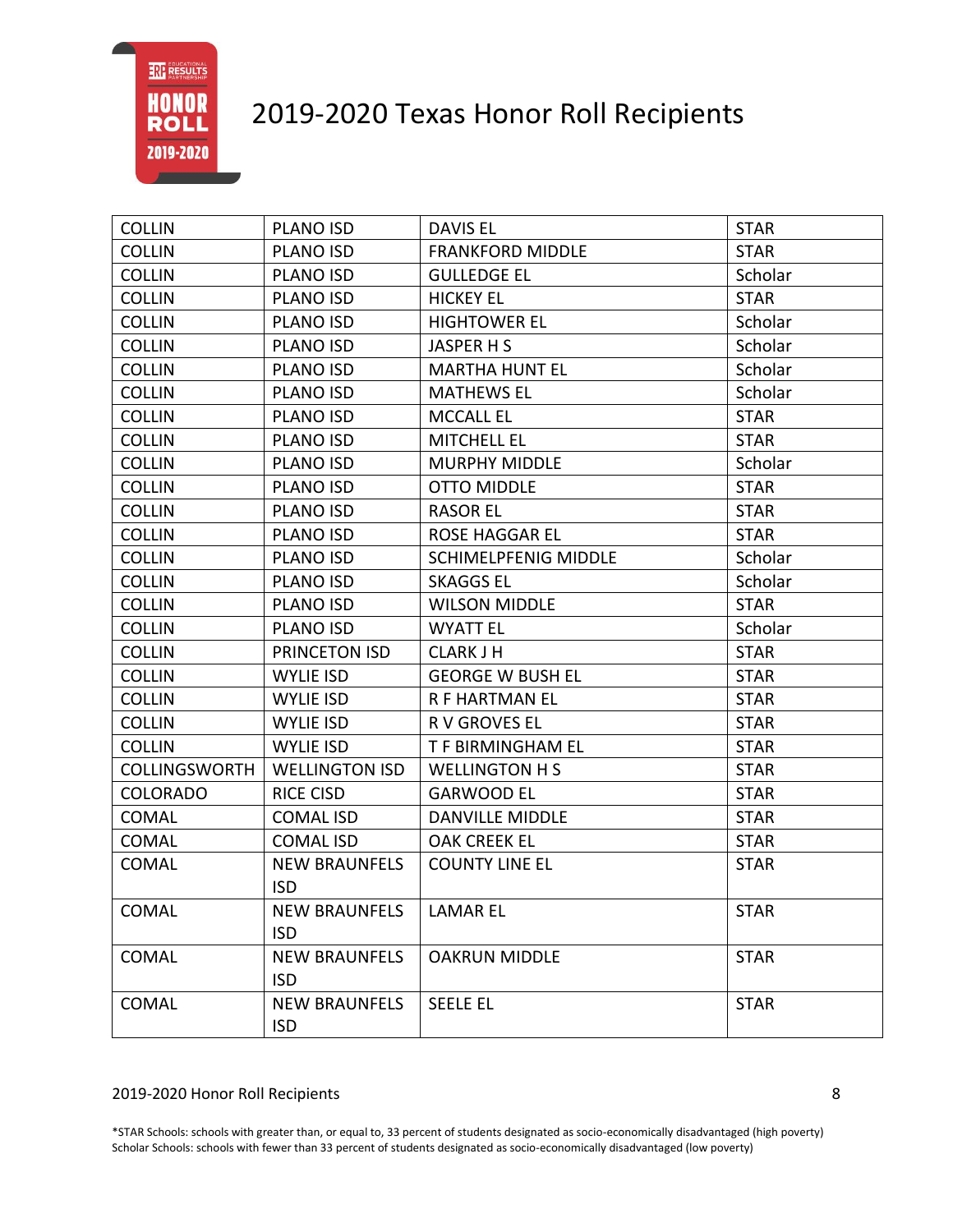

| <b>COMAL</b>   | <b>NEW BRAUNFELS</b>                | <b>WALNUT SPRINGS EL</b>      | <b>STAR</b> |
|----------------|-------------------------------------|-------------------------------|-------------|
| <b>COOKE</b>   | <b>ISD</b><br><b>CALLISBURG ISD</b> | <b>CALLISBURG MIDDLE</b>      | <b>STAR</b> |
| <b>CORYELL</b> | <b>GATESVILLE ISD</b>               | <b>GATESVILLE EL</b>          | <b>STAR</b> |
| <b>DALLAS</b>  | CARROLLTON-                         | <b>BLALACK MIDDLE</b>         | <b>STAR</b> |
|                | <b>FARMERS</b>                      |                               |             |
|                | <b>BRANCH ISD</b>                   |                               |             |
| <b>DALLAS</b>  | CARROLLTON-                         | <b>EARLY COLLEGE H S</b>      | <b>STAR</b> |
|                | <b>FARMERS</b>                      |                               |             |
|                | <b>BRANCH ISD</b>                   |                               |             |
| <b>DALLAS</b>  | CARROLLTON-                         | <b>FARMERS BRANCH EL</b>      | <b>STAR</b> |
|                | <b>FARMERS</b>                      |                               |             |
|                | <b>BRANCH ISD</b>                   |                               |             |
| <b>DALLAS</b>  | CARROLLTON-                         | <b>FREEMAN EL</b>             | <b>STAR</b> |
|                | <b>FARMERS</b>                      |                               |             |
|                | <b>BRANCH ISD</b>                   |                               |             |
| <b>DALLAS</b>  | CARROLLTON-                         | <b>MCCOY EL</b>               | <b>STAR</b> |
|                | <b>FARMERS</b>                      |                               |             |
|                | <b>BRANCH ISD</b>                   |                               |             |
| <b>DALLAS</b>  | CARROLLTON-                         | PERRY MIDDLE                  | <b>STAR</b> |
|                | <b>FARMERS</b>                      |                               |             |
|                | <b>BRANCH ISD</b>                   |                               |             |
| <b>DALLAS</b>  | CARROLLTON-                         | <b>ROSEMEADE EL</b>           | <b>STAR</b> |
|                | <b>FARMERS</b>                      |                               |             |
|                | <b>BRANCH ISD</b>                   |                               |             |
| <b>DALLAS</b>  | CARROLLTON-                         | <b>STARK EL</b>               | <b>STAR</b> |
|                | <b>FARMERS</b>                      |                               |             |
|                | <b>BRANCH ISD</b>                   |                               |             |
| <b>DALLAS</b>  | <b>CEDAR HILL ISD</b>               | CEDAR HILL COLLEGIATE ACADEMY | <b>STAR</b> |
| <b>DALLAS</b>  | <b>CEDAR HILL ISD</b>               | CEDAR HILL COLLEGIATE H S     | <b>STAR</b> |
| <b>DALLAS</b>  | <b>CEDAR HILL ISD</b>               | CEDAR HILL COLLEGIATE PREP    | <b>STAR</b> |
| <b>DALLAS</b>  | <b>COPPELL ISD</b>                  | <b>COPPELL H S</b>            | Scholar     |
| <b>DALLAS</b>  | <b>COPPELL ISD</b>                  | <b>COPPELL MIDDLE EAST</b>    | Scholar     |
| <b>DALLAS</b>  | <b>COPPELL ISD</b>                  | <b>COPPELL MIDDLE NORTH</b>   | Scholar     |
| <b>DALLAS</b>  | <b>COPPELL ISD</b>                  | <b>COPPELL MIDDLE WEST</b>    | Scholar     |
| <b>DALLAS</b>  | <b>COPPELL ISD</b>                  | <b>DENTON CREEK EL</b>        | Scholar     |

#### 2019-2020 Honor Roll Recipients 9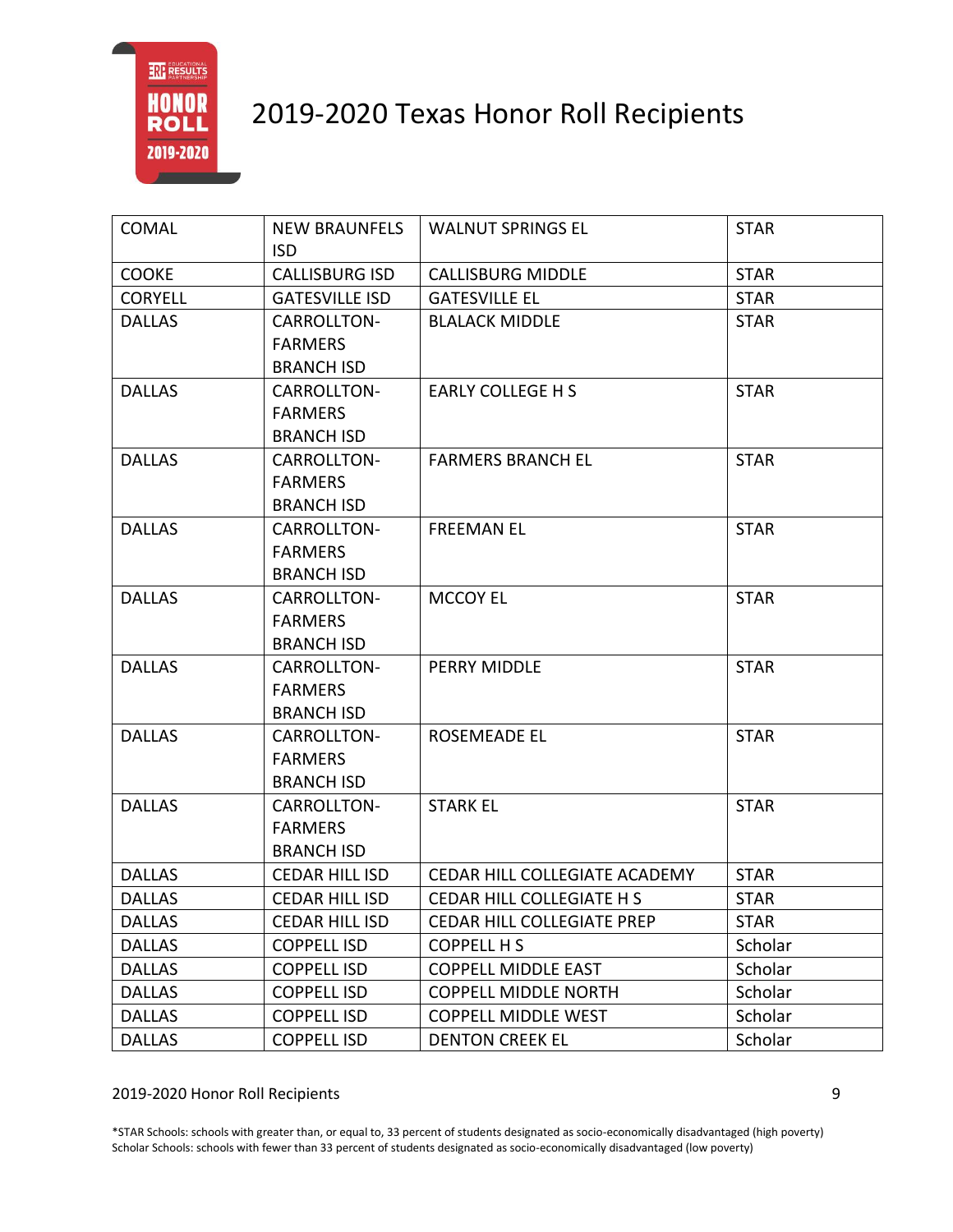# 2019-2020 Texas Honor Roll Recipients

| <b>DALLAS</b> | <b>COPPELL ISD</b> | <b>LAKESIDE EL</b>                  | Scholar     |
|---------------|--------------------|-------------------------------------|-------------|
| <b>DALLAS</b> | <b>COPPELL ISD</b> | <b>MOCKINGBIRD EL</b>               | Scholar     |
| <b>DALLAS</b> | <b>COPPELL ISD</b> | <b>PINKERTON EL</b>                 | Scholar     |
| <b>DALLAS</b> | <b>COPPELL ISD</b> | RICHARD J LEE EL                    | Scholar     |
| <b>DALLAS</b> | <b>DALLAS ISD</b>  | ALEX SANGER PREPARATORY SCHOOL      | <b>STAR</b> |
| <b>DALLAS</b> | <b>DALLAS ISD</b>  | ALEX W SPENCE TALENTED/GIFTED       | <b>STAR</b> |
|               |                    | <b>ACAD</b>                         |             |
| <b>DALLAS</b> | <b>DALLAS ISD</b>  | <b>ANNE FRANK EL</b>                | <b>STAR</b> |
| <b>DALLAS</b> | <b>DALLAS ISD</b>  | ANNIE WEBB BLANTON EL               | <b>STAR</b> |
| <b>DALLAS</b> | <b>DALLAS ISD</b>  | ARTHUR KRAMER EL                    | <b>STAR</b> |
| <b>DALLAS</b> | <b>DALLAS ISD</b>  | ARTURO SALAZAR EL                   | <b>STAR</b> |
| <b>DALLAS</b> | <b>DALLAS ISD</b>  | <b>ASCHER SILBERSTEIN EL</b>        | <b>STAR</b> |
| <b>DALLAS</b> | <b>DALLAS ISD</b>  | <b>BARACK OBAMA MALE LEADERSHIP</b> | <b>STAR</b> |
|               |                    | <b>ACAD</b>                         |             |
| <b>DALLAS</b> | <b>DALLAS ISD</b>  | <b>CASA VIEW EL</b>                 | <b>STAR</b> |
| <b>DALLAS</b> | <b>DALLAS ISD</b>  | CELESTINO MAURICIO SOTO JR EL       | <b>STAR</b> |
| <b>DALLAS</b> | <b>DALLAS ISD</b>  | <b>CENTRAL EL</b>                   | <b>STAR</b> |
| <b>DALLAS</b> | <b>DALLAS ISD</b>  | <b>CHARLES A GILL EL</b>            | <b>STAR</b> |
| <b>DALLAS</b> | <b>DALLAS ISD</b>  | DALLAS ENVIRONMENTAL SCIENCE        | <b>STAR</b> |
|               |                    | <b>ACADE</b>                        |             |
| <b>DALLAS</b> | <b>DALLAS ISD</b>  | DR WRIGHT L LASSITER JR EARLY COLL  | <b>STAR</b> |
| <b>DALLAS</b> | <b>DALLAS ISD</b>  | <b>EDWARD TITCHE EL</b>             | <b>STAR</b> |
| <b>DALLAS</b> | <b>DALLAS ISD</b>  | <b>ESPERANZA MEDRANO EL</b>         | <b>STAR</b> |
| <b>DALLAS</b> | <b>DALLAS ISD</b>  | <b>GEORGE B DEALEY MONTESSORI</b>   | Scholar     |
|               |                    | <b>ACADEMY</b>                      |             |
| <b>DALLAS</b> | <b>DALLAS ISD</b>  | <b>GILBERT CUELLAR SR EL</b>        | <b>STAR</b> |
| <b>DALLAS</b> | <b>DALLAS ISD</b>  | <b>HARRY C WITHERS EL</b>           | <b>STAR</b> |
| <b>DALLAS</b> | DALLAS ISD         | <b>HARRY STONE MONTESSORI</b>       | <b>STAR</b> |
|               |                    | <b>ACADEMY</b>                      |             |
| <b>DALLAS</b> | <b>DALLAS ISD</b>  | <b>HENRY B GONZALEZ EL</b>          | <b>STAR</b> |
| <b>DALLAS</b> | DALLAS ISD         | HENRY W LONGFELLOW CAREER           | <b>STAR</b> |
|               |                    | <b>EXPLORAT</b>                     |             |
| <b>DALLAS</b> | <b>DALLAS ISD</b>  | <b>IRMA RANGEL YOUNG WOMEN'S</b>    | <b>STAR</b> |
|               |                    | LEADERSH                            |             |
| <b>DALLAS</b> | <b>DALLAS ISD</b>  | JIMMIE TYLER BRASHEAR EL            | <b>STAR</b> |

#### 2019-2020 Honor Roll Recipients 10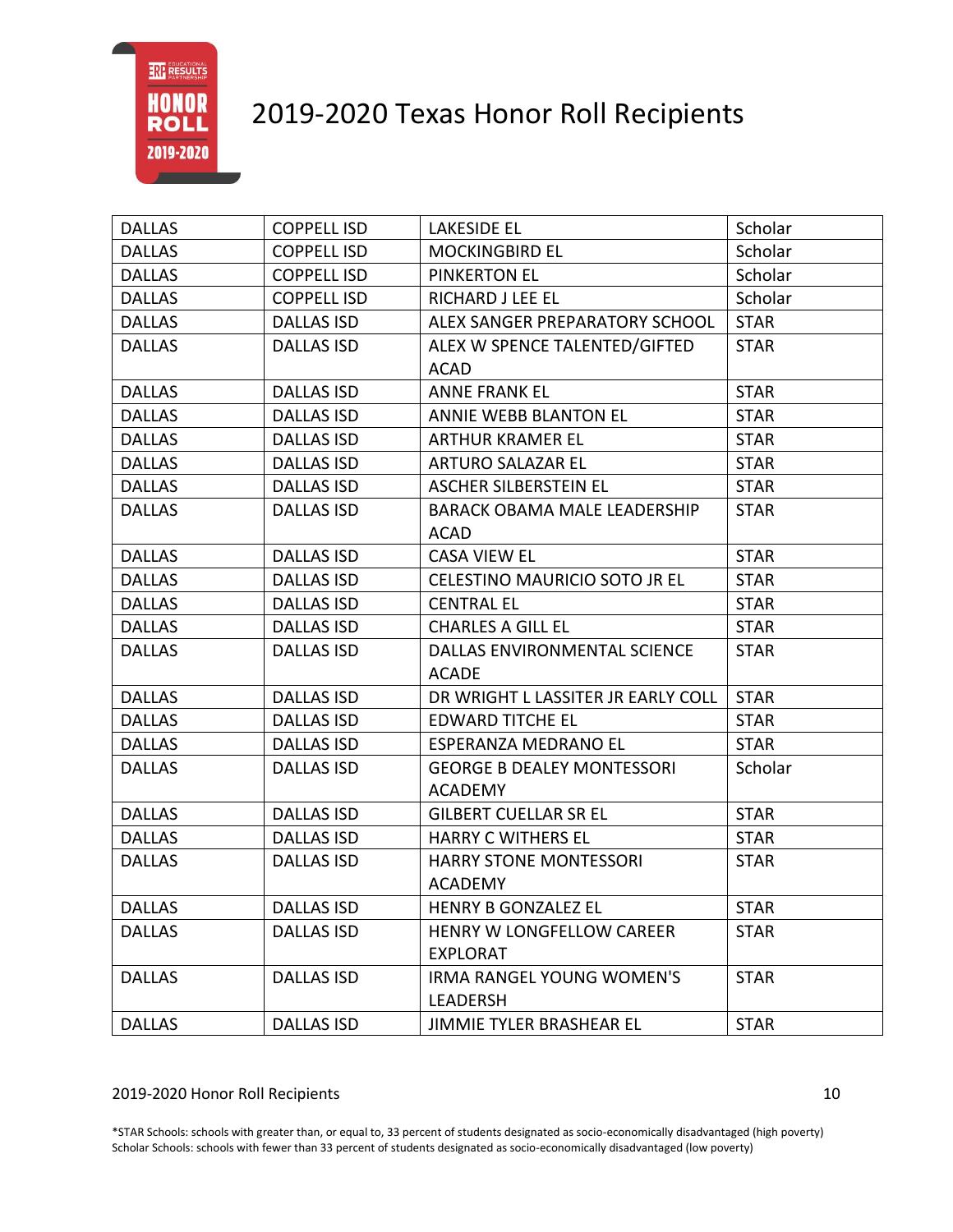

| <b>DALLAS</b> | <b>DALLAS ISD</b>  | JUDGE BAREFOOT SANDERS LAW<br><b>MAGNET</b> | <b>STAR</b> |
|---------------|--------------------|---------------------------------------------|-------------|
| <b>DALLAS</b> | <b>DALLAS ISD</b>  | <b>JULIAN T SALDIVAR EL</b>                 | <b>STAR</b> |
| <b>DALLAS</b> | <b>DALLAS ISD</b>  | <b>JULIUS DORSEY EL</b>                     | <b>STAR</b> |
| <b>DALLAS</b> | <b>DALLAS ISD</b>  | KATHLYN JOY GILLIAM COLLEGIATE              | <b>STAR</b> |
|               |                    | ACA                                         |             |
| <b>DALLAS</b> | <b>DALLAS ISD</b>  | L L HOTCHKISS EL                            | <b>STAR</b> |
| <b>DALLAS</b> | <b>DALLAS ISD</b>  | LENORE KIRK HALL EL                         | <b>STAR</b> |
| <b>DALLAS</b> | <b>DALLAS ISD</b>  | LESLIE A STEMMONS EL                        | <b>STAR</b> |
| <b>DALLAS</b> | <b>DALLAS ISD</b>  | LOUISE WOLFF KAHN EL                        | <b>STAR</b> |
| <b>DALLAS</b> | <b>DALLAS ISD</b>  | <b>MARGARET B HENDERSON EL</b>              | <b>STAR</b> |
| <b>DALLAS</b> | <b>DALLAS ISD</b>  | <b>MARTHA TURNER REILLY EL</b>              | <b>STAR</b> |
| <b>DALLAS</b> | <b>DALLAS ISD</b>  | <b>OBADIAH KNIGHT EL</b>                    | <b>STAR</b> |
| <b>DALLAS</b> | <b>DALLAS ISD</b>  | PRESTON HOLLOW EL                           | <b>STAR</b> |
| <b>DALLAS</b> | <b>DALLAS ISD</b>  | ROSIE SORRELLS EDUCATION AND                | <b>STAR</b> |
|               |                    | <b>SOCIA</b>                                |             |
| <b>DALLAS</b> | <b>DALLAS ISD</b>  | <b>SCHOOL FOR THE TALENTED &amp;</b>        | <b>STAR</b> |
|               |                    | <b>GIFTED I</b>                             |             |
| <b>DALLAS</b> | <b>DALLAS ISD</b>  | SCHOOL FOR THE TALENTED AND                 | <b>STAR</b> |
|               |                    | <b>GIFTED</b>                               |             |
| <b>DALLAS</b> | <b>DALLAS ISD</b>  | <b>SCHOOL OF BUSINESS AND</b>               | <b>STAR</b> |
|               |                    | MANAGEMENT                                  |             |
| <b>DALLAS</b> | <b>DALLAS ISD</b>  | SCHOOL OF HEALTH PROFESSIONS                | <b>STAR</b> |
| <b>DALLAS</b> | <b>DALLAS ISD</b>  | SCHOOL OF SCIENCE AND                       | <b>STAR</b> |
|               |                    | <b>ENGINEERING</b>                          |             |
| <b>DALLAS</b> | <b>DALLAS ISD</b>  | SOLAR PREPARATORY SCHOOL FOR                | <b>STAR</b> |
|               |                    | <b>GIRLS</b>                                |             |
| <b>DALLAS</b> | <b>DALLAS ISD</b>  | SUDIE L WILLIAMS TALENTED AND               | <b>STAR</b> |
|               |                    | <b>GIFT</b>                                 |             |
| <b>DALLAS</b> | <b>DALLAS ISD</b>  | TRINIDAD GARZA EARLY COLLEGE AT             | <b>STAR</b> |
|               |                    | MT                                          |             |
| <b>DALLAS</b> | <b>DALLAS ISD</b>  | <b>VICTOR H HEXTER EL</b>                   | <b>STAR</b> |
| <b>DALLAS</b> | <b>DALLAS ISD</b>  | WILLIAM B TRAVIS VANGUARD ACAD              | Scholar     |
|               |                    | <b>OF</b>                                   |             |
| <b>DALLAS</b> | <b>GARLAND ISD</b> | <b>AUSTIN ACAD FOR EXCELL</b>               | <b>STAR</b> |
| <b>DALLAS</b> | <b>GARLAND ISD</b> | <b>BEAVER TECHNOLOGY CENTER</b>             | <b>STAR</b> |

2019-2020 Honor Roll Recipients 11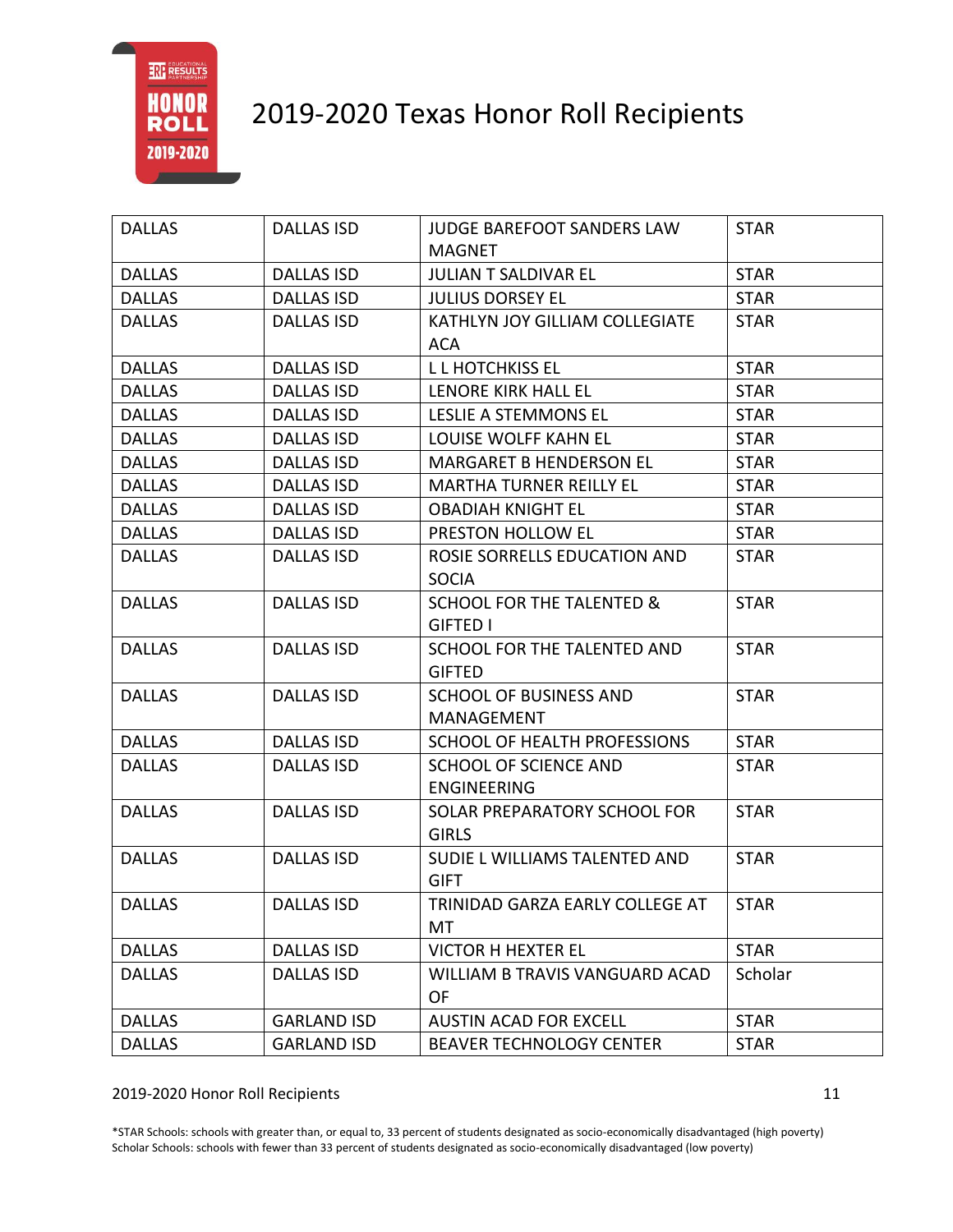

| <b>DALLAS</b> | <b>GARLAND ISD</b>    | <b>CLASSICAL CENTER AT</b>             | <b>STAR</b> |
|---------------|-----------------------|----------------------------------------|-------------|
|               |                       | <b>BRANDENBURG MI</b>                  |             |
| <b>DALLAS</b> | <b>GARLAND ISD</b>    | HILLSIDE ACAD FOR EXCEL                | <b>STAR</b> |
| <b>DALLAS</b> | <b>GARLAND ISD</b>    | <b>JACKSON TECHNOLOGY CENTER</b>       | <b>STAR</b> |
| <b>DALLAS</b> | <b>GARLAND ISD</b>    | JOHN W ARMSTRONG EL                    | <b>STAR</b> |
| <b>DALLAS</b> | <b>GARLAND ISD</b>    | KIMBERLIN ACAD FOR EXCEL               | Scholar     |
| <b>DALLAS</b> | <b>GARLAND ISD</b>    | <b>WALNUT GLEN ACAD FOR EXCEL</b>      | <b>STAR</b> |
| <b>DALLAS</b> | <b>GARLAND ISD</b>    | <b>WATSON TECHNOLOGY CENTER</b>        | <b>STAR</b> |
| <b>DALLAS</b> | <b>GOLDEN RULE</b>    | <b>GOLDEN RULE</b>                     | <b>STAR</b> |
|               | <b>CHARTER SCHOOL</b> |                                        |             |
| <b>DALLAS</b> | <b>GOLDEN RULE</b>    | <b>GOLDEN RULE GRAND PRAIRIE</b>       | <b>STAR</b> |
|               | <b>CHARTER SCHOOL</b> |                                        |             |
| <b>DALLAS</b> | <b>GRAND PRAIRIE</b>  | <b>COLIN POWELL EL</b>                 | <b>STAR</b> |
|               | ISD.                  |                                        |             |
| <b>DALLAS</b> | <b>GRAND PRAIRIE</b>  | <b>GRAND PRAIRIE COLLEGIATE</b>        | <b>STAR</b> |
|               | <b>ISD</b>            | <b>INSTITUTE</b>                       |             |
| <b>DALLAS</b> | <b>GRAND PRAIRIE</b>  | <b>GRAND PRAIRIE FINE ARTS ACADEMY</b> | <b>STAR</b> |
|               | <b>ISD</b>            |                                        |             |
| <b>DALLAS</b> | <b>GRAND PRAIRIE</b>  | SCHOOL FOR THE HIGHLY GIFTED           | <b>STAR</b> |
|               | <b>ISD</b>            |                                        |             |
| <b>DALLAS</b> | <b>GRAND PRAIRIE</b>  | STEPHEN F AUSTIN ENVIRONMENTAL         | <b>STAR</b> |
|               | <b>ISD</b>            | <b>SCI</b>                             |             |
| <b>DALLAS</b> | <b>GRAND PRAIRIE</b>  | <b>UPLIFT LEE</b>                      | <b>STAR</b> |
|               | <b>ISD</b>            |                                        |             |
| <b>DALLAS</b> | <b>HIGHLAND PARK</b>  | <b>ARMSTRONG EL</b>                    | Scholar     |
|               | <b>ISD</b>            |                                        |             |
| <b>DALLAS</b> | <b>HIGHLAND PARK</b>  | <b>BRADFIELD EL</b>                    | Scholar     |
|               | <b>ISD</b>            |                                        |             |
| <b>DALLAS</b> | HIGHLAND PARK         | <b>HIGHLAND PARK H S</b>               | Scholar     |
|               | <b>ISD</b>            |                                        |             |
| <b>DALLAS</b> | <b>HIGHLAND PARK</b>  | <b>HYER EL</b>                         | Scholar     |
|               | <b>ISD</b>            |                                        |             |
| <b>DALLAS</b> | <b>HIGHLAND PARK</b>  | UNIVERSITY PARK ELEMENTARY             | Scholar     |
|               | <b>ISD</b>            |                                        |             |
| <b>DALLAS</b> | <b>MESQUITE ISD</b>   | <b>GENTRY EL</b>                       | <b>STAR</b> |
| <b>DALLAS</b> | <b>MESQUITE ISD</b>   | <b>KIMBALL EL</b>                      | <b>STAR</b> |

2019-2020 Honor Roll Recipients 12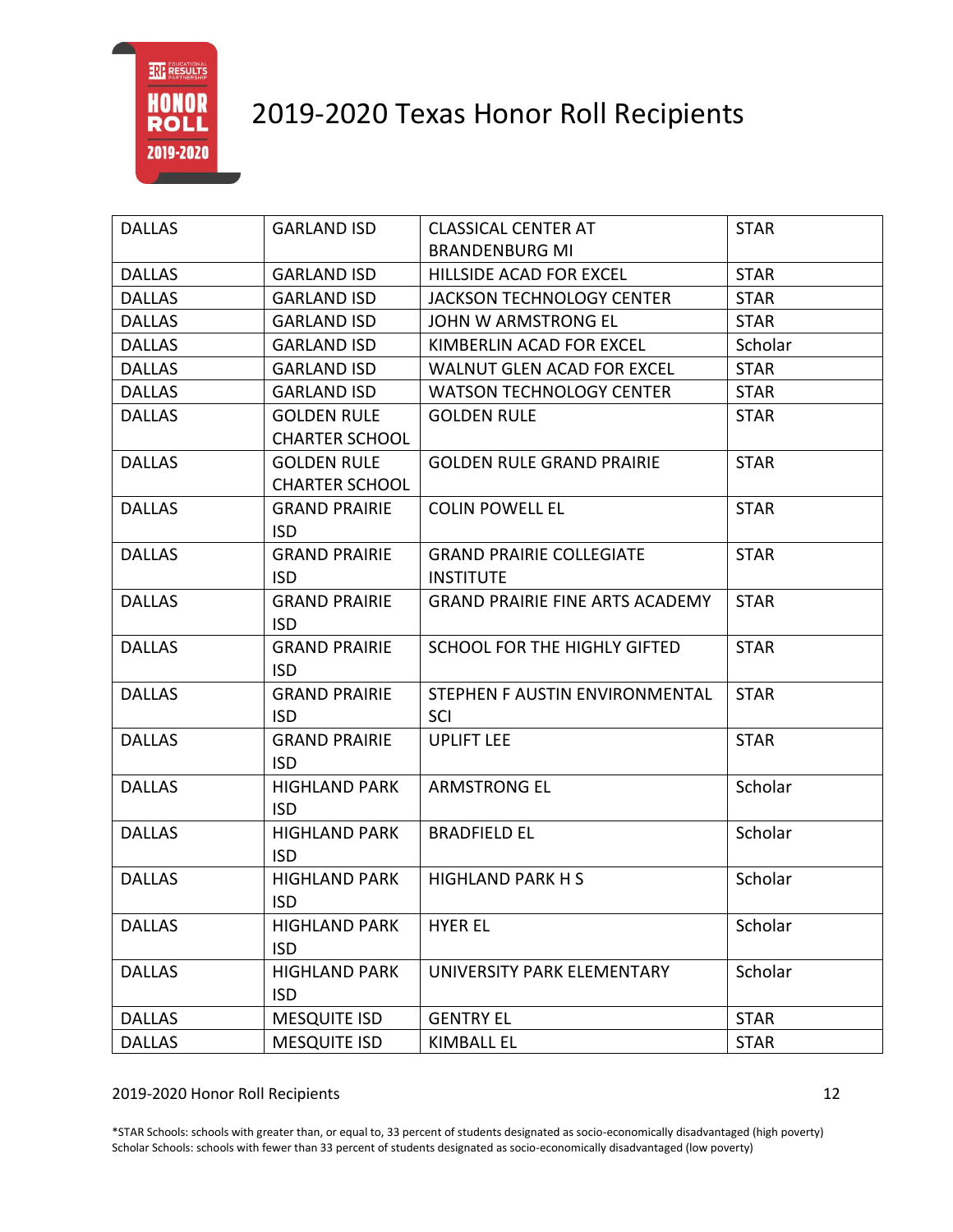

| <b>DALLAS</b> | <b>PIONEER</b>          | PIONEER TECHNOLOGY (PTAA)       | <b>STAR</b> |
|---------------|-------------------------|---------------------------------|-------------|
|               | <b>TECHNOLOGY &amp;</b> | <b>GREENVIL</b>                 |             |
|               | <b>ARTS ACADEMY</b>     |                                 |             |
| <b>DALLAS</b> | RICHARDSON ISD          | <b>FOREST MEADOW J H</b>        | <b>STAR</b> |
| <b>DALLAS</b> | <b>RICHARDSON ISD</b>   | <b>HAMILTON PARK PACESETTER</b> | <b>STAR</b> |
|               |                         | <b>MAGNET</b>                   |             |
| <b>DALLAS</b> | <b>RICHARDSON ISD</b>   | LAKE HIGHLANDS J H              | <b>STAR</b> |
| <b>DALLAS</b> | <b>RICHARDSON ISD</b>   | MATH/SCIENCE/TECH MAGNET        | <b>STAR</b> |
| <b>DALLAS</b> | RICHARDSON ISD          | <b>MERRIMAN PARK EL</b>         | <b>STAR</b> |
| <b>DALLAS</b> | <b>RICHARDSON ISD</b>   | <b>MOHAWK EL</b>                | Scholar     |
| <b>DALLAS</b> | <b>RICHARDSON ISD</b>   | <b>PARKHILL J H</b>             | <b>STAR</b> |
| <b>DALLAS</b> | RICHARDSON ISD          | <b>PRAIRIE CREEK EL</b>         | Scholar     |
| <b>DALLAS</b> | RICHARDSON ISD          | PRESTONWOOD EL                  | <b>STAR</b> |
| <b>DALLAS</b> | RICHARDSON ISD          | RICHARDSON NORTH J H            | <b>STAR</b> |
| <b>DALLAS</b> | RICHARDSON ISD          | RICHARDSON WEST J H             | <b>STAR</b> |
| <b>DALLAS</b> | RICHARDSON ISD          | SPRINGRIDGE EL                  | <b>STAR</b> |
| <b>DALLAS</b> | RICHARDSON ISD          | <b>WESTWOOD MATH SCIENCE</b>    | <b>STAR</b> |
|               |                         | <b>LEADERSHIP M</b>             |             |
| <b>DALLAS</b> | <b>UME</b>              | UME PREPARATORY ACADEMY         | <b>STAR</b> |
|               | PREPARATORY             |                                 |             |
|               | <b>ACADEMY</b>          |                                 |             |
| <b>DALLAS</b> | UNIVERSAL               | UNIVERSAL ACADEMY - COPPELL     | <b>STAR</b> |
|               | <b>ACADEMY</b>          |                                 |             |
| <b>DALLAS</b> | <b>UPLIFT</b>           | UPLIFT EDUCATION-NORTH HILLS    | Scholar     |
|               | <b>EDUCATION</b>        | <b>PREP</b>                     |             |
| <b>DALLAS</b> | <b>UPLIFT</b>           | UPLIFT SUMMIT INTERNATIONAL     | <b>STAR</b> |
|               | <b>EDUCATION</b>        | <b>MIDDLE</b>                   |             |
| <b>DALLAS</b> | <b>UPLIFT</b>           | UPLIFT WILLIAMS PREPARATORY     | <b>STAR</b> |
|               | <b>EDUCATION</b>        | <b>MIDDLE</b>                   |             |
| <b>DAWSON</b> | <b>KLONDIKE ISD</b>     | <b>KLONDIKE ISD</b>             | <b>STAR</b> |
| <b>DENTON</b> | <b>AUBREY ISD</b>       | <b>HL BROCKETT</b>              | <b>STAR</b> |
| <b>DENTON</b> | <b>DENTON ISD</b>       | <b>EVERS PARK EL</b>            | <b>STAR</b> |
| <b>DENTON</b> | <b>DENTON ISD</b>       | <b>HOUSTON EL</b>               | <b>STAR</b> |
| <b>DENTON</b> | <b>DENTON ISD</b>       | <b>MCMATH MIDDLE</b>            | <b>STAR</b> |
| <b>DENTON</b> | <b>DENTON ISD</b>       | <b>MCNAIR EL</b>                | <b>STAR</b> |
| <b>DENTON</b> | <b>DENTON ISD</b>       | <b>NEWTON RAYZOR EL</b>         | <b>STAR</b> |

2019-2020 Honor Roll Recipients 13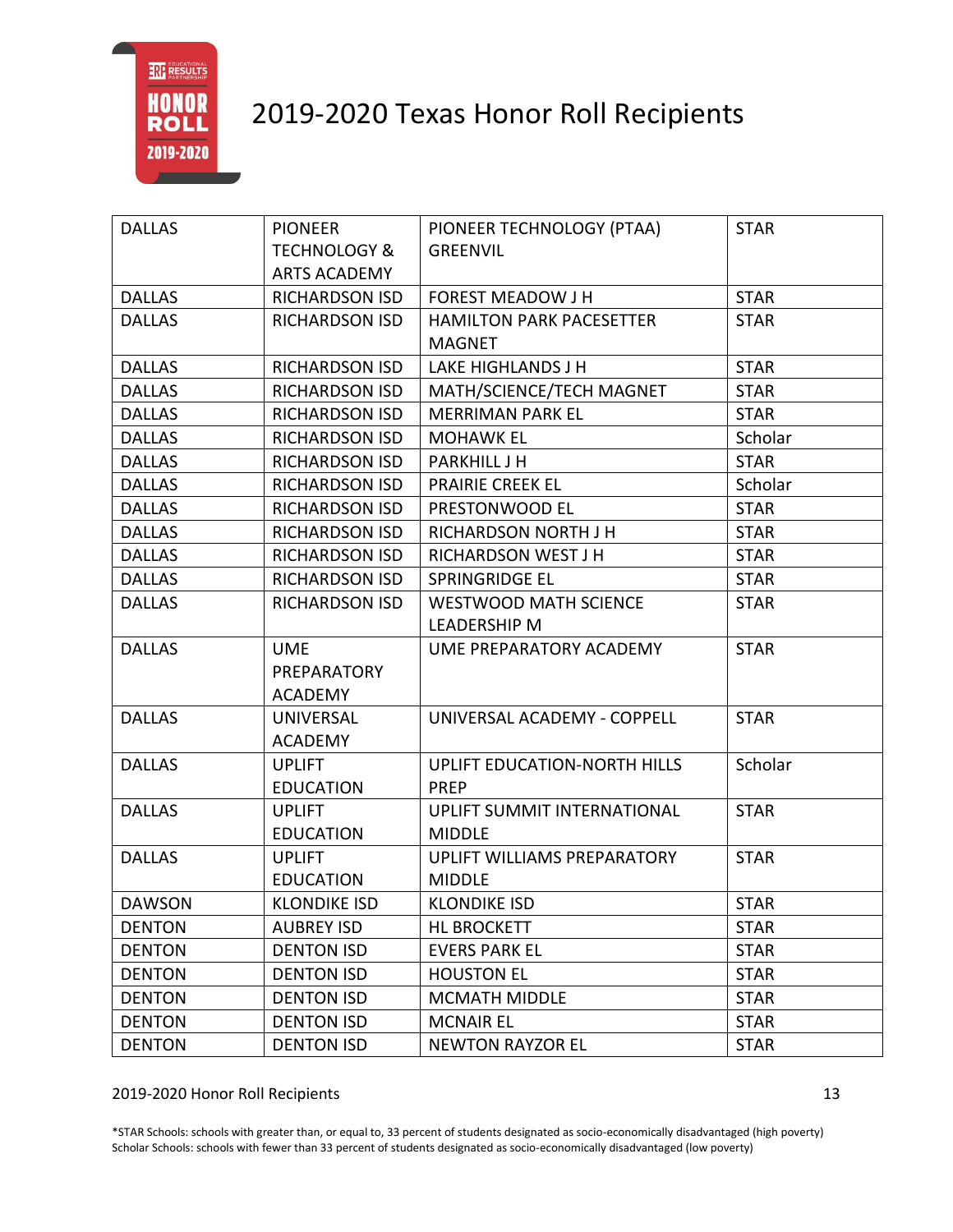

| <b>DENTON</b>  | <b>DENTON ISD</b>      | PROVIDENCE EL                   | <b>STAR</b> |
|----------------|------------------------|---------------------------------|-------------|
| <b>DENTON</b>  | <b>DENTON ISD</b>      | <b>RYAN EL</b>                  | <b>STAR</b> |
| <b>DENTON</b>  | <b>DENTON ISD</b>      | <b>WILSON EL</b>                | <b>STAR</b> |
| <b>DENTON</b>  | <b>LEADERSHIP PREP</b> | LEADERSHIP PREP SCHOOL          | <b>STAR</b> |
|                | <b>SCHOOL</b>          | SECONDARY                       |             |
| <b>DENTON</b>  | LEWISVILLE ISD         | <b>BLUEBONNET EL</b>            | Scholar     |
| <b>DENTON</b>  | LEWISVILLE ISD         | <b>CASTLE HILLS EL</b>          | Scholar     |
| <b>DENTON</b>  | LEWISVILLE ISD         | <b>CLAYTON DOWNING MIDDLE</b>   | Scholar     |
| <b>DENTON</b>  | LEWISVILLE ISD         | <b>COYOTE RIDGE EL</b>          | <b>STAR</b> |
| <b>DENTON</b>  | <b>LEWISVILLE ISD</b>  | <b>INDEPENDENCE EL</b>          | <b>STAR</b> |
| <b>DENTON</b>  | LEWISVILLE ISD         | <b>MCKAMY MIDDLE</b>            | Scholar     |
| <b>DENTON</b>  | LEWISVILLE ISD         | <b>SHADOW RIDGE MIDDLE</b>      | Scholar     |
| <b>DENTON</b>  | <b>SANGER ISD</b>      | <b>BUTTERFIELD EL</b>           | <b>STAR</b> |
| <b>DENTON</b>  | <b>SANGER ISD</b>      | SANGER SIXTH GRADE CAMPUS       | <b>STAR</b> |
| <b>DIMMIT</b>  | <b>CARRIZO SPRINGS</b> | <b>CARRIZO SPRINGS EL</b>       | <b>STAR</b> |
|                | <b>CISD</b>            |                                 |             |
| <b>ECTOR</b>   | <b>ECTOR COUNTY</b>    | EL MAGNET AT HAYS               | <b>STAR</b> |
|                | <b>ISD</b>             |                                 |             |
| <b>ECTOR</b>   | <b>ECTOR COUNTY</b>    | EL MAGNET AT REAGAN EL          | Scholar     |
|                | <b>ISD</b>             |                                 |             |
| <b>EL PASO</b> | <b>BURNHAM</b>         | <b>HOWARD BURNHAM EL</b>        | <b>STAR</b> |
|                | <b>WOOD CHARTER</b>    |                                 |             |
|                | <b>SCHOOL DISTRI</b>   |                                 |             |
| <b>EL PASO</b> | CANUTILLO ISD          | NORTHWEST EARLY COLLEGE H S     | <b>STAR</b> |
|                |                        | (NWECH                          |             |
| EL PASO        | <b>CLINT ISD</b>       | CLINT ISD EARLY COLLEGE ACADEMY | <b>STAR</b> |
| EL PASO        | EL PASO ISD            | <b>COLLINS EL</b>               | <b>STAR</b> |
| EL PASO        | EL PASO ISD            | <b>GREEN EL</b>                 | <b>STAR</b> |
| <b>EL PASO</b> | EL PASO ISD            | <b>HAWKINS EL</b>               | <b>STAR</b> |
| <b>EL PASO</b> | EL PASO ISD            | <b>LAMAR EL</b>                 | <b>STAR</b> |
| EL PASO        | EL PASO ISD            | <b>MESITA EL</b>                | <b>STAR</b> |
| <b>EL PASO</b> | EL PASO ISD            | <b>MITZI BOND EL</b>            | <b>STAR</b> |
| <b>EL PASO</b> | EL PASO ISD            | <b>POLK EL</b>                  | <b>STAR</b> |
| EL PASO        | EL PASO ISD            | SILVA HEALTH MAGNET             | <b>STAR</b> |
| EL PASO        | EL PASO ISD            | TRANSMOUNTAIN EARLY COLLEGE H   | <b>STAR</b> |
|                |                        | S                               |             |

#### 2019-2020 Honor Roll Recipients 14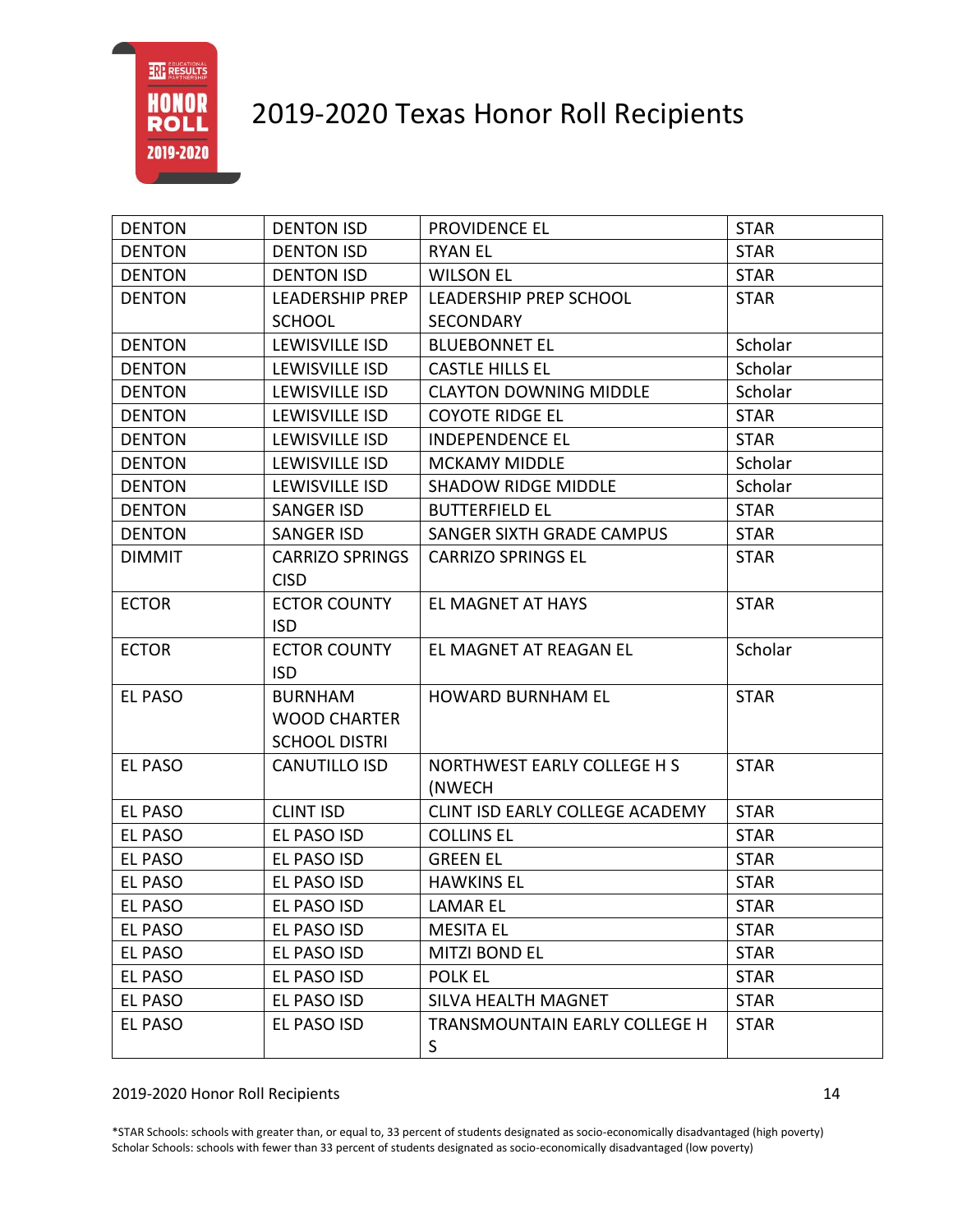# 2019-2020 Texas Honor Roll Recipients

| EL PASO        | EL PASO ISD           | <b>WESTERN HILLS EL</b>          | <b>STAR</b> |
|----------------|-----------------------|----------------------------------|-------------|
| EL PASO        | EL PASO ISD           | <b>WIGGS MIDDLE</b>              | <b>STAR</b> |
| EL PASO        | EL PASO ISD           | YOUNG WOMEN'S STEAM RESEARCH     | <b>STAR</b> |
|                |                       | & PRE                            |             |
| <b>EL PASO</b> | <b>SOCORRO ISD</b>    | <b>BILL SYBERT SCHOOL</b>        | <b>STAR</b> |
| <b>EL PASO</b> | SOCORRO ISD           | DR SUE A SHOOK SCHOOL            | <b>STAR</b> |
| <b>EL PASO</b> | <b>SOCORRO ISD</b>    | <b>HORIZON HEIGHTS EL</b>        | <b>STAR</b> |
| <b>EL PASO</b> | SOCORRO ISD           | <b>JAMES P BUTLER EL</b>         | <b>STAR</b> |
| <b>EL PASO</b> | SOCORRO ISD           | <b>JOHN DRUGAN SCHOOL</b>        | <b>STAR</b> |
| <b>EL PASO</b> | <b>SOCORRO ISD</b>    | <b>LOMA VERDE</b>                | <b>STAR</b> |
| <b>EL PASO</b> | SOCORRO ISD           | LUJAN-CHAVEZ EL                  | <b>STAR</b> |
| <b>EL PASO</b> | SOCORRO ISD           | <b>MISSION EARLY COLLEGE H S</b> | <b>STAR</b> |
| EL PASO        | SOCORRO ISD           | O'SHEA KELEHER EL                | <b>STAR</b> |
| EL PASO        | <b>SOCORRO ISD</b>    | PASO DEL NORTE SCHOOL            | <b>STAR</b> |
| EL PASO        | SOCORRO ISD           | <b>SGT ROBERTO ITUARTE</b>       | <b>STAR</b> |
| EL PASO        | <b>VISTA DEL</b>      | VISTA DEL FUTURO CHARTER SCHOOL  | <b>STAR</b> |
|                | <b>FUTURO CHARTER</b> |                                  |             |
|                | <b>SCHOOL</b>         |                                  |             |
| <b>EL PASO</b> | <b>YSLETA ISD</b>     | <b>ALICIA R CHACON</b>           | <b>STAR</b> |
| EL PASO        | <b>YSLETA ISD</b>     | <b>DOLPHIN TERRACE EL</b>        | <b>STAR</b> |
| <b>EL PASO</b> | <b>YSLETA ISD</b>     | <b>EASTWOOD HEIGHTS EL</b>       | <b>STAR</b> |
| <b>EL PASO</b> | <b>YSLETA ISD</b>     | <b>EASTWOOD KNOLLS</b>           | <b>STAR</b> |
| <b>EL PASO</b> | <b>YSLETA ISD</b>     | <b>EDGEMERE EL</b>               | <b>STAR</b> |
| <b>EL PASO</b> | <b>YSLETA ISD</b>     | <b>GLEN COVE EL</b>              | <b>STAR</b> |
| <b>EL PASO</b> | <b>YSLETA ISD</b>     | <b>MESA VISTA EL</b>             | <b>STAR</b> |
| <b>EL PASO</b> | <b>YSLETA ISD</b>     | <b>NORTH STAR EL</b>             | <b>STAR</b> |
| <b>EL PASO</b> | <b>YSLETA ISD</b>     | PEBBLE HILLS EL                  | <b>STAR</b> |
| <b>EL PASO</b> | <b>YSLETA ISD</b>     | PRESA EL                         | <b>STAR</b> |
| <b>EL PASO</b> | <b>YSLETA ISD</b>     | <b>RAMONA EL</b>                 | <b>STAR</b> |
| EL PASO        | <b>YSLETA ISD</b>     | ROBBIN E L WASHINGTON EL         | <b>STAR</b> |
| EL PASO        | <b>YSLETA ISD</b>     | <b>SCOTSDALE EL</b>              | <b>STAR</b> |
| EL PASO        | <b>YSLETA ISD</b>     | TIERRA DEL SOL EL                | <b>STAR</b> |
| EL PASO        | <b>YSLETA ISD</b>     | VALLE VERDE EARLY COLLEGE H S    | <b>STAR</b> |
| EL PASO        | <b>YSLETA ISD</b>     | <b>VISTA HILLS EL</b>            | <b>STAR</b> |
| <b>EL PASO</b> | <b>YSLETA ISD</b>     | YOUNG WOMEN'S LEADERSHIP         | <b>STAR</b> |
|                |                       | <b>ACADEMY</b>                   |             |

### 2019-2020 Honor Roll Recipients 15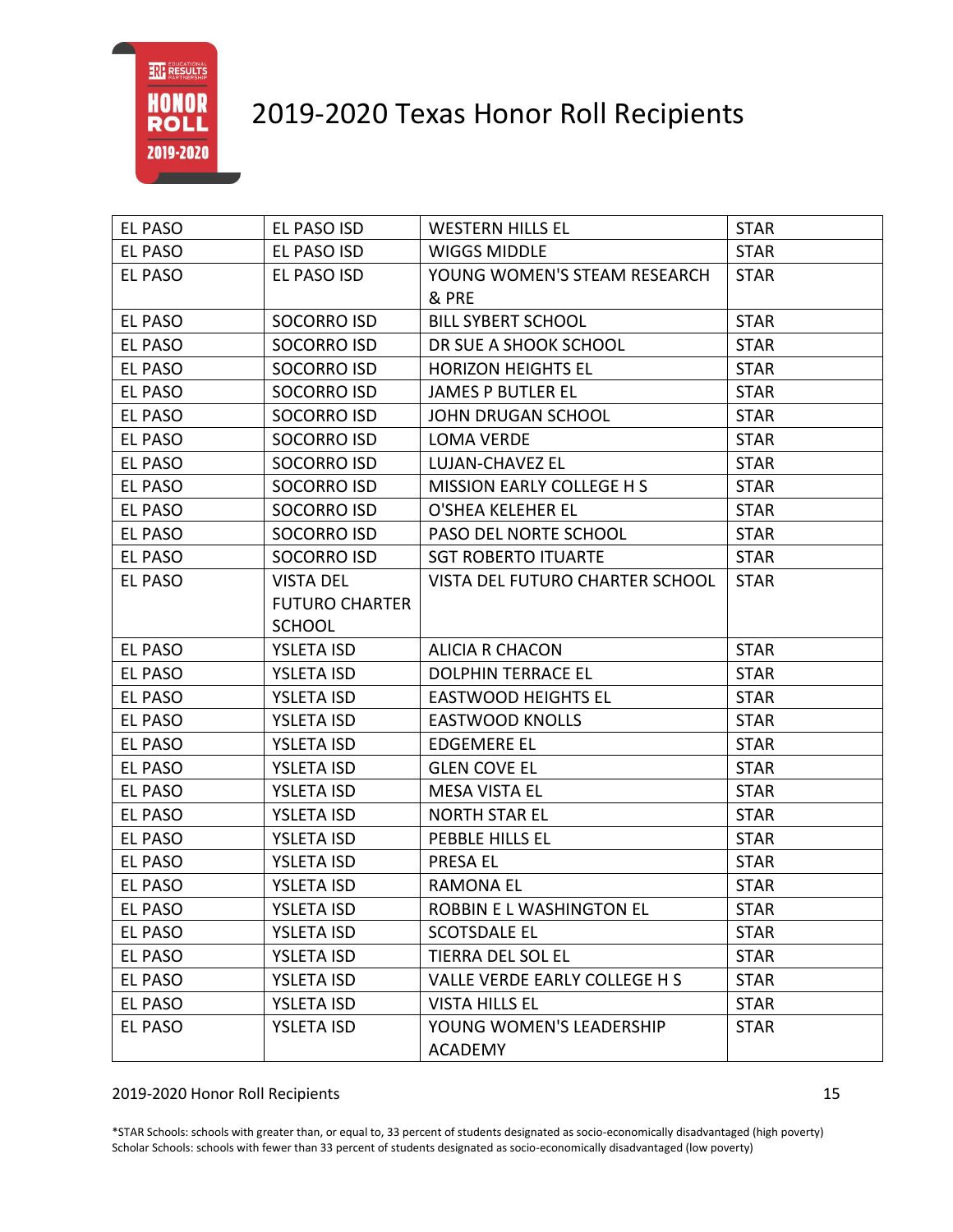# 2019-2020 Texas Honor Roll Recipients

| <b>ELLIS</b>     | <b>ENNIS ISD</b>        | <b>TRAVIS EL</b>             | <b>STAR</b> |
|------------------|-------------------------|------------------------------|-------------|
| <b>ELLIS</b>     | <b>RED OAK ISD</b>      | <b>EASTRIDGE EL</b>          | <b>STAR</b> |
| <b>ERATH</b>     | <b>DUBLIN ISD</b>       | <b>DUBLIN EL</b>             | <b>STAR</b> |
| <b>ERATH</b>     | <b>DUBLIN ISD</b>       | <b>DUBLIN INT</b>            | <b>STAR</b> |
| <b>ERATH</b>     | <b>STEPHENVILLE ISD</b> | <b>GILBERT INT</b>           | <b>STAR</b> |
| <b>FAYETTE</b>   | <b>FLATONIA ISD</b>     | <b>FLATONIA SECONDARY</b>    | <b>STAR</b> |
| <b>FAYETTE</b>   | <b>ROUND TOP-</b>       | ROUND TOP-CARMINE EL         | <b>STAR</b> |
|                  | <b>CARMINE ISD</b>      |                              |             |
| <b>FISHER</b>    | <b>ROTAN ISD</b>        | <b>ROTAN EL</b>              | <b>STAR</b> |
| <b>FORT BEND</b> | <b>FORT BEND ISD</b>    | ANNE MCCORMICK SULLIVAN EL   | Scholar     |
| <b>FORT BEND</b> | <b>FORT BEND ISD</b>    | <b>BARRINGTON PLACE EL</b>   | <b>STAR</b> |
| <b>FORT BEND</b> | <b>FORT BEND ISD</b>    | <b>CLEMENTS H S</b>          | Scholar     |
| <b>FORT BEND</b> | <b>FORT BEND ISD</b>    | <b>COLONY MEADOWS EL</b>     | Scholar     |
| <b>FORT BEND</b> | <b>FORT BEND ISD</b>    | <b>COMMONWEALTH EL</b>       | Scholar     |
| <b>FORT BEND</b> | <b>FORT BEND ISD</b>    | <b>CORNERSTONE EL</b>        | Scholar     |
| <b>FORT BEND</b> | <b>FORT BEND ISD</b>    | <b>DULLES MIDDLE</b>         | <b>STAR</b> |
| <b>FORT BEND</b> | <b>FORT BEND ISD</b>    | FORT SETTLEMENT MIDDLE       | Scholar     |
| <b>FORT BEND</b> | <b>FORT BEND ISD</b>    | <b>MACARIO GARCIA MIDDLE</b> | <b>STAR</b> |
| <b>FORT BEND</b> | <b>FORT BEND ISD</b>    | <b>MEADOWS EL</b>            | <b>STAR</b> |
| <b>FORT BEND</b> | <b>FORT BEND ISD</b>    | <b>QUAIL VALLEY MIDDLE</b>   | <b>STAR</b> |
| <b>FORT BEND</b> | <b>FORT BEND ISD</b>    | RITA DRABEK EL               | <b>STAR</b> |
| <b>FORT BEND</b> | <b>FORT BEND ISD</b>    | SARTARTIA MIDDLE             | Scholar     |
| <b>FORT BEND</b> | <b>FORT BEND ISD</b>    | SIENNA CROSSING EL           | Scholar     |
| <b>FORT BEND</b> | <b>FORT BEND ISD</b>    | <b>SUGAR LAND MIDDLE</b>     | <b>STAR</b> |
| <b>FORT BEND</b> | <b>FORT BEND ISD</b>    | <b>WALKER STATION EL</b>     | Scholar     |
| <b>FORT BEND</b> | <b>LAMAR CISD</b>       | <b>BESS CAMPBELL EL</b>      | Scholar     |
| <b>FORT BEND</b> | <b>LAMAR CISD</b>       | <b>H F MCNEILL EL</b>        | <b>STAR</b> |
| <b>FORT BEND</b> | <b>LAMAR CISD</b>       | <b>IRMA DRU HUTCHISON EL</b> | <b>STAR</b> |
| <b>FORT BEND</b> | <b>LAMAR CISD</b>       | <b>MANFORD WILLIAMS EL</b>   | <b>STAR</b> |
| <b>FORT BEND</b> | <b>LAMAR CISD</b>       | STEPHEN F AUSTIN EL          | <b>STAR</b> |
| <b>FORT BEND</b> | LAMAR CISD              | <b>SUSANNA DICKINSON EL</b>  | Scholar     |
| <b>FORT BEND</b> | <b>NEEDVILLE ISD</b>    | <b>NEEDVILLE EL</b>          | <b>STAR</b> |
| <b>GALVESTON</b> | <b>CLEAR CREEK ISD</b>  | ARLYNE & ALAN WEBER EL       | <b>STAR</b> |
| <b>GALVESTON</b> | <b>CLEAR CREEK ISD</b>  | <b>ARMAND BAYOU EL</b>       | <b>STAR</b> |
| <b>GALVESTON</b> | <b>CLEAR CREEK ISD</b>  | <b>BROOKWOOD EL</b>          | <b>STAR</b> |

#### 2019-2020 Honor Roll Recipients 16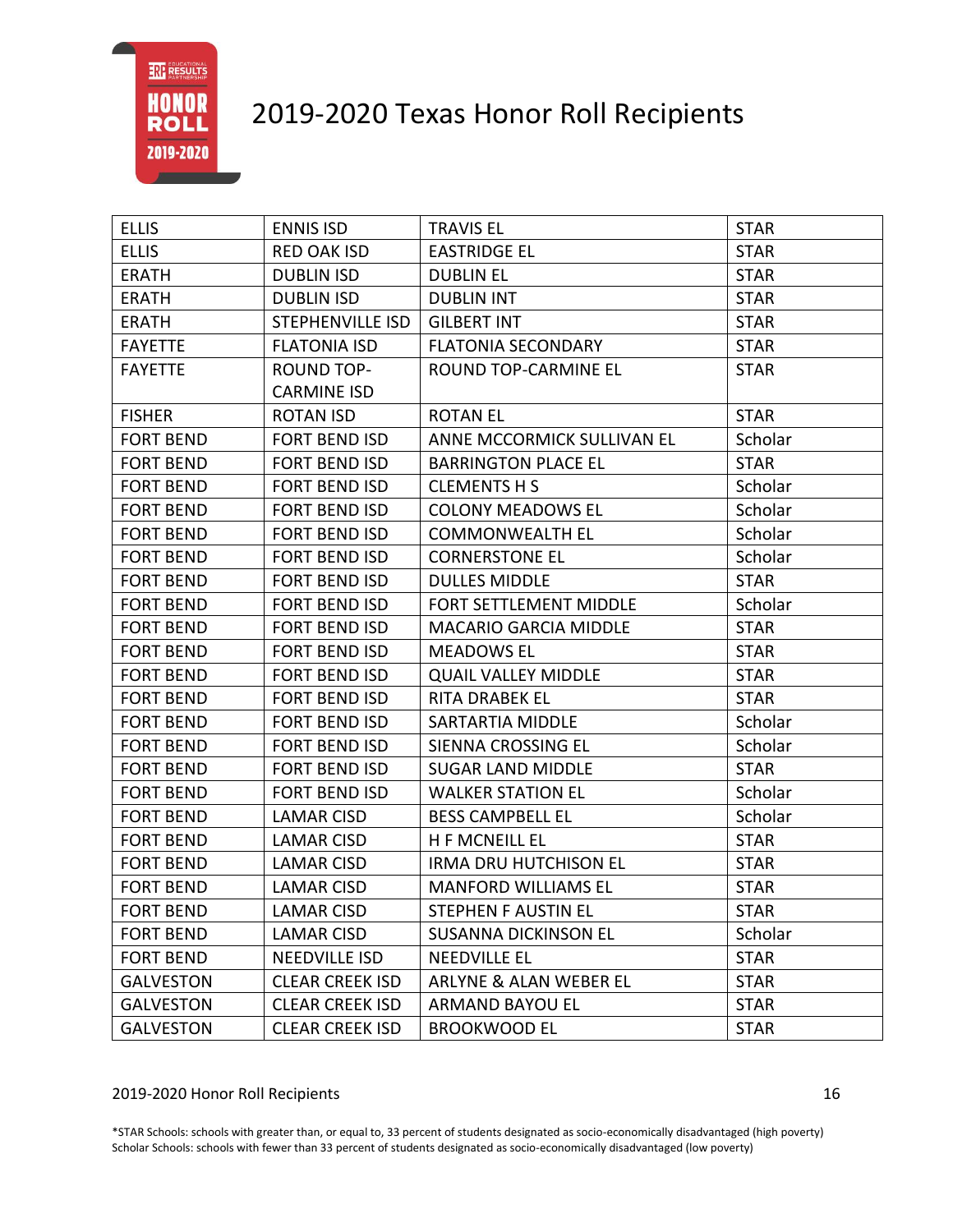

| <b>GALVESTON</b> | <b>CLEAR CREEK ISD</b>                | CLEAR HORIZONS EARLY COLLEGE H S                  | <b>STAR</b> |
|------------------|---------------------------------------|---------------------------------------------------|-------------|
| <b>GALVESTON</b> | <b>CLEAR CREEK ISD</b>                | <b>FALCON PASS EL</b>                             | <b>STAR</b> |
| <b>GALVESTON</b> | <b>CLEAR CREEK ISD</b>                | <b>NORTH POINTE EL</b>                            | <b>STAR</b> |
| <b>GALVESTON</b> | <b>CLEAR CREEK ISD</b>                | <b>PH GREENE EL</b>                               | <b>STAR</b> |
| <b>GALVESTON</b> | <b>DICKINSON ISD</b>                  | <b>JOHN AND SHAMARION BARBER</b><br><b>MIDDLE</b> | <b>STAR</b> |
| <b>GALVESTON</b> | <b>FRIENDSWOOD</b><br><b>ISD</b>      | WINDSONG INT                                      | Scholar     |
| <b>GALVESTON</b> | <b>GALVESTON ISD</b>                  | <b>AUSTIN MIDDLE</b>                              | <b>STAR</b> |
| <b>GALVESTON</b> | <b>GALVESTON ISD</b>                  | MORGAN EL MAGNET SCHOOL                           | <b>STAR</b> |
| <b>GALVESTON</b> | <b>GALVESTON ISD</b>                  | <b>OPPE EL</b>                                    | <b>STAR</b> |
| <b>GILLESPIE</b> | <b>FREDERICKSBURG</b><br><b>ISD</b>   | <b>FREDERICKSBURG MIDDLE</b>                      | <b>STAR</b> |
| <b>GILLESPIE</b> | <b>HARPER ISD</b>                     | <b>HARPER MIDDLE</b>                              | <b>STAR</b> |
| <b>GLASSCOCK</b> | <b>GLASSCOCK</b><br><b>COUNTY ISD</b> | <b>GARDEN CITY H S</b>                            | <b>STAR</b> |
| <b>GRAYSON</b>   | <b>BELLS ISD</b>                      | <b>BELLS EL</b>                                   | <b>STAR</b> |
| <b>GRAYSON</b>   | <b>BELLS ISD</b>                      | PRITCHARD J H                                     | <b>STAR</b> |
| <b>GRAYSON</b>   | SHERMAN ISD                           | <b>WASHINGTON EL</b>                              | <b>STAR</b> |
| <b>GRAYSON</b>   | TOM BEAN ISD                          | <b>TOM BEAN EL</b>                                | <b>STAR</b> |
| <b>GREGG</b>     | LONGVIEW ISD                          | <b>BRAMLETTE STEAM ACADEMY</b>                    | <b>STAR</b> |
| <b>GREGG</b>     | LONGVIEW ISD                          | <b>FOSTER MIDDLE</b>                              | <b>STAR</b> |
| <b>GREGG</b>     | LONGVIEW ISD                          | <b>HUDSON EL</b>                                  | <b>STAR</b> |
| <b>GREGG</b>     | SABINE ISD                            | <b>SABINE MIDDLE</b>                              | <b>STAR</b> |
| <b>GREGG</b>     | <b>SPRING HILL ISD</b>                | SPRING HILL J H                                   | <b>STAR</b> |
| <b>GRIMES</b>    | <b>IOLA ISD</b>                       | <b>IOLA EL</b>                                    | <b>STAR</b> |
| <b>GUADALUPE</b> | NAVARRO ISD                           | <b>NAVARRO EL</b>                                 | <b>STAR</b> |
| <b>HALE</b>      | <b>ABERNATHY ISD</b>                  | <b>ABERNATHY EL</b>                               | <b>STAR</b> |
| <b>HALL</b>      | <b>TURKEY-</b>                        | <b>VALLEY SCHOOL</b>                              | <b>STAR</b> |
|                  | <b>QUITAQUE ISD</b>                   |                                                   |             |
| <b>HAMILTON</b>  | <b>HICO ISD</b>                       | <b>HICO EL</b>                                    | <b>STAR</b> |
| <b>HANSFORD</b>  | <b>GRUVER ISD</b>                     | <b>GRUVER EL</b>                                  | <b>STAR</b> |
| <b>HANSFORD</b>  | <b>GRUVER ISD</b>                     | <b>GRUVER HS</b>                                  | <b>STAR</b> |
| <b>HANSFORD</b>  | <b>GRUVER ISD</b>                     | <b>GRUVER J H</b>                                 | <b>STAR</b> |
| <b>HANSFORD</b>  | SPEARMAN ISD                          | SPEARMAN J H                                      | <b>STAR</b> |

#### 2019-2020 Honor Roll Recipients 17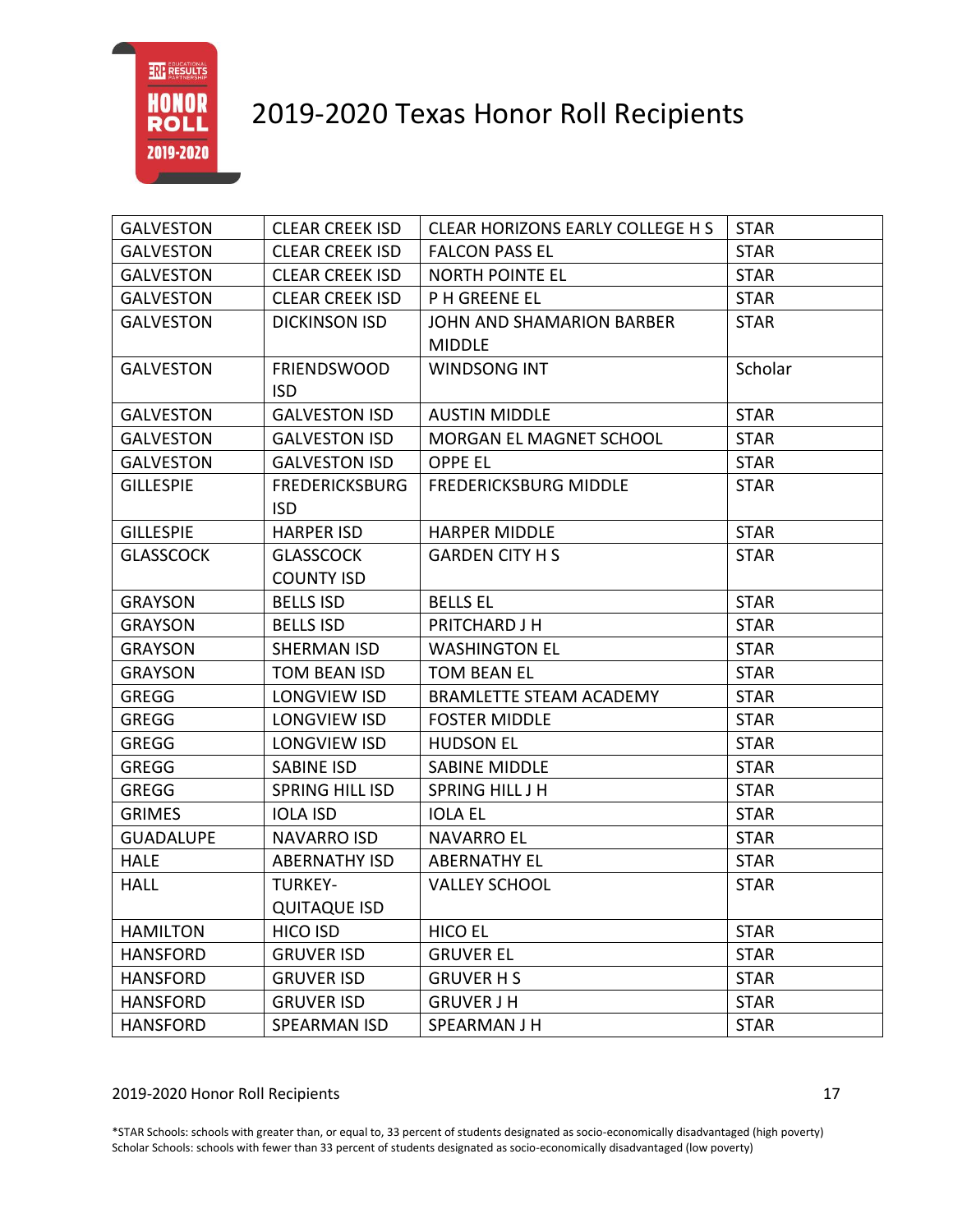

| <b>HARDIN</b> | HARDIN-              | HARDIN-JEFFERSON H S             | <b>STAR</b> |
|---------------|----------------------|----------------------------------|-------------|
|               | <b>JEFFERSON ISD</b> |                                  |             |
| <b>HARRIS</b> | <b>ALDINE ISD</b>    | <b>VICTORY EARLY COLLEGE H S</b> | <b>STAR</b> |
| <b>HARRIS</b> | <b>ALIEF ISD</b>     | ALIEF EARLY COLLEGE H S          | <b>STAR</b> |
| <b>HARRIS</b> | ALIEF ISD            | <b>KERR H S</b>                  | <b>STAR</b> |
| <b>HARRIS</b> | ALIEF ISD            | <b>OUTLEY EL</b>                 | <b>STAR</b> |
| <b>HARRIS</b> | <b>CALVIN NELMS</b>  | <b>CALVIN NELMS MIDDLE</b>       | <b>STAR</b> |
|               | <b>CHARTER</b>       |                                  |             |
|               | <b>SCHOOLS</b>       |                                  |             |
| <b>HARRIS</b> | <b>CYPRESS-</b>      | <b>ARAGON MIDDLE</b>             | <b>STAR</b> |
|               | <b>FAIRBANKS ISD</b> |                                  |             |
| <b>HARRIS</b> | <b>CYPRESS-</b>      | <b>ARNOLD MIDDLE</b>             | <b>STAR</b> |
|               | <b>FAIRBANKS ISD</b> |                                  |             |
| <b>HARRIS</b> | <b>CYPRESS-</b>      | <b>BANG EL</b>                   | <b>STAR</b> |
|               | <b>FAIRBANKS ISD</b> |                                  |             |
| <b>HARRIS</b> | <b>CYPRESS-</b>      | <b>BIRKES EL</b>                 | <b>STAR</b> |
|               | <b>FAIRBANKS ISD</b> |                                  |             |
| <b>HARRIS</b> | <b>CYPRESS-</b>      | <b>BLACK EL</b>                  | <b>STAR</b> |
|               | <b>FAIRBANKS ISD</b> |                                  |             |
| <b>HARRIS</b> | <b>CYPRESS-</b>      | <b>COOK MIDDLE</b>               | <b>STAR</b> |
|               | <b>FAIRBANKS ISD</b> |                                  |             |
| <b>HARRIS</b> | <b>CYPRESS-</b>      | <b>COPELAND EL</b>               | <b>STAR</b> |
|               | <b>FAIRBANKS ISD</b> |                                  |             |
| <b>HARRIS</b> | <b>CYPRESS-</b>      | <b>FARNEY EL</b>                 | <b>STAR</b> |
|               | <b>FAIRBANKS ISD</b> |                                  |             |
| <b>HARRIS</b> | <b>CYPRESS-</b>      | <b>GLEASON EL</b>                | <b>STAR</b> |
|               | <b>FAIRBANKS ISD</b> |                                  |             |
| <b>HARRIS</b> | <b>CYPRESS-</b>      | <b>GOODSON MIDDLE</b>            | <b>STAR</b> |
|               | <b>FAIRBANKS ISD</b> |                                  |             |
| <b>HARRIS</b> | <b>CYPRESS-</b>      | <b>HAIRGROVE EL</b>              | <b>STAR</b> |
|               | <b>FAIRBANKS ISD</b> |                                  |             |
| <b>HARRIS</b> | <b>CYPRESS-</b>      | <b>MOORE EL</b>                  | <b>STAR</b> |
|               | <b>FAIRBANKS ISD</b> |                                  |             |
| <b>HARRIS</b> | <b>CYPRESS-</b>      | POPE EL                          | Scholar     |
|               | <b>FAIRBANKS ISD</b> |                                  |             |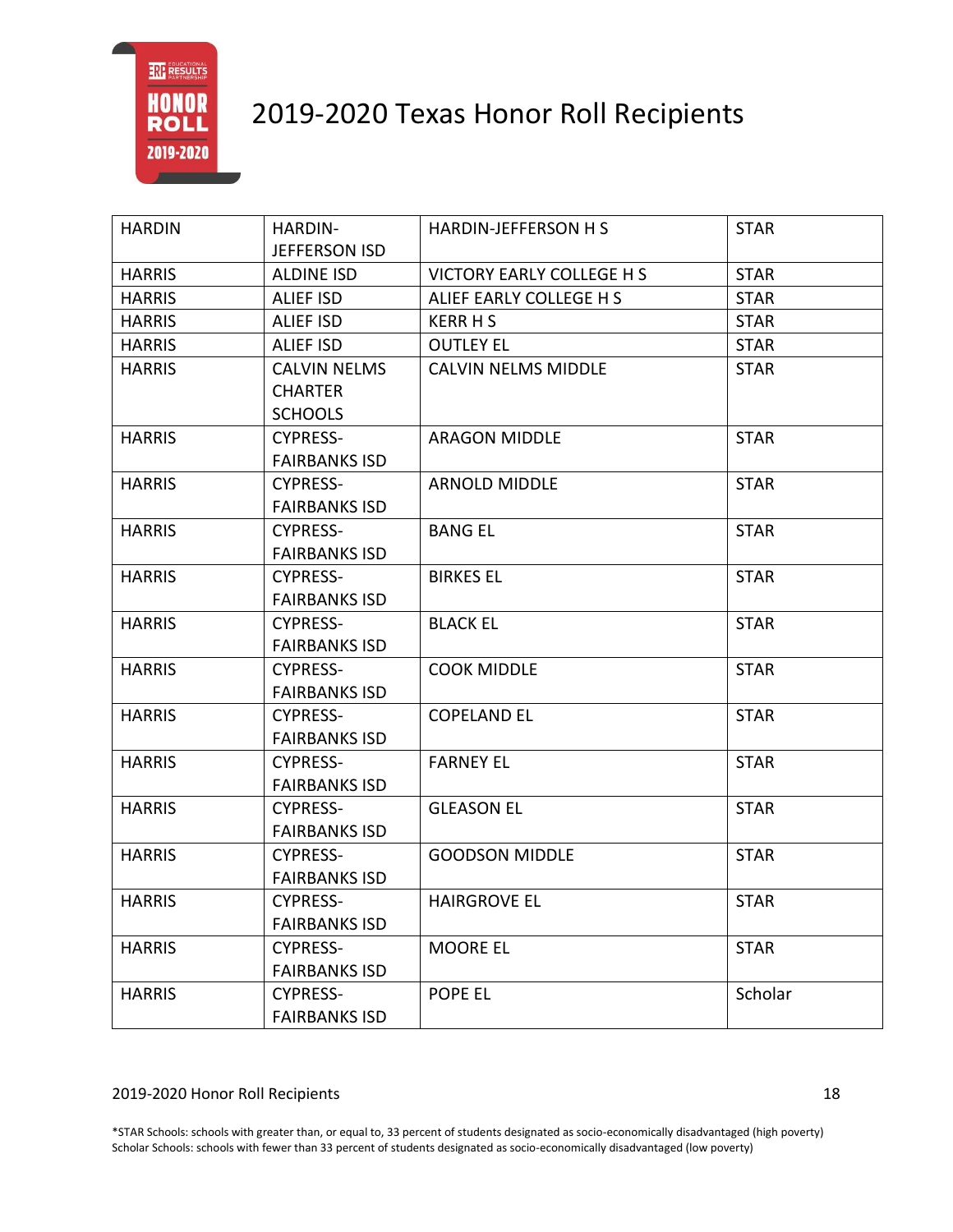

| <b>CYPRESS-</b>        | POSTMA EL                                                                                                                                                                                                                         | <b>STAR</b>                                                                       |
|------------------------|-----------------------------------------------------------------------------------------------------------------------------------------------------------------------------------------------------------------------------------|-----------------------------------------------------------------------------------|
|                        |                                                                                                                                                                                                                                   |                                                                                   |
|                        |                                                                                                                                                                                                                                   | <b>STAR</b>                                                                       |
|                        |                                                                                                                                                                                                                                   |                                                                                   |
|                        |                                                                                                                                                                                                                                   | Scholar                                                                           |
|                        |                                                                                                                                                                                                                                   |                                                                                   |
|                        |                                                                                                                                                                                                                                   | Scholar                                                                           |
|                        |                                                                                                                                                                                                                                   |                                                                                   |
|                        |                                                                                                                                                                                                                                   | Scholar                                                                           |
| <b>FAIRBANKS ISD</b>   |                                                                                                                                                                                                                                   |                                                                                   |
| <b>CYPRESS-</b>        | <b>TRUITT MIDDLE</b>                                                                                                                                                                                                              | <b>STAR</b>                                                                       |
| <b>FAIRBANKS ISD</b>   |                                                                                                                                                                                                                                   |                                                                                   |
| <b>CYPRESS-</b>        | <b>WOODARD EL</b>                                                                                                                                                                                                                 | <b>STAR</b>                                                                       |
| <b>FAIRBANKS ISD</b>   |                                                                                                                                                                                                                                   |                                                                                   |
| <b>CYPRESS-</b>        | <b>YEAGER EL</b>                                                                                                                                                                                                                  | <b>STAR</b>                                                                       |
| <b>FAIRBANKS ISD</b>   |                                                                                                                                                                                                                                   |                                                                                   |
| <b>DEER PARK ISD</b>   | <b>FAIRMONT J H</b>                                                                                                                                                                                                               | <b>STAR</b>                                                                       |
| <b>GALENA PARK ISD</b> | <b>JACINTO CITY EL</b>                                                                                                                                                                                                            | <b>STAR</b>                                                                       |
| <b>GOOSE CREEK</b>     | <b>ALAMO EL</b>                                                                                                                                                                                                                   | <b>STAR</b>                                                                       |
| <b>CISD</b>            |                                                                                                                                                                                                                                   |                                                                                   |
| <b>GOOSE CREEK</b>     | <b>IMPACT EARLY COLLEGE H S</b>                                                                                                                                                                                                   | <b>STAR</b>                                                                       |
| <b>CISD</b>            |                                                                                                                                                                                                                                   |                                                                                   |
| <b>HARMONY</b>         | <b>HARMONY SCHOOL OF EXCELLENCE-</b>                                                                                                                                                                                              | <b>STAR</b>                                                                       |
| SCHOOL OF              | <b>HOUST</b>                                                                                                                                                                                                                      |                                                                                   |
| <b>EXCELLENCE</b>      |                                                                                                                                                                                                                                   |                                                                                   |
| <b>HARMONY</b>         | HARMONY SCHOOL OF TECHNOLOGY-                                                                                                                                                                                                     | <b>STAR</b>                                                                       |
| <b>SCHOOL OF</b>       | <b>HOUST</b>                                                                                                                                                                                                                      |                                                                                   |
| <b>EXCELLENCE</b>      |                                                                                                                                                                                                                                   |                                                                                   |
| <b>HARMONY</b>         | <b>HARMONY SCHOOL OF EXCELLENCE -</b>                                                                                                                                                                                             | <b>STAR</b>                                                                       |
| <b>SCHOOL OF</b>       | <b>SUG</b>                                                                                                                                                                                                                        |                                                                                   |
|                        |                                                                                                                                                                                                                                   |                                                                                   |
| <b>HOUSTO</b>          |                                                                                                                                                                                                                                   |                                                                                   |
| <b>HARMONY</b>         | HARMONY SCHOOL OF INNOVATION -                                                                                                                                                                                                    | <b>STAR</b>                                                                       |
| <b>SCHOOL OF</b>       | <b>KAT</b>                                                                                                                                                                                                                        |                                                                                   |
|                        |                                                                                                                                                                                                                                   |                                                                                   |
|                        |                                                                                                                                                                                                                                   |                                                                                   |
|                        | <b>FAIRBANKS ISD</b><br><b>CYPRESS-</b><br><b>FAIRBANKS ISD</b><br><b>CYPRESS-</b><br><b>FAIRBANKS ISD</b><br><b>CYPRESS-</b><br><b>FAIRBANKS ISD</b><br><b>CYPRESS-</b><br><b>SCIENCE -</b><br><b>SCIENCE -</b><br><b>HOUSTO</b> | <b>ROBISON EL</b><br><b>SAMPSON EL</b><br><b>SMITH MIDDLE</b><br><b>SWENKE EL</b> |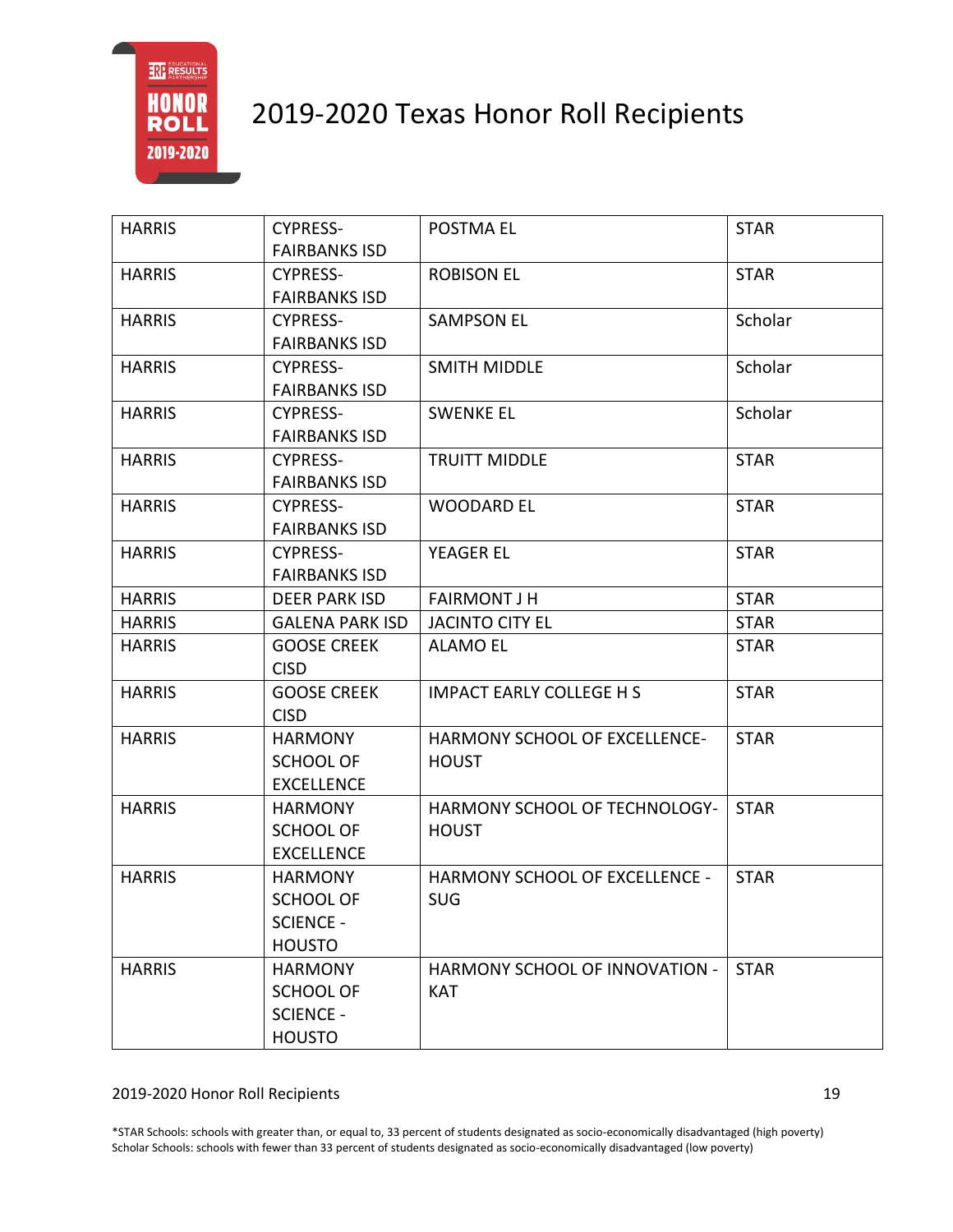

| <b>HARRIS</b> | <b>HARMONY</b>     | HARMONY SCHOOL OF INNOVATION-      | <b>STAR</b> |
|---------------|--------------------|------------------------------------|-------------|
|               | <b>SCHOOL OF</b>   | <b>SUGAR</b>                       |             |
|               | <b>SCIENCE -</b>   |                                    |             |
|               | <b>HOUSTO</b>      |                                    |             |
| <b>HARRIS</b> | <b>HARMONY</b>     | HARMONY SCIENCE ACADEMY-KATY       | <b>STAR</b> |
|               | <b>SCHOOL OF</b>   |                                    |             |
|               | <b>SCIENCE -</b>   |                                    |             |
|               | <b>HOUSTO</b>      |                                    |             |
| <b>HARRIS</b> | <b>HARMONY</b>     | HARMONY SCIENCE ACADEMY-SUGAR      | <b>STAR</b> |
|               | <b>SCHOOL OF</b>   | LAND                               |             |
|               | <b>SCIENCE -</b>   |                                    |             |
|               | <b>HOUSTO</b>      |                                    |             |
| <b>HARRIS</b> | <b>HARMONY</b>     | <b>HARMONY SCIENCE ACADEMY-</b>    | <b>STAR</b> |
|               | <b>SCIENCE</b>     | <b>HOUSTON</b>                     |             |
|               | <b>ACADEMY</b>     |                                    |             |
| <b>HARRIS</b> | <b>HOUSTON</b>     | <b>HOUSTON GATEWAY ACADEMY -</b>   | <b>STAR</b> |
|               | <b>GATEWAY</b>     | <b>CORAL CA</b>                    |             |
|               | <b>ACADEMY INC</b> |                                    |             |
| <b>HARRIS</b> | <b>HOUSTON ISD</b> | <b>ARABIC IMMERSION MAGNET</b>     | <b>STAR</b> |
|               |                    | <b>SCHOOL</b>                      |             |
| <b>HARRIS</b> | <b>HOUSTON ISD</b> | <b>BAYLOR COLLEGE OF MEDICINE</b>  | <b>STAR</b> |
|               |                    | <b>ACADEMY</b>                     |             |
| <b>HARRIS</b> | <b>HOUSTON ISD</b> | <b>BELLAIRE H S</b>                | <b>STAR</b> |
| <b>HARRIS</b> | <b>HOUSTON ISD</b> | <b>BLACK MIDDLE</b>                | <b>STAR</b> |
| <b>HARRIS</b> | <b>HOUSTON ISD</b> | <b>BRIARMEADOW CHARTER</b>         | <b>STAR</b> |
| <b>HARRIS</b> | <b>HOUSTON ISD</b> | <b>BURBANK EL</b>                  | <b>STAR</b> |
| <b>HARRIS</b> | <b>HOUSTON ISD</b> | <b>BURBANK MIDDLE</b>              | <b>STAR</b> |
| <b>HARRIS</b> | <b>HOUSTON ISD</b> | <b>BUSH EL</b>                     | Scholar     |
| <b>HARRIS</b> | <b>HOUSTON ISD</b> | <b>CARNEGIE VANGUARD H S</b>       | Scholar     |
| <b>HARRIS</b> | <b>HOUSTON ISD</b> | <b>CARRILLO EL</b>                 | <b>STAR</b> |
| <b>HARRIS</b> | <b>HOUSTON ISD</b> | <b>CHALLENGE EARLY COLLEGE H S</b> | <b>STAR</b> |
| <b>HARRIS</b> | <b>HOUSTON ISD</b> | <b>CONDIT EL</b>                   | <b>STAR</b> |
| <b>HARRIS</b> | <b>HOUSTON ISD</b> | DE CHAUMES EL                      | <b>STAR</b> |
| <b>HARRIS</b> | <b>HOUSTON ISD</b> | DE ZAVALA EL                       | <b>STAR</b> |
| <b>HARRIS</b> | <b>HOUSTON ISD</b> | <b>DEANDA EL</b>                   | <b>STAR</b> |
| <b>HARRIS</b> | <b>HOUSTON ISD</b> | DEBAKEY H S FOR HEALTH PROF        | <b>STAR</b> |

#### 2019-2020 Honor Roll Recipients 20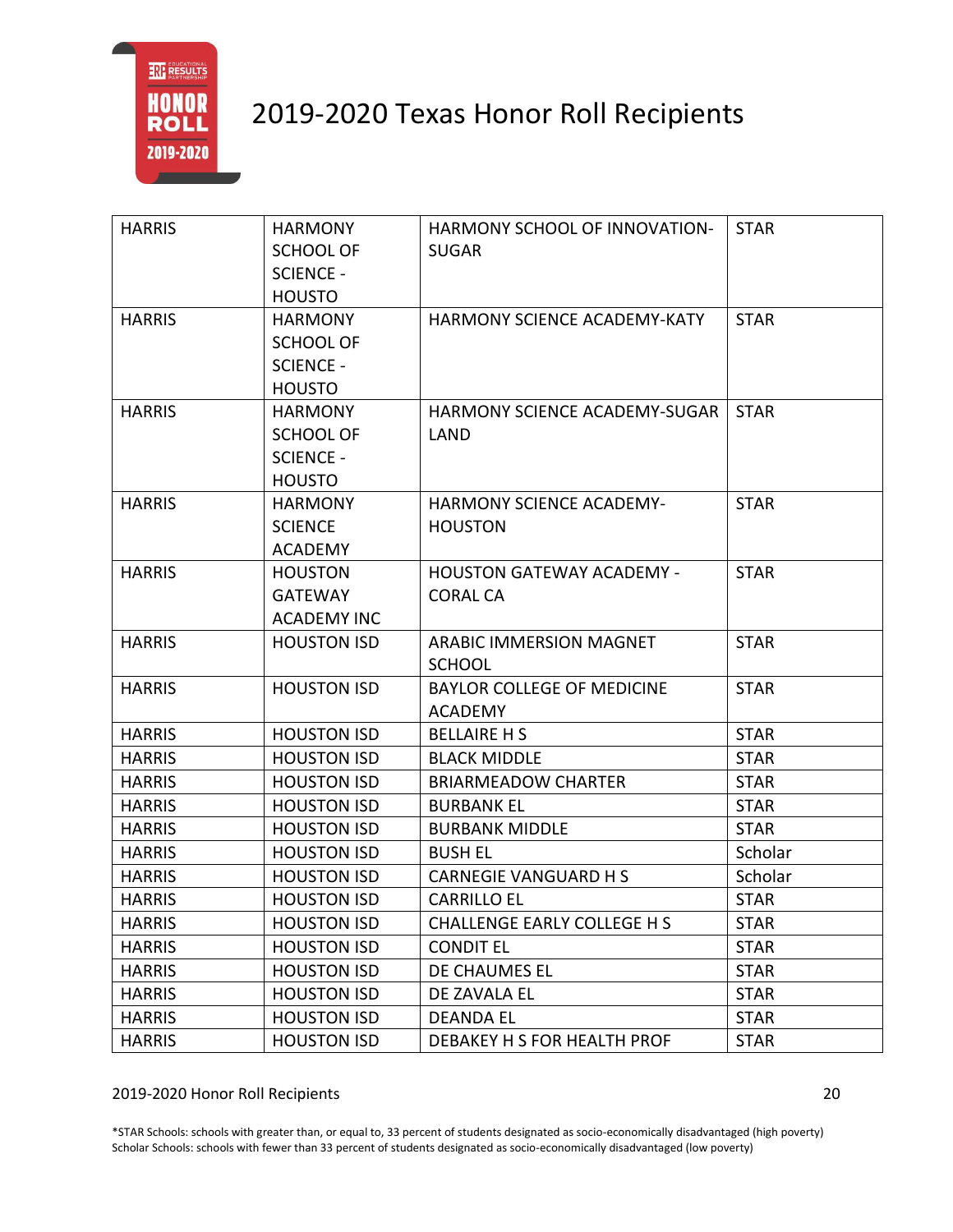

| <b>HARRIS</b> | <b>HOUSTON ISD</b> | <b>EAST EARLY COLLEGE H S</b>     | <b>STAR</b> |
|---------------|--------------------|-----------------------------------|-------------|
| <b>HARRIS</b> | <b>HOUSTON ISD</b> | EASTWOOD ACADEMY                  | <b>STAR</b> |
| <b>HARRIS</b> | <b>HOUSTON ISD</b> | <b>ENERGIZED FOR STEM ACADEMY</b> | <b>STAR</b> |
|               |                    | <b>SOUTHWE</b>                    |             |
| <b>HARRIS</b> | <b>HOUSTON ISD</b> | <b>FIELD EL</b>                   | <b>STAR</b> |
| <b>HARRIS</b> | <b>HOUSTON ISD</b> | <b>GARDEN OAKS MONTESSORI</b>     | <b>STAR</b> |
| <b>HARRIS</b> | <b>HOUSTON ISD</b> | <b>HEROD EL</b>                   | <b>STAR</b> |
| <b>HARRIS</b> | <b>HOUSTON ISD</b> | <b>HOGG MIDDLE</b>                | <b>STAR</b> |
| <b>HARRIS</b> | <b>HOUSTON ISD</b> | <b>HORN EL</b>                    | Scholar     |
| <b>HARRIS</b> | <b>HOUSTON ISD</b> | <b>HOUSTON ACADEMY FOR</b>        | <b>STAR</b> |
|               |                    | <b>INTERNATIONAL</b>              |             |
| <b>HARRIS</b> | <b>HOUSTON ISD</b> | <b>KETELSEN EL</b>                | <b>STAR</b> |
| <b>HARRIS</b> | <b>HOUSTON ISD</b> | <b>LANIER MIDDLE</b>              | Scholar     |
| <b>HARRIS</b> | <b>HOUSTON ISD</b> | <b>LOVETT EL</b>                  | <b>STAR</b> |
| <b>HARRIS</b> | <b>HOUSTON ISD</b> | <b>LYONS EL</b>                   | <b>STAR</b> |
| <b>HARRIS</b> | <b>HOUSTON ISD</b> | <b>MANDARIN IMMERSION MAGNET</b>  | Scholar     |
|               |                    | <b>SCHOOL</b>                     |             |
| <b>HARRIS</b> | <b>HOUSTON ISD</b> | <b>MORENO EL</b>                  | <b>STAR</b> |
| <b>HARRIS</b> | <b>HOUSTON ISD</b> | NORTH HOUSTON EARLY COLLEGE H S   | <b>STAR</b> |
| <b>HARRIS</b> | <b>HOUSTON ISD</b> | PARK PLACE EL                     | <b>STAR</b> |
| <b>HARRIS</b> | <b>HOUSTON ISD</b> | <b>PARKER EL</b>                  | <b>STAR</b> |
| <b>HARRIS</b> | <b>HOUSTON ISD</b> | PERSHING MIDDLE                   | <b>STAR</b> |
| <b>HARRIS</b> | <b>HOUSTON ISD</b> | PIN OAK MIDDLE                    | <b>STAR</b> |
| <b>HARRIS</b> | <b>HOUSTON ISD</b> | PROJECT CHRYSALIS MIDDLE          | <b>STAR</b> |
| <b>HARRIS</b> | <b>HOUSTON ISD</b> | RICE SCH / LA ESCUELA RICE        | <b>STAR</b> |
| <b>HARRIS</b> | <b>HOUSTON ISD</b> | <b>RIVER OAKS EL</b>              | Scholar     |
| <b>HARRIS</b> | <b>HOUSTON ISD</b> | <b>ROBERTS EL</b>                 | Scholar     |
| <b>HARRIS</b> | <b>HOUSTON ISD</b> | SOUTH EARLY COLLEGE H S           | <b>STAR</b> |
| <b>HARRIS</b> | <b>HOUSTON ISD</b> | <b>STEVENSON MIDDLE</b>           | <b>STAR</b> |
| <b>HARRIS</b> | <b>HOUSTON ISD</b> | TH ROGERS SCHOOL                  | <b>STAR</b> |
| <b>HARRIS</b> | <b>HOUSTON ISD</b> | <b>TANGLEWOOD MIDDLE</b>          | <b>STAR</b> |
| <b>HARRIS</b> | <b>HOUSTON ISD</b> | <b>TWAIN EL</b>                   | Scholar     |
| <b>HARRIS</b> | <b>HOUSTON ISD</b> | <b>WEST BRIAR MIDDLE</b>          | <b>STAR</b> |
| <b>HARRIS</b> | <b>HOUSTON ISD</b> | <b>WEST UNIVERSITY EL</b>         | Scholar     |
| <b>HARRIS</b> | <b>HOUSTON ISD</b> | <b>WHARTON K-8 DUAL LANGUAGE</b>  | <b>STAR</b> |
|               |                    | <b>ACADEMY</b>                    |             |

#### 2019-2020 Honor Roll Recipients 21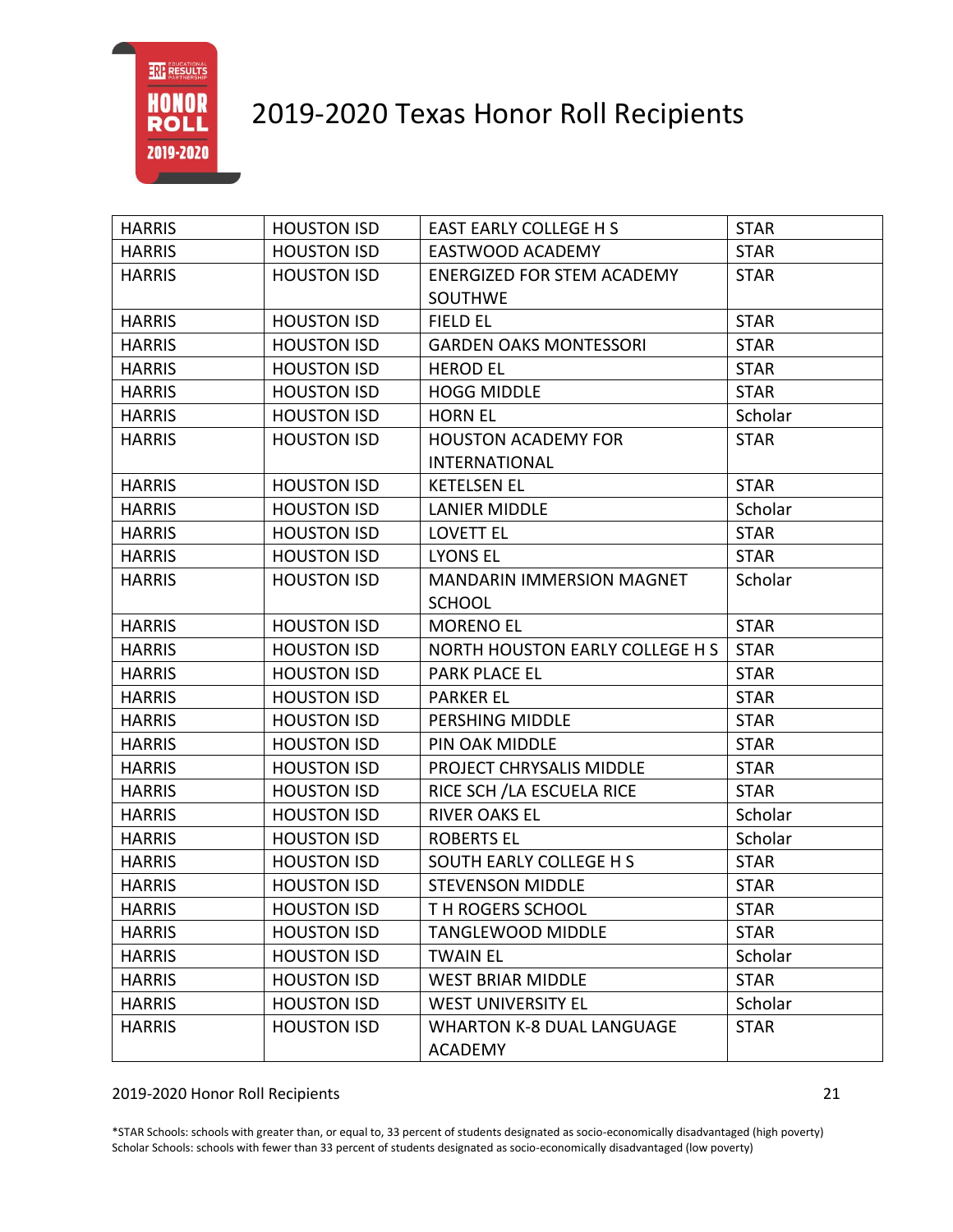# 2019-2020 Texas Honor Roll Recipients

| <b>HARRIS</b> | <b>HOUSTON ISD</b>   | WHITE E EL                  | <b>STAR</b> |
|---------------|----------------------|-----------------------------|-------------|
| <b>HARRIS</b> | <b>KATY ISD</b>      | <b>BECKENDORFF J H</b>      | Scholar     |
| <b>HARRIS</b> | <b>KATY ISD</b>      | <b>BONNIE HOLLAND EL</b>    | Scholar     |
| <b>HARRIS</b> | <b>KATY ISD</b>      | FRED AND PATTI SHAFER EL    | Scholar     |
| <b>HARRIS</b> | <b>KATY ISD</b>      | <b>GARLAND MCMEANS J H</b>  | Scholar     |
| <b>HARRIS</b> | <b>KATY ISD</b>      | <b>HAZEL S PATTISON EL</b>  | Scholar     |
| <b>HARRIS</b> | <b>KATY ISD</b>      | JAMES E RANDOLPH EL         | Scholar     |
| <b>HARRIS</b> | <b>KATY ISD</b>      | <b>KATY J H</b>             | <b>STAR</b> |
| <b>HARRIS</b> | <b>KATY ISD</b>      | <b>MEMORIAL PARKWAY J H</b> | <b>STAR</b> |
| <b>HARRIS</b> | <b>KATY ISD</b>      | <b>ODESSA KILPATRICK EL</b> | Scholar     |
| <b>HARRIS</b> | <b>KATY ISD</b>      | RAY AND JAMIE WOLMAN EL     | Scholar     |
| <b>HARRIS</b> | <b>KATY ISD</b>      | ROOSEVELT ALEXANDER EL      | Scholar     |
| <b>HARRIS</b> | <b>KATY ISD</b>      | <b>SEVEN LAKES H S</b>      | Scholar     |
| <b>HARRIS</b> | <b>KATY ISD</b>      | <b>SEVEN LAKES J H</b>      | Scholar     |
| <b>HARRIS</b> | <b>KATY ISD</b>      | <b>STANLEY C STANLEY EL</b> | Scholar     |
| <b>HARRIS</b> | <b>KATY ISD</b>      | TAYS J H                    | Scholar     |
| <b>HARRIS</b> | <b>KATY ISD</b>      | TOM WILSON EL               | Scholar     |
| <b>HARRIS</b> | <b>KATY ISD</b>      | <b>TOMPKINS H S</b>         | Scholar     |
| <b>HARRIS</b> | <b>KATY ISD</b>      | <b>WOODCREEK J H</b>        | Scholar     |
| <b>HARRIS</b> | <b>KLEIN ISD</b>     | <b>BRILL EL</b>             | <b>STAR</b> |
| <b>HARRIS</b> | <b>KLEIN ISD</b>     | <b>MAHAFFEY EL</b>          | <b>STAR</b> |
| <b>HARRIS</b> | <b>KLEIN ISD</b>     | <b>MUELLER EL</b>           | <b>STAR</b> |
| <b>HARRIS</b> | <b>KLEIN ISD</b>     | <b>STRACK INT</b>           | <b>STAR</b> |
| <b>HARRIS</b> | LA PORTE ISD         | LEO A RIZZUTO EL            | <b>STAR</b> |
| <b>HARRIS</b> | PASADENA ISD         | <b>CARTER LOMAX MIDDLE</b>  | <b>STAR</b> |
| <b>HARRIS</b> | PASADENA ISD         | <b>LAURA WELCH BUSH EL</b>  | <b>STAR</b> |
| <b>HARRIS</b> | PASADENA ISD         | <b>MEADOR ELEMENTARY</b>    | <b>STAR</b> |
| <b>HARRIS</b> | PASADENA ISD         | <b>MILLER INT</b>           | <b>STAR</b> |
| <b>HARRIS</b> | PASADENA ISD         | <b>SOUTH BELT EL</b>        | <b>STAR</b> |
| <b>HARRIS</b> | <b>SPRING BRANCH</b> | FROSTWOOD EL                | Scholar     |
|               | <b>ISD</b>           |                             |             |
| <b>HARRIS</b> | <b>SPRING BRANCH</b> | <b>NOTTINGHAM EL</b>        | <b>STAR</b> |
|               | <b>ISD</b>           |                             |             |
| <b>HARRIS</b> | <b>SPRING BRANCH</b> | <b>RUMMEL CREEK EL</b>      | Scholar     |
|               | <b>ISD</b>           |                             |             |

#### 2019-2020 Honor Roll Recipients 22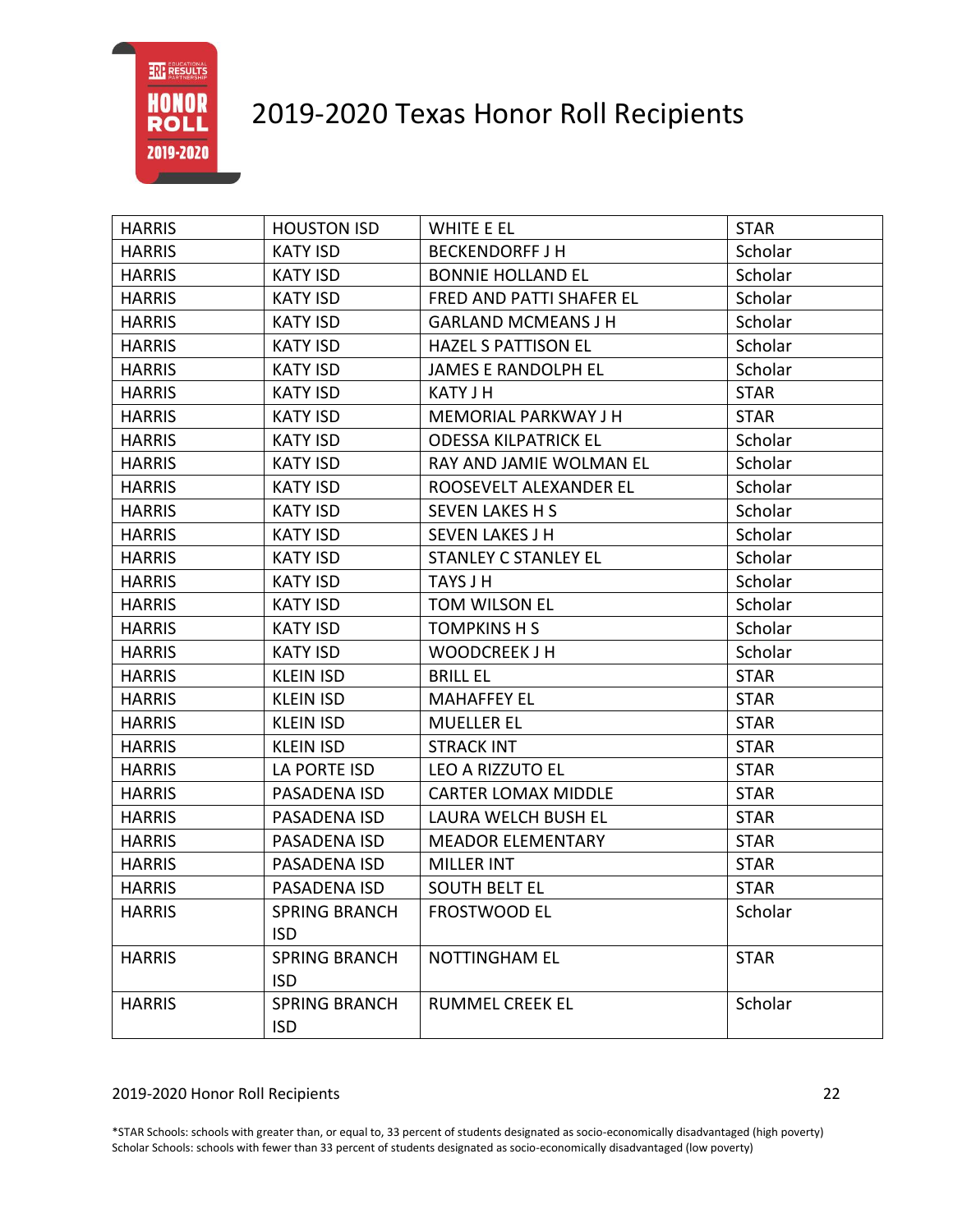

| <b>HARRIS</b>    | <b>SPRING BRANCH</b>   | SPRING BRANCH ACADEMIC        | <b>STAR</b> |
|------------------|------------------------|-------------------------------|-------------|
|                  | ISD.                   | <b>INSTITUTE</b>              |             |
| <b>HARRIS</b>    | <b>SPRING BRANCH</b>   | <b>SPRING BRANCH MIDDLE</b>   | <b>STAR</b> |
|                  | <b>ISD</b>             |                               |             |
| <b>HARRIS</b>    | <b>SPRING BRANCH</b>   | <b>SPRING FOREST MIDDLE</b>   | <b>STAR</b> |
|                  | <b>ISD</b>             |                               |             |
| <b>HARRIS</b>    | <b>SPRING BRANCH</b>   | <b>WILCHESTER EL</b>          | Scholar     |
|                  | <b>ISD</b>             |                               |             |
| <b>HARRIS</b>    | SPRING ISD             | <b>EDWARD ROBERSON MIDDLE</b> | <b>STAR</b> |
| <b>HARRIS</b>    | SPRING ISD             | PONDEROSA EL                  | <b>STAR</b> |
| <b>HARRIS</b>    | <b>STEP CHARTER</b>    | <b>STEP CHARTER EL</b>        | <b>STAR</b> |
|                  | <b>SCHOOL</b>          |                               |             |
| <b>HARRIS</b>    | <b>TOMBALL ISD</b>     | <b>CREEKSIDE FOREST EL</b>    | Scholar     |
| <b>HARRIS</b>    | <b>TOMBALL ISD</b>     | <b>CREEKSIDE PARK J H</b>     | Scholar     |
| <b>HARRIS</b>    | <b>TOMBALL ISD</b>     | <b>TOMBALL INT</b>            | <b>STAR</b> |
| <b>HARRIS</b>    | <b>TOMBALL ISD</b>     | <b>TOMBALL J H</b>            | <b>STAR</b> |
| <b>HARRISON</b>  | <b>HALLSVILLE ISD</b>  | <b>HALLSVILLE INT</b>         | <b>STAR</b> |
| <b>HARRISON</b>  | <b>HALLSVILLE ISD</b>  | <b>HALLSVILLE J H</b>         | <b>STAR</b> |
| <b>HARRISON</b>  | <b>HALLSVILLE ISD</b>  | HALLSVILLE NORTH EL           | <b>STAR</b> |
| <b>HARRISON</b>  | <b>HARLETON ISD</b>    | <b>HARLETON EL</b>            | <b>STAR</b> |
| <b>HARRISON</b>  | <b>MARSHALL ISD</b>    | <b>SAM HOUSTON EL</b>         | <b>STAR</b> |
| <b>HAYS</b>      | <b>HAYS CISD</b>       | <b>RALPH PFLUGER EL</b>       | <b>STAR</b> |
| <b>HEMPHILL</b>  | <b>CANADIAN ISD</b>    | CANADIAN H S                  | <b>STAR</b> |
| <b>HEMPHILL</b>  | <b>CANADIAN ISD</b>    | <b>CANADIAN MIDDLE</b>        | <b>STAR</b> |
| <b>HENDERSON</b> | <b>CROSS ROADS ISD</b> | <b>CROSS ROADS J H</b>        | <b>STAR</b> |
| <b>HIDALGO</b>   | <b>EDINBURG CISD</b>   | <b>ALFONSO RAMIREZ EL</b>     | <b>STAR</b> |
| <b>HIDALGO</b>   | <b>EDINBURG CISD</b>   | ANNE L MAGEE EL               | <b>STAR</b> |
| <b>HIDALGO</b>   | <b>EDINBURG CISD</b>   | <b>AUSTIN ELEM</b>            | <b>STAR</b> |
| <b>HIDALGO</b>   | <b>EDINBURG CISD</b>   | <b>CANO-GONZALEZ EL</b>       | <b>STAR</b> |
| <b>HIDALGO</b>   | <b>EDINBURG CISD</b>   | <b>CANTERBURY EL</b>          | <b>STAR</b> |
| <b>HIDALGO</b>   | <b>EDINBURG CISD</b>   | <b>CAVAZOS EL</b>             | <b>STAR</b> |
| <b>HIDALGO</b>   | <b>EDINBURG CISD</b>   | DE LA VINA ELEM               | <b>STAR</b> |
| <b>HIDALGO</b>   | <b>EDINBURG CISD</b>   | DR KAY TEER CRAWFORD EL       | <b>STAR</b> |
| <b>HIDALGO</b>   | <b>EDINBURG CISD</b>   | <b>FREDDY GONZALEZ EL</b>     | <b>STAR</b> |
| <b>HIDALGO</b>   | <b>EDINBURG CISD</b>   | JEFFERSON ELEM                | <b>STAR</b> |
| <b>HIDALGO</b>   | <b>EDINBURG CISD</b>   | <b>LEE EL</b>                 | <b>STAR</b> |

#### 2019-2020 Honor Roll Recipients 23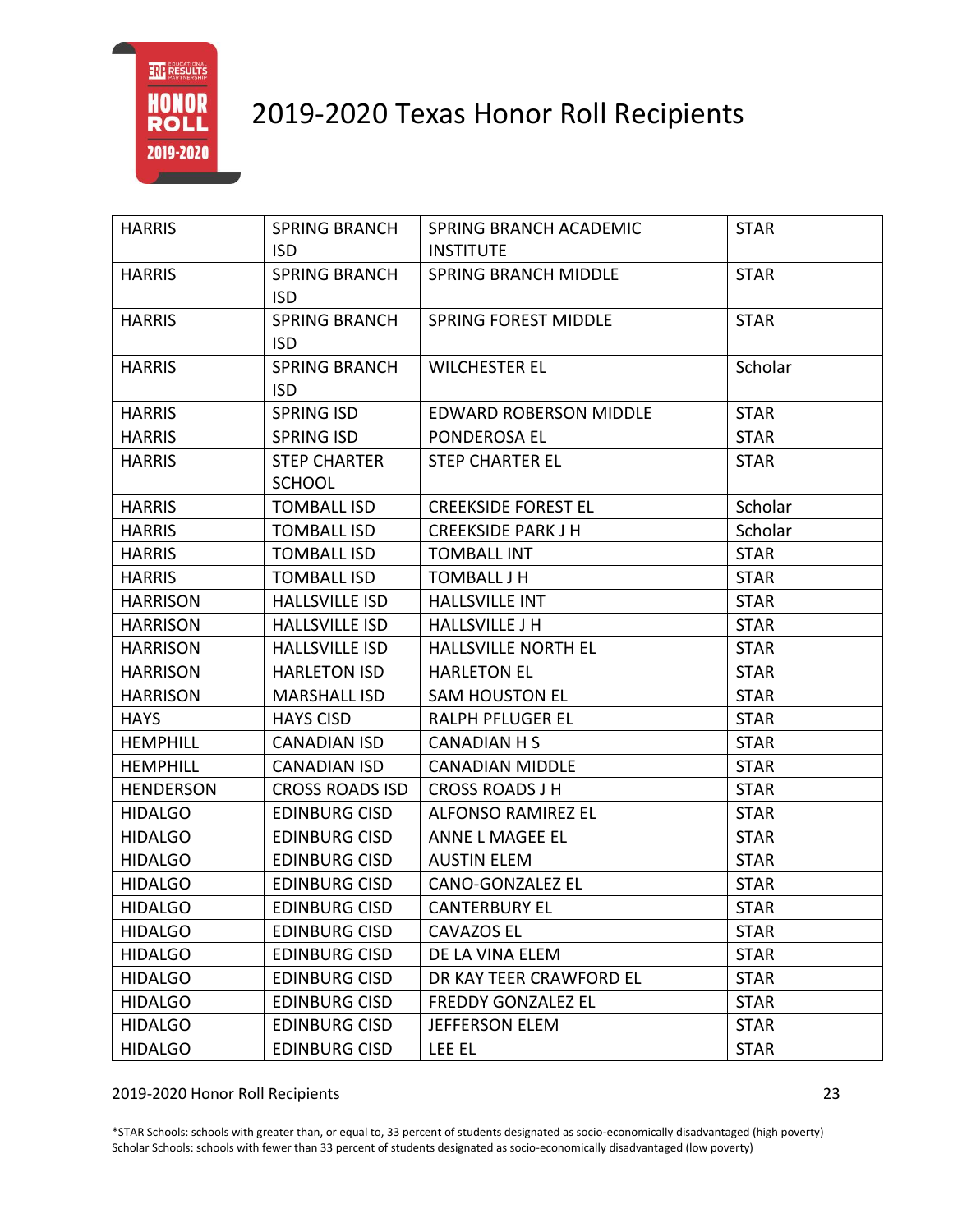# 2019-2020 Texas Honor Roll Recipients

| <b>HIDALGO</b> | <b>EDINBURG CISD</b> | LINCOLN EL                             | <b>STAR</b> |
|----------------|----------------------|----------------------------------------|-------------|
| <b>HIDALGO</b> | <b>EDINBURG CISD</b> | MACARIA DELA GARZA GORENA EL           | <b>STAR</b> |
| <b>HIDALGO</b> | <b>EDINBURG CISD</b> | R C FLORES-MARK A ZAPATA EL            | <b>STAR</b> |
| <b>HIDALGO</b> | <b>EDINBURG CISD</b> | <b>SOUTH MIDDLE</b>                    | <b>STAR</b> |
| <b>HIDALGO</b> | <b>EDINBURG CISD</b> | <b>TREVINO EL</b>                      | <b>STAR</b> |
| <b>HIDALGO</b> | <b>EDINBURG CISD</b> | <b>TRUMAN EL</b>                       | <b>STAR</b> |
| <b>HIDALGO</b> | <b>HIDALGO ISD</b>   | <b>HIDALGO EL</b>                      | <b>STAR</b> |
| <b>HIDALGO</b> | <b>HIDALGO ISD</b>   | <b>HIDALGO PARK EL</b>                 | <b>STAR</b> |
| <b>HIDALGO</b> | <b>HIDALGO ISD</b>   | <b>JC KELLY EL</b>                     | <b>STAR</b> |
| <b>HIDALGO</b> | <b>IDEA PUBLIC</b>   | <b>IDEA ACADEMY MISSION</b>            | <b>STAR</b> |
|                | <b>SCHOOLS</b>       |                                        |             |
| <b>HIDALGO</b> | <b>IDEA PUBLIC</b>   | <b>IDEA ACADEMY SAN BENITO</b>         | <b>STAR</b> |
|                | <b>SCHOOLS</b>       |                                        |             |
| <b>HIDALGO</b> | <b>IDEA PUBLIC</b>   | <b>IDEA BRACKENRIDGE COLLEGE</b>       | <b>STAR</b> |
|                | <b>SCHOOLS</b>       | PREPARAT                               |             |
| <b>HIDALGO</b> | <b>IDEA PUBLIC</b>   | <b>IDEA CARVER COLLEGE PREPARATORY</b> | <b>STAR</b> |
|                | <b>SCHOOLS</b>       |                                        |             |
| <b>HIDALGO</b> | <b>IDEA PUBLIC</b>   | <b>IDEA COLLEGE PREP WESLACO</b>       | <b>STAR</b> |
|                | <b>SCHOOLS</b>       |                                        |             |
| <b>HIDALGO</b> | <b>IDEA PUBLIC</b>   | <b>IDEA COLLEGE PREPARATORY ALAMO</b>  | <b>STAR</b> |
|                | <b>SCHOOLS</b>       |                                        |             |
| <b>HIDALGO</b> | <b>IDEA PUBLIC</b>   | <b>IDEA EDGEMERE COLLEGE</b>           | <b>STAR</b> |
|                | <b>SCHOOLS</b>       | PREPARATORY                            |             |
| <b>HIDALGO</b> | <b>IDEA PUBLIC</b>   | <b>IDEA EDINBURG COLLEGE</b>           | <b>STAR</b> |
|                | <b>SCHOOLS</b>       | PREPARATORY                            |             |
| <b>HIDALGO</b> | <b>IDEA PUBLIC</b>   | <b>IDEA FRONTIER COLLEGE</b>           | <b>STAR</b> |
|                | <b>SCHOOLS</b>       | <b>PREPARATORY</b>                     |             |
| <b>HIDALGO</b> | <b>IDEA PUBLIC</b>   | <b>IDEA MAYS COLLEGE PREPARATORY</b>   | <b>STAR</b> |
|                | <b>SCHOOLS</b>       |                                        |             |
| <b>HIDALGO</b> | <b>IDEA PUBLIC</b>   | <b>IDEA MCALLEN COLLEGE</b>            | <b>STAR</b> |
|                | <b>SCHOOLS</b>       | PREPARATORY                            |             |
| <b>HIDALGO</b> | <b>IDEA PUBLIC</b>   | <b>IDEA QUEST ACADEMY</b>              | <b>STAR</b> |
|                | <b>SCHOOLS</b>       |                                        |             |
| <b>HIDALGO</b> | <b>IDEA PUBLIC</b>   | <b>IDEA QUEST COLLEGE PREPARATORY</b>  | <b>STAR</b> |
|                | <b>SCHOOLS</b>       |                                        |             |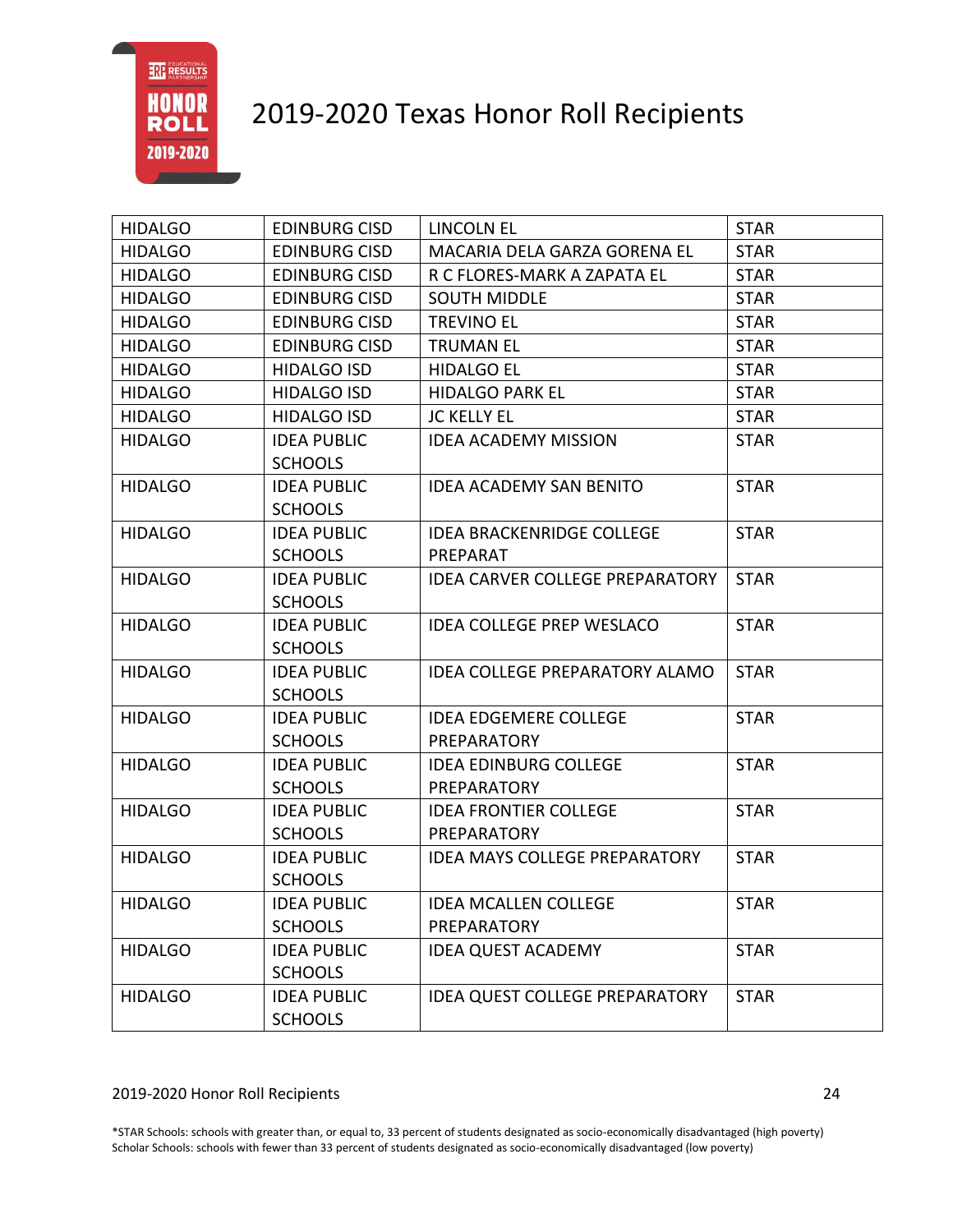

| <b>HIDALGO</b> | <b>IDEA PUBLIC</b><br><b>SCHOOLS</b> | IDEA RIO GRANDE CITY ACADEMY                 | <b>STAR</b> |
|----------------|--------------------------------------|----------------------------------------------|-------------|
| <b>HIDALGO</b> | <b>IDEA PUBLIC</b>                   | <b>IDEA RIVERVIEW ACADEMY</b>                | <b>STAR</b> |
|                | <b>SCHOOLS</b>                       |                                              |             |
| <b>HIDALGO</b> | <b>IDEA PUBLIC</b><br><b>SCHOOLS</b> | <b>IDEA SOUTH FLORES ACADEMY</b>             | <b>STAR</b> |
| <b>HIDALGO</b> | <b>IDEA PUBLIC</b>                   | <b>IDEA SOUTH FLORES COLLEGE</b>             | <b>STAR</b> |
|                | <b>SCHOOLS</b>                       | PREPARAT                                     |             |
| <b>HIDALGO</b> | <b>IDEA PUBLIC</b>                   | <b>IDEA TOROS COLLEGE PREPARATORY</b>        | <b>STAR</b> |
|                | <b>SCHOOLS</b>                       |                                              |             |
| <b>HIDALGO</b> | <b>IDEA PUBLIC</b>                   | <b>IDEA TRES LAGOS COLLEGE</b>               | <b>STAR</b> |
|                | <b>SCHOOLS</b>                       | PREPARATOR                                   |             |
| <b>HIDALGO</b> | <b>IDEA PUBLIC</b>                   | <b>IDEA WESLACO PIKE ACADEMY</b>             | <b>STAR</b> |
|                | <b>SCHOOLS</b>                       |                                              |             |
| <b>HIDALGO</b> | <b>IDEA PUBLIC</b>                   | <b>IDEA WESLACO PIKE COLLEGE</b>             | <b>STAR</b> |
|                | <b>SCHOOLS</b>                       | PREPARAT                                     |             |
| <b>HIDALGO</b> | LA JOYA ISD                          | E B REYNA EL                                 | <b>STAR</b> |
| <b>HIDALGO</b> | LA JOYA ISD                          | ENRIQUE KIKI CAMARENA EL                     | <b>STAR</b> |
| <b>HIDALGO</b> | LA JOYA ISD                          | JIMMY CARTER EARLY COLLEGE H S               | <b>STAR</b> |
| <b>HIDALGO</b> | LA JOYA ISD                          | <b>JOHN F KENNEDY EL</b>                     | <b>STAR</b> |
| <b>HIDALGO</b> | LA JOYA ISD                          | JOSE DE ESCANDON EL                          | <b>STAR</b> |
| <b>HIDALGO</b> | LA JOYA ISD                          | <b>TABASCO EL</b>                            | <b>STAR</b> |
| <b>HIDALGO</b> | LA JOYA ISD                          | THELMA ROSA SALINAS STEM EARLY<br><b>COL</b> | <b>STAR</b> |
|                | LA JOYA ISD                          | <b>WILLIAM J CLINTON EL</b>                  | <b>STAR</b> |
| <b>HIDALGO</b> |                                      |                                              |             |
| <b>HIDALGO</b> | <b>MCALLEN ISD</b>                   | ACHIEVE EARLY COLLEGE H S                    | <b>STAR</b> |
| <b>HIDALGO</b> | <b>MCALLEN ISD</b>                   | <b>BLANCA E SANCHEZ</b>                      | <b>STAR</b> |
| <b>HIDALGO</b> | <b>MCALLEN ISD</b>                   | <b>CASTANEDA EL</b>                          | <b>STAR</b> |
| <b>HIDALGO</b> | <b>MCALLEN ISD</b>                   | <b>CATHEY MIDDLE</b>                         | <b>STAR</b> |
| <b>HIDALGO</b> | <b>MCALLEN ISD</b>                   | <b>HOUSTON EL</b>                            | <b>STAR</b> |
| <b>HIDALGO</b> | <b>MCALLEN ISD</b>                   | LUCILE HENDRICKS EL                          | <b>STAR</b> |
| <b>HIDALGO</b> | <b>MCALLEN ISD</b>                   | MICHAEL E FOSSUM MIDDLE                      | <b>STAR</b> |
| <b>HIDALGO</b> | <b>MCALLEN ISD</b>                   | <b>MILAM EL</b>                              | <b>STAR</b> |
| <b>HIDALGO</b> | <b>MCALLEN ISD</b>                   | <b>MORRIS MIDDLE</b>                         | <b>STAR</b> |
| <b>HIDALGO</b> | <b>MCALLEN ISD</b>                   | RAYBURN ELEMENTARY                           | <b>STAR</b> |
| <b>HIDALGO</b> | <b>MISSION CISD</b>                  | <b>ALTON EL</b>                              | <b>STAR</b> |

#### 2019-2020 Honor Roll Recipients 25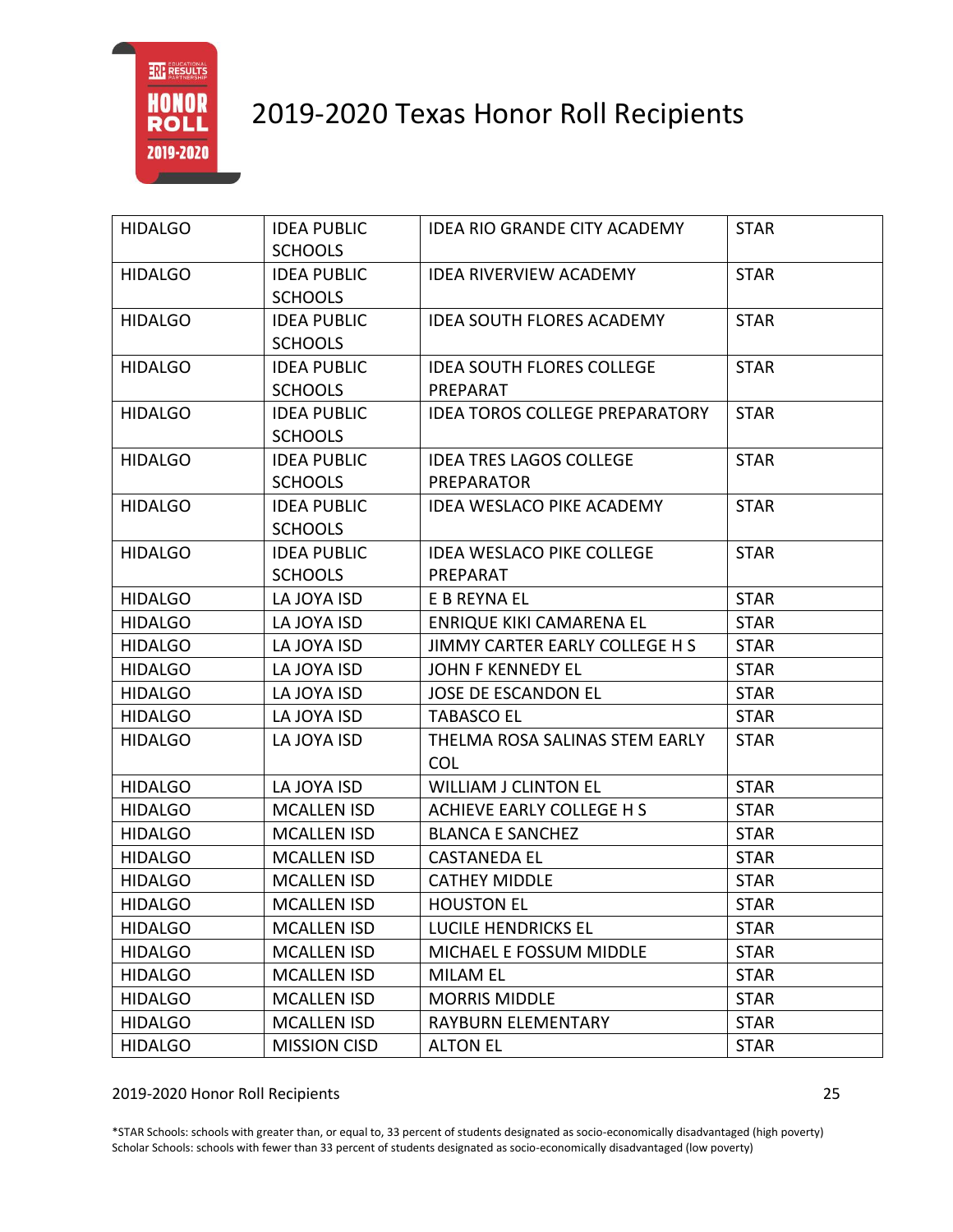

| <b>HIDALGO</b> | <b>MISSION CISD</b>   | HURLA M MIDKIFF EL            | <b>STAR</b> |
|----------------|-----------------------|-------------------------------|-------------|
| <b>HIDALGO</b> | <b>MISSION CISD</b>   | <b>MIMS EL</b>                | <b>STAR</b> |
| <b>HIDALGO</b> | <b>MISSION CISD</b>   | <b>MISSION COLLEGIATE H S</b> | <b>STAR</b> |
| <b>HIDALGO</b> | <b>MISSION CISD</b>   | <b>SALINAS EL</b>             | <b>STAR</b> |
| <b>HIDALGO</b> | <b>MONTE ALTO ISD</b> | <b>MONTE ALTO EL</b>          | <b>STAR</b> |
| <b>HIDALGO</b> | PHARR-SAN             | AIDA C ESCOBAR EL             | <b>STAR</b> |
|                | <b>JUAN-ALAMO ISD</b> |                               |             |
| <b>HIDALGO</b> | PHARR-SAN             | ALFRED SORENSEN EL            | <b>STAR</b> |
|                | <b>JUAN-ALAMO ISD</b> |                               |             |
| <b>HIDALGO</b> | PHARR-SAN             | ARNOLDO CANTU SR EL           | <b>STAR</b> |
|                | <b>JUAN-ALAMO ISD</b> |                               |             |
| <b>HIDALGO</b> | PHARR-SAN             | <b>CARMEN ANAYA EL</b>        | <b>STAR</b> |
|                | <b>JUAN-ALAMO ISD</b> |                               |             |
| <b>HIDALGO</b> | PHARR-SAN             | <b>CESAR CHAVEZ EL</b>        | <b>STAR</b> |
|                | <b>JUAN-ALAMO ISD</b> |                               |             |
| <b>HIDALGO</b> | PHARR-SAN             | <b>GERALDINE PALMER EL</b>    | <b>STAR</b> |
|                | <b>JUAN-ALAMO ISD</b> |                               |             |
| <b>HIDALGO</b> | PHARR-SAN             | <b>GRACIELA GARCIA EL</b>     | <b>STAR</b> |
|                | <b>JUAN-ALAMO ISD</b> |                               |             |
| <b>HIDALGO</b> | PHARR-SAN             | <b>HENRY FORD EL</b>          | <b>STAR</b> |
|                | <b>JUAN-ALAMO ISD</b> |                               |             |
| <b>HIDALGO</b> | PHARR-SAN             | <b>JOHN MCKEEVER EL</b>       | <b>STAR</b> |
|                | <b>JUAN-ALAMO ISD</b> |                               |             |
| <b>HIDALGO</b> | PHARR-SAN             | <b>KELLY-PHARR EL</b>         | <b>STAR</b> |
|                | <b>JUAN-ALAMO ISD</b> |                               |             |
| <b>HIDALGO</b> | PHARR-SAN             | <b>MARCIA R GARZA</b>         | <b>STAR</b> |
|                | <b>JUAN-ALAMO ISD</b> |                               |             |
| <b>HIDALGO</b> | PHARR-SAN             | PSJA THOMAS JEFFERSON T-STEM  | <b>STAR</b> |
|                | <b>JUAN-ALAMO ISD</b> | <b>EARLY</b>                  |             |
| <b>HIDALGO</b> | PHARR-SAN             | <b>VIDA N CLOVER EL</b>       | <b>STAR</b> |
|                | <b>JUAN-ALAMO ISD</b> |                               |             |
| <b>HIDALGO</b> | PHARR-SAN             | <b>ZEFERINO FARIAS EL</b>     | <b>STAR</b> |
|                | <b>JUAN-ALAMO ISD</b> |                               |             |
| <b>HIDALGO</b> | <b>SHARYLAND ISD</b>  | <b>BLGRAYJH</b>               | <b>STAR</b> |
| <b>HIDALGO</b> | <b>SHARYLAND ISD</b>  | <b>DONNA WERNECKE EL</b>      | <b>STAR</b> |
| <b>HIDALGO</b> | <b>SHARYLAND ISD</b>  | <b>HARRY SHIMOTSU EL</b>      | <b>STAR</b> |

2019-2020 Honor Roll Recipients 26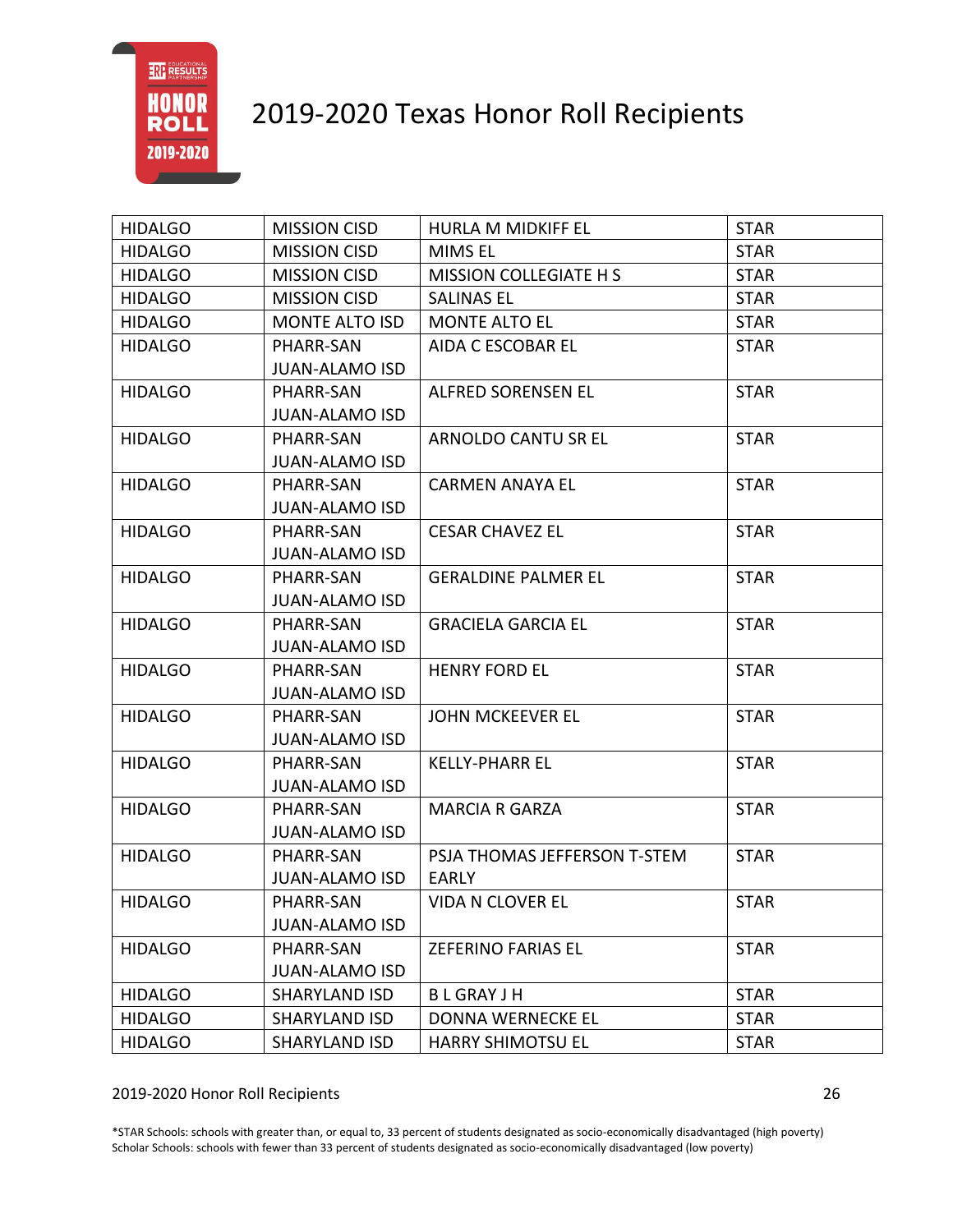

| <b>HIDALGO</b>   | <b>SHARYLAND ISD</b>       | <b>JOHN H SHARY EL</b>                       | <b>STAR</b> |
|------------------|----------------------------|----------------------------------------------|-------------|
| <b>HIDALGO</b>   | <b>SHARYLAND ISD</b>       | LLOYD & DOLLY BENTSEN EL                     | <b>STAR</b> |
| <b>HIDALGO</b>   | SHARYLAND ISD              | ROMULO D MARTINEZ EL                         | <b>STAR</b> |
| <b>HIDALGO</b>   | <b>SHARYLAND ISD</b>       | <b>RUBEN HINOJOSA EL</b>                     | <b>STAR</b> |
| <b>HIDALGO</b>   | <b>SHARYLAND ISD</b>       | SHARYLAND ADVANCED ACADEMIC<br><b>ACADEM</b> | <b>STAR</b> |
| <b>HIDALGO</b>   | <b>SHARYLAND ISD</b>       | SHARYLAND NORTH J H                          | <b>STAR</b> |
| <b>HIDALGO</b>   | <b>VALLEY VIEW ISD</b>     | <b>VALLEY VIEW 5TH GRADE CAMPUS</b>          | <b>STAR</b> |
| <b>HIDALGO</b>   | <b>VALLEY VIEW ISD</b>     | <b>VALLEY VIEW EL</b>                        | <b>STAR</b> |
| <b>HIDALGO</b>   | <b>VALLEY VIEW ISD</b>     | <b>VALLEY VIEW NORTH EL</b>                  | <b>STAR</b> |
| <b>HIDALGO</b>   | <b>VALLEY VIEW ISD</b>     | <b>WILBUR E LUCAS EL</b>                     | <b>STAR</b> |
| <b>HIDALGO</b>   | VANGUARD                   | <b>VANGUARD BEETHOVEN</b>                    | <b>STAR</b> |
|                  | <b>ACADEMY</b>             |                                              |             |
| <b>HIDALGO</b>   | VANGUARD<br><b>ACADEMY</b> | <b>VANGUARD REMBRANDT</b>                    | <b>STAR</b> |
| <b>HIDALGO</b>   | <b>WESLACO ISD</b>         | <b>CENTRAL MIDDLE</b>                        | <b>STAR</b> |
| <b>HIDALGO</b>   | <b>WESLACO ISD</b>         | <b>CLECKLER/HEALD EL</b>                     | <b>STAR</b> |
| <b>HIDALGO</b>   | <b>WESLACO ISD</b>         | <b>MEMORIAL EL</b>                           | <b>STAR</b> |
| <b>HILL</b>      | <b>ABBOTT ISD</b>          | <b>ABBOTT SCHOOL</b>                         | <b>STAR</b> |
| <b>HOOD</b>      | <b>GRANBURY ISD</b>        | OAK WOODS SCHOOL                             | <b>STAR</b> |
| <b>HOOD</b>      | <b>TOLAR ISD</b>           | <b>TOLAR EL</b>                              | <b>STAR</b> |
| <b>HUNT</b>      | <b>BLAND ISD</b>           | <b>BLAND EL</b>                              | <b>STAR</b> |
| <b>HUNT</b>      | <b>CADDO MILLS ISD</b>     | FRANCES AND JEANNETTE LEE EL                 | <b>STAR</b> |
| <b>HUNT</b>      | <b>CADDO MILLS ISD</b>     | <b>KATHRYN GRIFFIS EL</b>                    | <b>STAR</b> |
| <b>JACKSON</b>   | <b>INDUSTRIAL ISD</b>      | <b>INDUSTRIAL J H</b>                        | <b>STAR</b> |
| <b>JEFFERSON</b> | <b>BEAUMONT ISD</b>        | BEAUMONT ISD EARLY COLLEGE H S               | <b>STAR</b> |
| <b>JEFFERSON</b> | <b>BOB HOPE</b>            | <b>BOB HOPE SCHOOL - EL CAMPUS</b>           | <b>STAR</b> |
|                  | <b>SCHOOL</b>              |                                              |             |
| <b>JEFFERSON</b> | <b>NEDERLAND ISD</b>       | <b>HELENA PARK EL</b>                        | <b>STAR</b> |
| <b>JEFFERSON</b> | NEDERLAND ISD              | <b>HIGHLAND PARK EL</b>                      | <b>STAR</b> |
| <b>JEFFERSON</b> | NEDERLAND ISD              | <b>HILLCREST EL</b>                          | <b>STAR</b> |
| <b>JEFFERSON</b> | <b>NEDERLAND ISD</b>       | <b>LANGHAM EL</b>                            | <b>STAR</b> |
| <b>JEFFERSON</b> | PORT NECHES-               | PORT NECHES EL                               | <b>STAR</b> |
|                  | <b>GROVES ISD</b>          |                                              |             |
| <b>JEFFERSON</b> | PORT NECHES-               | RIDGEWOOD EL                                 | <b>STAR</b> |
|                  | <b>GROVES ISD</b>          |                                              |             |

#### 2019-2020 Honor Roll Recipients 27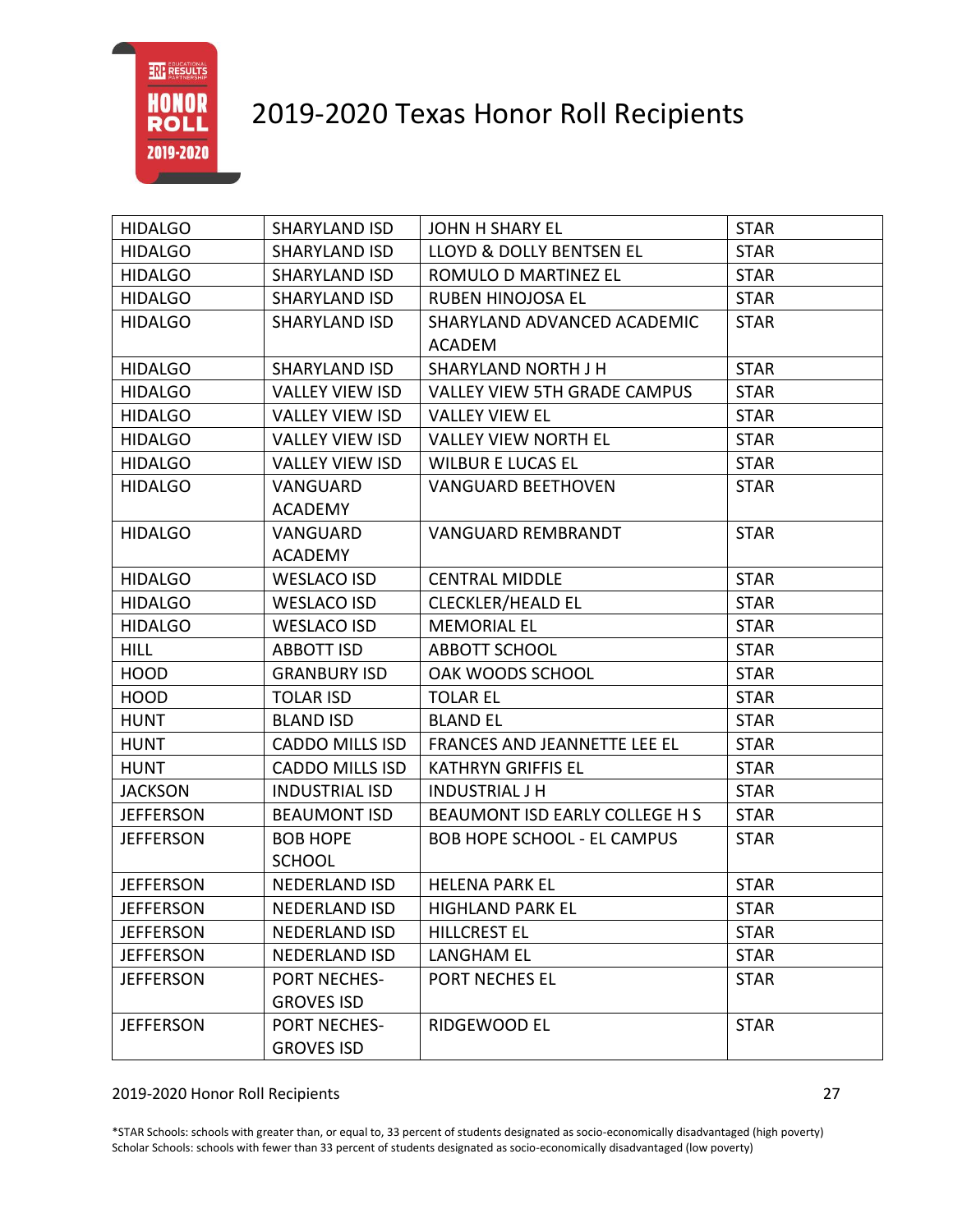

| <b>JEFFERSON</b> | <b>PORT NECHES-</b>  | <b>VAN BUREN EL</b>           | <b>STAR</b> |
|------------------|----------------------|-------------------------------|-------------|
|                  | <b>GROVES ISD</b>    |                               |             |
| <b>JIM WELLS</b> | <b>ORANGE GROVE</b>  | <b>ORANGE GROVE EL</b>        | <b>STAR</b> |
|                  | <b>ISD</b>           |                               |             |
| <b>JIM WELLS</b> | <b>ORANGE GROVE</b>  | <b>ORANGE GROVE INT</b>       | <b>STAR</b> |
|                  | <b>ISD</b>           |                               |             |
| <b>JOHNSON</b>   | <b>ALVARADO ISD</b>  | ALVARADO EL-SOUTH             | <b>STAR</b> |
| <b>JOHNSON</b>   | <b>GRANDVIEW ISD</b> | <b>GRANDVIEW EL</b>           | <b>STAR</b> |
| <b>JOHNSON</b>   | <b>JOSHUA ISD</b>    | JOSHUA H S NINTH GRADE CAMPUS | <b>STAR</b> |
| <b>JOHNSON</b>   | <b>JOSHUA ISD</b>    | TOM AND NITA NICHOLS MIDDLE   | <b>STAR</b> |
| <b>KAUFMAN</b>   | <b>CRANDALL ISD</b>  | <b>NOLA KATHRYN WILSON EL</b> | <b>STAR</b> |
| <b>KAUFMAN</b>   | <b>MABANK ISD</b>    | <b>LAKEVIEW EL</b>            | <b>STAR</b> |
| <b>KAUFMAN</b>   | <b>MABANK ISD</b>    | <b>MABANK INT</b>             | <b>STAR</b> |
| <b>KAUFMAN</b>   | <b>MABANK ISD</b>    | <b>MABANK J H</b>             | <b>STAR</b> |
| <b>KENDALL</b>   | <b>BOERNE ISD</b>    | <b>FABRA EL</b>               | <b>STAR</b> |
| <b>KERR</b>      | <b>DIVIDE ISD</b>    | <b>DIVIDE EL</b>              | Scholar     |
| <b>KERR</b>      | <b>HUNT ISD</b>      | HUNT SCHOOL                   | <b>STAR</b> |
| <b>KERR</b>      | <b>KERRVILLE ISD</b> | FRED H TALLY EL               | <b>STAR</b> |
| <b>KING</b>      | <b>GUTHRIE CSD</b>   | <b>GUTHRIE SCHOOL</b>         | <b>STAR</b> |
| <b>KLEBERG</b>   | KINGSVILLE ISD       | <b>PEREZ EL</b>               | <b>STAR</b> |
| <b>KLEBERG</b>   | <b>RICARDO ISD</b>   | RICARDO MIDDLE                | <b>STAR</b> |
| <b>KLEBERG</b>   | SANTA                | SANTA GERTRUDIS ACADEMY H S   | <b>STAR</b> |
|                  | <b>GERTRUDIS ISD</b> |                               |             |
| <b>KLEBERG</b>   | SANTA                | SANTA GERTRUDIS SCHOOL        | <b>STAR</b> |
|                  | <b>GERTRUDIS ISD</b> |                               |             |
| LAMAR            | <b>CHISUM ISD</b>    | <b>CHISUM EL</b>              | <b>STAR</b> |
| LAMAR            | <b>PARIS ISD</b>     | <b>PARIS J H</b>              | <b>STAR</b> |
| LAMB             | <b>SUDAN ISD</b>     | <b>SUDAN H S</b>              | <b>STAR</b> |
| LAVACA           | <b>EZZELL ISD</b>    | <b>EZZELL EL</b>              | <b>STAR</b> |
| <b>LIBERTY</b>   | <b>DEVERS ISD</b>    | <b>DEVERS EL</b>              | <b>STAR</b> |
| <b>LIBERTY</b>   | <b>DEVERS ISD</b>    | <b>DEVERS JH</b>              | <b>STAR</b> |
| <b>LIPSCOMB</b>  | <b>BOOKER ISD</b>    | <b>KIRKSEY EL</b>             | <b>STAR</b> |
| LIVE OAK         | <b>GEORGE WEST</b>   | <b>GEORGE WEST PRI</b>        | <b>STAR</b> |
|                  | <b>ISD</b>           |                               |             |
| <b>LUBBOCK</b>   | <b>FRENSHIP ISD</b>  | <b>HERITAGE MIDDLE</b>        | <b>STAR</b> |
| <b>LUBBOCK</b>   | <b>FRENSHIP ISD</b>  | <b>LEGACY EL</b>              | <b>STAR</b> |

2019-2020 Honor Roll Recipients 28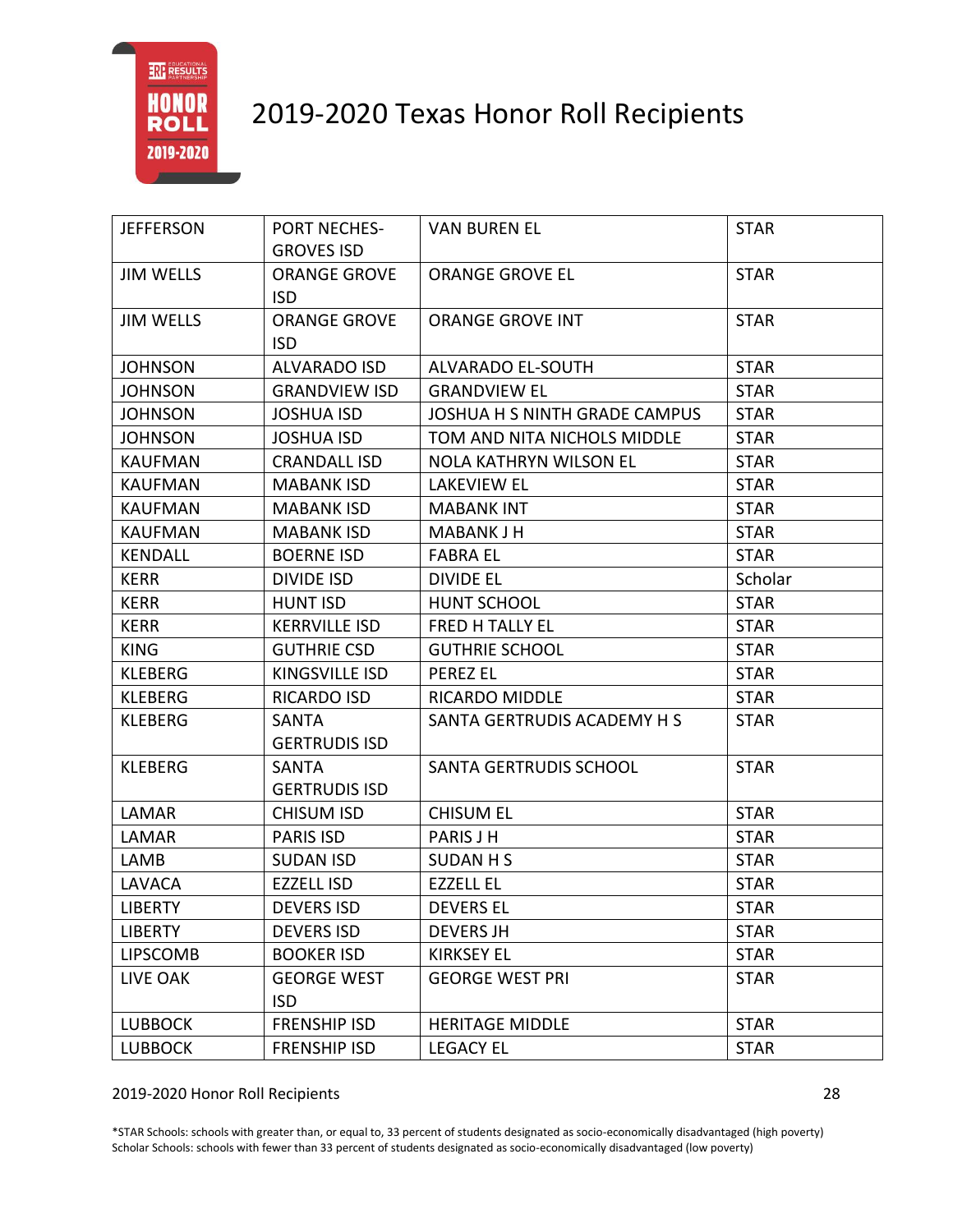### 2019-2020 Texas Honor Roll Recipients

| <b>LUBBOCK</b>   | <b>FRENSHIP ISD</b>              | OAK RIDGE EL                                | <b>STAR</b> |
|------------------|----------------------------------|---------------------------------------------|-------------|
| <b>LUBBOCK</b>   | <b>FRENSHIP ISD</b>              | <b>UPLAND HEIGHTS EL</b>                    | <b>STAR</b> |
| <b>LUBBOCK</b>   | <b>IDALOU ISD</b>                | <b>IDALOU EL</b>                            | <b>STAR</b> |
| <b>LUBBOCK</b>   | <b>IDALOU ISD</b>                | <b>IDALOU MIDDLE</b>                        | <b>STAR</b> |
| <b>LUBBOCK</b>   | <b>LUBBOCK ISD</b>               | <b>HONEY EL</b>                             | <b>STAR</b> |
| <b>LUBBOCK</b>   | <b>LUBBOCK ISD</b>               | <b>HUTCHINSON MIDDLE</b>                    | <b>STAR</b> |
| <b>LUBBOCK</b>   | <b>LUBBOCK ISD</b>               | MILLER EL                                   | <b>STAR</b> |
| <b>LUBBOCK</b>   | <b>LUBBOCK ISD</b>               | <b>RAMIREZ EL</b>                           | <b>STAR</b> |
| <b>LUBBOCK</b>   | <b>LUBBOCK ISD</b>               | <b>RUSH EL</b>                              | <b>STAR</b> |
| <b>LUBBOCK</b>   | <b>LUBBOCK ISD</b>               | <b>SMITH EL</b>                             | <b>STAR</b> |
| <b>LUBBOCK</b>   | <b>LUBBOCK ISD</b>               | TALKINGTON SCHOOL FOR YOUNG<br><b>WOMEN</b> | <b>STAR</b> |
| <b>LUBBOCK</b>   | <b>LUBBOCK ISD</b>               | <b>WHITESIDE EL</b>                         | <b>STAR</b> |
| <b>LUBBOCK</b>   | LUBBOCK-                         | <b>LUBBOCK-COOPER MIDDLE</b>                | <b>STAR</b> |
|                  | <b>COOPER ISD</b>                |                                             |             |
| <b>LUBBOCK</b>   | LUBBOCK-                         | LUBBOCK-COOPER SOUTH EL                     | <b>STAR</b> |
|                  | <b>COOPER ISD</b>                |                                             |             |
| <b>LUBBOCK</b>   | RISE ACADEMY                     | RISE ACADEMY                                | <b>STAR</b> |
| <b>LUBBOCK</b>   | <b>SHALLOWATER</b>               | <b>SHALLOWATER H S</b>                      | <b>STAR</b> |
|                  | <b>ISD</b>                       |                                             |             |
| <b>LUBBOCK</b>   | <b>SHALLOWATER</b><br><b>ISD</b> | <b>SHALLOWATER MIDDLE</b>                   | <b>STAR</b> |
| <b>LYNN</b>      | <b>NEW HOME ISD</b>              | <b>NEW HOME SCHOOL</b>                      | <b>STAR</b> |
| <b>MARTIN</b>    | <b>GRADY ISD</b>                 | <b>GRADY SCHOOL</b>                         | <b>STAR</b> |
| <b>MASON</b>     | <b>MASON ISD</b>                 | <b>MASON EL</b>                             | <b>STAR</b> |
| <b>MASON</b>     | <b>MASON ISD</b>                 | <b>MASON H S</b>                            | <b>STAR</b> |
| <b>MASON</b>     | <b>MASON ISD</b>                 | <b>MASON J H</b>                            | <b>STAR</b> |
| <b>MATAGORDA</b> | <b>TIDEHAVEN ISD</b>             | <b>MARKHAM EL</b>                           | <b>STAR</b> |
| <b>MATAGORDA</b> | <b>VAN VLECK ISD</b>             | <b>VAN VLECK EL</b>                         | <b>STAR</b> |
| <b>MAVERICK</b>  | <b>EAGLE PASS ISD</b>            | ARMANDO CERNA EL                            | <b>STAR</b> |
| <b>MAVERICK</b>  | <b>EAGLE PASS ISD</b>            | <b>LIBERTY ELEMENTARY</b>                   | <b>STAR</b> |
| <b>MAVERICK</b>  | <b>EAGLE PASS ISD</b>            | <b>MAUDE MAE KIRCHNER EL</b>                | <b>STAR</b> |
| <b>MCCULLOCH</b> | <b>BRADY ISD</b>                 | <b>BRADY MIDDLE</b>                         | <b>STAR</b> |
| <b>MCLENNAN</b>  | <b>BOSQUEVILLE ISD</b>           | <b>BOSQUEVILLE MIDDLE</b>                   | <b>STAR</b> |

#### 2019-2020 Honor Roll Recipients 29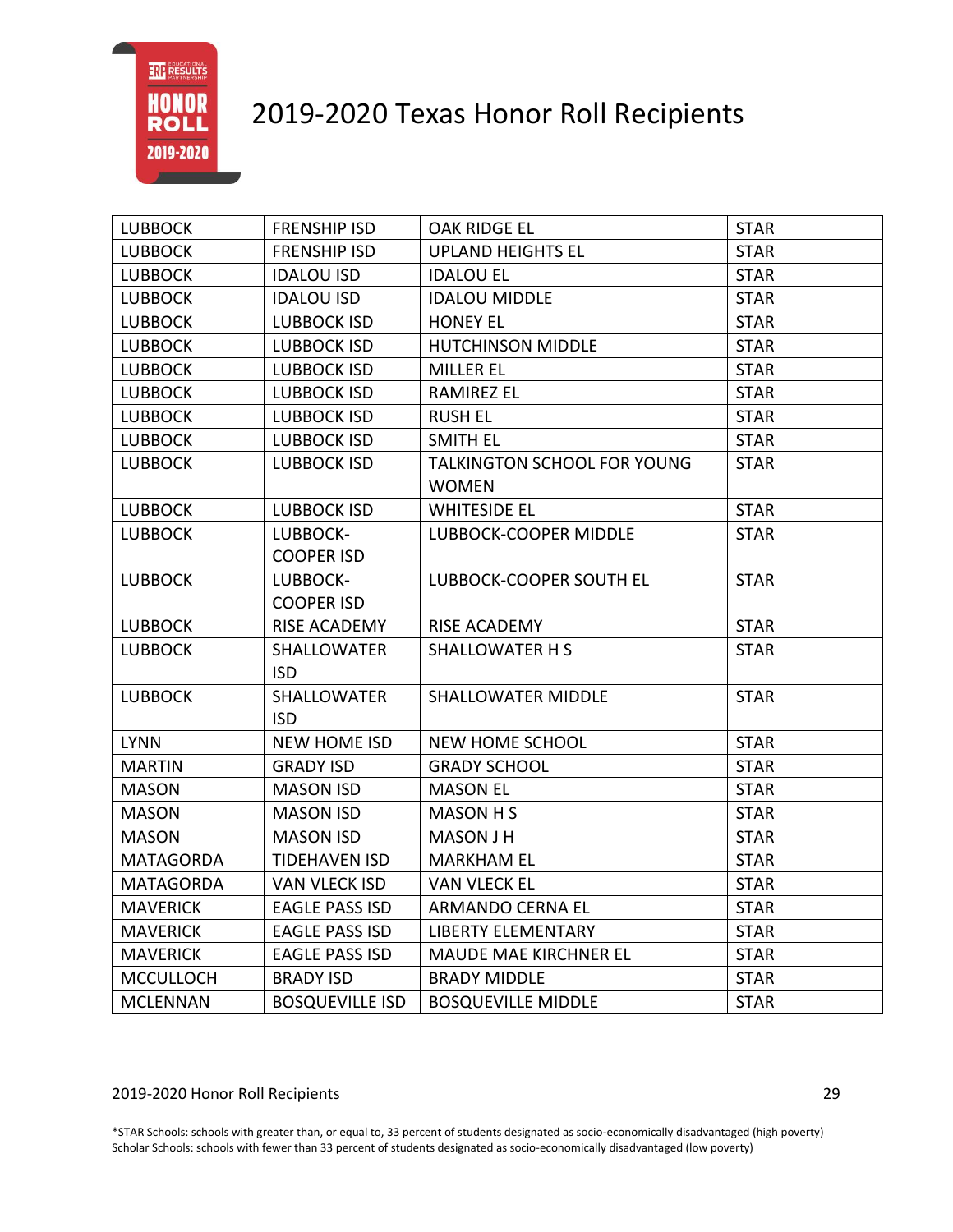

| <b>MCLENNAN</b>   | <b>HARMONY</b>       | HARMONY SCHOOL OF INNOVATION-    | <b>STAR</b> |
|-------------------|----------------------|----------------------------------|-------------|
|                   | <b>SCIENCE ACAD</b>  | <b>EULE</b>                      |             |
|                   | (WACO)               |                                  |             |
| <b>MCLENNAN</b>   | <b>HARMONY</b>       | <b>HARMONY SCIENCE ACADEMY -</b> | <b>STAR</b> |
|                   | <b>SCIENCE ACAD</b>  | <b>CARROLLT</b>                  |             |
|                   | (WACO)               |                                  |             |
| <b>MCLENNAN</b>   | <b>HARMONY</b>       | <b>HARMONY SCIENCE ACADEMY -</b> | <b>STAR</b> |
|                   | <b>SCIENCE ACAD</b>  | <b>EULESS</b>                    |             |
|                   | (WACO)               |                                  |             |
| <b>MCLENNAN</b>   | <b>MIDWAY ISD</b>    | <b>MIDWAY MIDDLE</b>             | <b>STAR</b> |
| <b>MCLENNAN</b>   | <b>MIDWAY ISD</b>    | SOUTH BOSQUE EL                  | Scholar     |
| <b>MCLENNAN</b>   | <b>MIDWAY ISD</b>    | <b>SPRING VALLEY EL</b>          | <b>STAR</b> |
| <b>MCLENNAN</b>   | <b>MIDWAY ISD</b>    | <b>WOODGATE INT</b>              | <b>STAR</b> |
| <b>MCLENNAN</b>   | <b>MIDWAY ISD</b>    | <b>WOODWAY EL</b>                | <b>STAR</b> |
| <b>MCMULLEN</b>   | <b>MCMULLEN</b>      | <b>MCMULLEN COUNTY SCHOOL</b>    | <b>STAR</b> |
|                   | <b>COUNTY ISD</b>    |                                  |             |
| <b>MEDINA</b>     | <b>MEDINA VALLEY</b> | <b>CASTROVILLE EL</b>            | <b>STAR</b> |
|                   | <b>ISD</b>           |                                  |             |
| <b>MEDINA</b>     | <b>MEDINA VALLEY</b> | <b>LACOSTE EL</b>                | <b>STAR</b> |
|                   | <b>ISD</b>           |                                  |             |
| <b>MIDLAND</b>    | <b>MIDLAND ISD</b>   | <b>CARVER CENTER</b>             | Scholar     |
| <b>MIDLAND</b>    | <b>MIDLAND ISD</b>   | EARLY COLLEGE H S AT MIDLAND     | <b>STAR</b> |
|                   |                      | <b>COLLE</b>                     |             |
| <b>MILLS</b>      | <b>GOLDTHWAITE</b>   | <b>GOLDTHWAITE EL</b>            | <b>STAR</b> |
|                   | <b>ISD</b>           |                                  |             |
| <b>MILLS</b>      | <b>GOLDTHWAITE</b>   | <b>GOLDTHWAITE H S</b>           | <b>STAR</b> |
|                   | <b>ISD</b>           |                                  |             |
| <b>MILLS</b>      | <b>GOLDTHWAITE</b>   | <b>GOLDTHWAITE MIDDLE</b>        | <b>STAR</b> |
|                   | <b>ISD</b>           |                                  |             |
| <b>MONTAGUE</b>   | SAINT JO ISD         | <b>SAINT JO EL</b>               | <b>STAR</b> |
| <b>MONTGOMERY</b> | <b>CONROE ISD</b>    | <b>BUCKALEW EL</b>               | Scholar     |
| <b>MONTGOMERY</b> | <b>CONROE ISD</b>    | <b>COLLINS INT</b>               | Scholar     |
| <b>MONTGOMERY</b> | <b>CONROE ISD</b>    | <b>DAVID EL</b>                  | Scholar     |
| <b>MONTGOMERY</b> | <b>CONROE ISD</b>    | <b>DERETCHIN EL</b>              | Scholar     |
| <b>MONTGOMERY</b> | <b>CONROE ISD</b>    | <b>GALATAS EL</b>                | Scholar     |
| <b>MONTGOMERY</b> | <b>CONROE ISD</b>    | <b>GIESINGER EL</b>              | <b>STAR</b> |

### 2019-2020 Honor Roll Recipients 30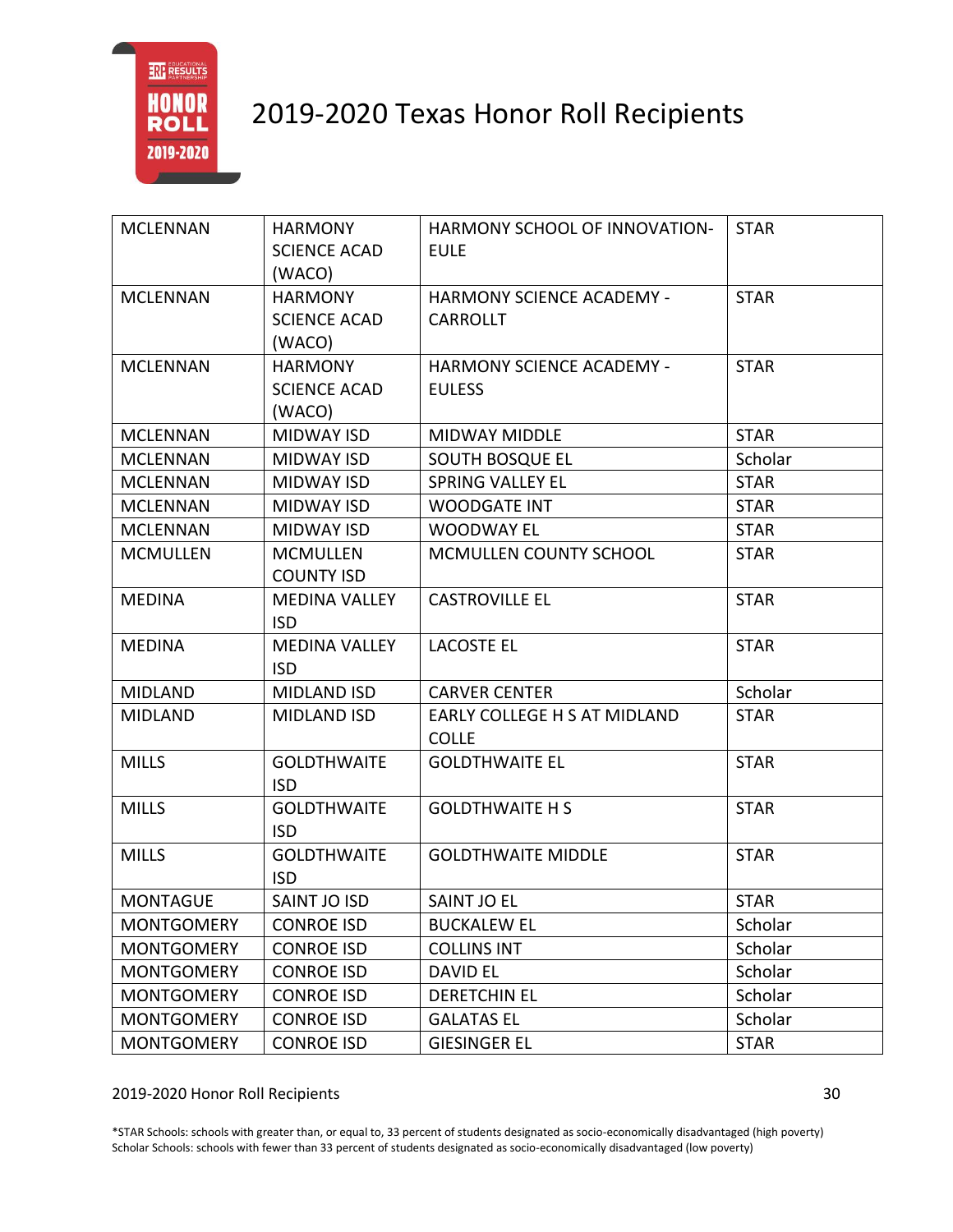

| <b>MONTGOMERY</b>  | <b>CONROE ISD</b>                   | <b>HAILEY EL</b>                          | <b>STAR</b> |
|--------------------|-------------------------------------|-------------------------------------------|-------------|
| <b>MONTGOMERY</b>  | <b>CONROE ISD</b>                   | <b>IRONS J H</b>                          | <b>STAR</b> |
| <b>MONTGOMERY</b>  | <b>CONROE ISD</b>                   | MCCULLOUGH J H                            | Scholar     |
| <b>MONTGOMERY</b>  | <b>CONROE ISD</b>                   | MITCHELL INT                              | Scholar     |
| <b>MONTGOMERY</b>  | <b>CONROE ISD</b>                   | <b>VOGEL INT</b>                          | <b>STAR</b> |
| <b>MONTGOMERY</b>  | <b>CONROE ISD</b>                   | <b>WILKERSON INT</b>                      | <b>STAR</b> |
| <b>MONTGOMERY</b>  | <b>MAGNOLIA ISD</b>                 | <b>BEAR BRANCH INT</b>                    | <b>STAR</b> |
| <b>MONTGOMERY</b>  | <b>MAGNOLIA ISD</b>                 | <b>BEAR BRANCH J H</b>                    | <b>STAR</b> |
| <b>MONTGOMERY</b>  | <b>MAGNOLIA ISD</b>                 | <b>CEDRIC C SMITH</b>                     | <b>STAR</b> |
| <b>MONTGOMERY</b>  | <b>WILLIS ISD</b>                   | <b>TURNER EL</b>                          | <b>STAR</b> |
| <b>NACOGDOCHES</b> | <b>CENTRAL</b>                      | <b>CENTRAL HEIGHTS EL</b>                 | <b>STAR</b> |
|                    | <b>HEIGHTS ISD</b>                  |                                           |             |
| <b>NACOGDOCHES</b> | <b>NACOGDOCHES</b>                  | <b>THOMAS J RUSK EL</b>                   | <b>STAR</b> |
|                    | <b>ISD</b>                          |                                           |             |
| <b>NACOGDOCHES</b> | <b>WODEN ISD</b>                    | <b>WODEN EL</b>                           | <b>STAR</b> |
| <b>NACOGDOCHES</b> | <b>WODEN ISD</b>                    | WODEN J H                                 | <b>STAR</b> |
| <b>NAVARRO</b>     | <b>CORSICANA ISD</b>                | <b>SAM HOUSTON EL</b>                     | <b>STAR</b> |
| <b>NAVARRO</b>     | <b>MILDRED ISD</b>                  | <b>MILDRED EL</b>                         | <b>STAR</b> |
| <b>NOLAN</b>       | <b>HIGHLAND ISD</b>                 | <b>HIGHLAND SCHOOL</b>                    | <b>STAR</b> |
| <b>NUECES</b>      | <b>BISHOP CISD</b>                  | PETRONILA EL                              | <b>STAR</b> |
| <b>NUECES</b>      | <b>CALALLEN ISD</b>                 | <b>CALALLEN CHARTER H S</b>               | <b>STAR</b> |
| <b>NUECES</b>      | <b>CALALLEN ISD</b>                 | <b>CALALLEN EAST EL</b>                   | <b>STAR</b> |
| <b>NUECES</b>      | <b>CALALLEN ISD</b>                 | <b>CALALLEN WOOD RIVER EL</b>             | <b>STAR</b> |
| <b>NUECES</b>      | <b>CORPUS CHRISTI</b><br><b>ISD</b> | <b>BAKER MIDDLE</b>                       | <b>STAR</b> |
| <b>NUECES</b>      | <b>CORPUS CHRISTI</b><br><b>ISD</b> | <b>CLUB ESTATES</b>                       | <b>STAR</b> |
| <b>NUECES</b>      | <b>CORPUS CHRISTI</b><br><b>ISD</b> | <b>COLLEGIATE H S</b>                     | <b>STAR</b> |
| <b>NUECES</b>      | <b>CORPUS CHRISTI</b><br><b>ISD</b> | EARLY CHILDHOOD DEVELOPMENT<br><b>CTR</b> | <b>STAR</b> |
| <b>NUECES</b>      | <b>CORPUS CHRISTI</b><br><b>ISD</b> | <b>FAYE WEBB EL</b>                       | <b>STAR</b> |
| <b>NUECES</b>      | <b>CORPUS CHRISTI</b><br><b>ISD</b> | <b>JONES EL</b>                           | <b>STAR</b> |

#### 2019-2020 Honor Roll Recipients 31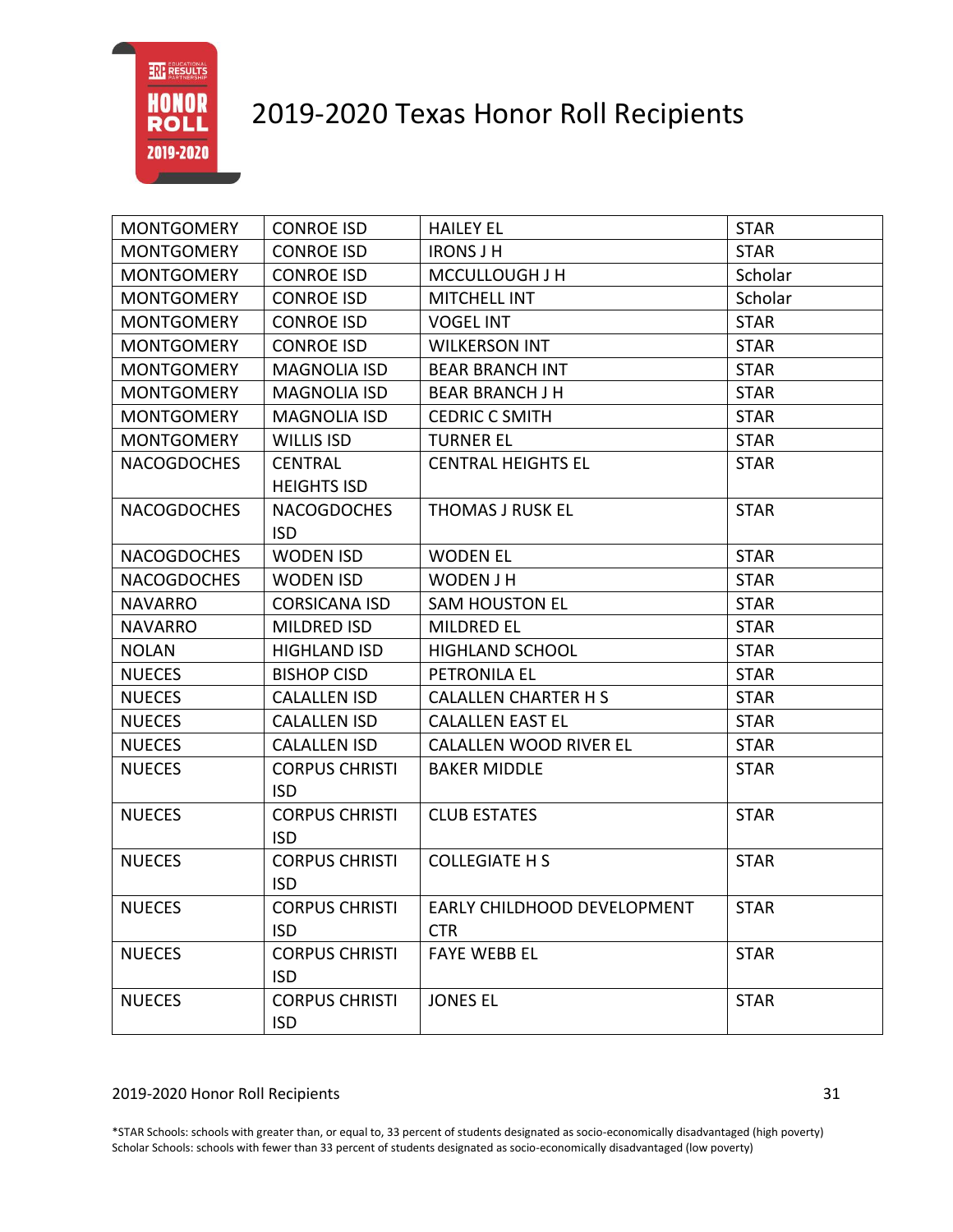

| <b>NUECES</b>       | <b>CORPUS CHRISTI</b>  | <b>MIRELES EL</b>         | <b>STAR</b> |
|---------------------|------------------------|---------------------------|-------------|
|                     | <b>ISD</b>             |                           |             |
| <b>NUECES</b>       | <b>CORPUS CHRISTI</b>  | <b>WINDSOR PARK G/T</b>   | Scholar     |
|                     | <b>ISD</b>             |                           |             |
| <b>NUECES</b>       | <b>FLOUR BLUFF ISD</b> | <b>FLOUR BLUFF INT</b>    | <b>STAR</b> |
| <b>NUECES</b>       | <b>FLOUR BLUFF ISD</b> | <b>FLOUR BLUFF J H</b>    | <b>STAR</b> |
| <b>NUECES</b>       | PORT ARANSAS           | <b>BRUNDRETT MIDDLE</b>   | <b>STAR</b> |
|                     | <b>ISD</b>             |                           |             |
| <b>NUECES</b>       | PORT ARANSAS           | <b>OLSEN EL</b>           | <b>STAR</b> |
|                     | <b>ISD</b>             |                           |             |
| <b>NUECES</b>       | ROBSTOWN ISD           | <b>LOTSPEICH EL</b>       | <b>STAR</b> |
| <b>OLDHAM</b>       | <b>VEGA ISD</b>        | <b>VEGAJH</b>             | <b>STAR</b> |
| ORANGE              | <b>BRIDGE CITY ISD</b> | <b>BRIDGE CITY INT</b>    | <b>STAR</b> |
| <b>PANOLA</b>       | PANOLA CHARTER         | PANOLA EARLY COLLEGE H S  | <b>STAR</b> |
|                     | <b>SCHOOL</b>          |                           |             |
| <b>PARKER</b>       | <b>ALEDO ISD</b>       | <b>CODER EL</b>           | <b>STAR</b> |
| <b>POTTER</b>       | <b>AMARILLO ISD</b>    | <b>BELMAR EL</b>          | <b>STAR</b> |
| <b>POTTER</b>       | <b>AMARILLO ISD</b>    | <b>BIVINS EL</b>          | <b>STAR</b> |
| <b>POTTER</b>       | <b>AMARILLO ISD</b>    | <b>BONHAM MIDDLE</b>      | <b>STAR</b> |
| <b>POTTER</b>       | <b>AMARILLO ISD</b>    | <b>CROCKETT MIDDLE</b>    | <b>STAR</b> |
| <b>POTTER</b>       | <b>AMARILLO ISD</b>    | <b>SOUTH GEORGIA EL</b>   | <b>STAR</b> |
| RANDALL             | <b>CANYON ISD</b>      | <b>CANYON J H</b>         | <b>STAR</b> |
| RANDALL             | <b>CANYON ISD</b>      | <b>REEVES-HINGER EL</b>   | <b>STAR</b> |
| RANDALL             | <b>CANYON ISD</b>      | <b>SUNDOWN LANE EL</b>    | <b>STAR</b> |
| <b>RED RIVER</b>    | <b>DETROIT ISD</b>     | <b>DETROIT EL</b>         | <b>STAR</b> |
| <b>ROBERTSON</b>    | <b>FRANKLIN ISD</b>    | <b>FRANKLIN H S</b>       | <b>STAR</b> |
| <b>ROBERTSON</b>    | <b>FRANKLIN ISD</b>    | <b>FRANKLIN MIDDLE</b>    | <b>STAR</b> |
| <b>ROBERTSON</b>    | <b>FRANKLIN ISD</b>    | <b>ROLAND REYNOLDS EL</b> | <b>STAR</b> |
| <b>ROBERTSON</b>    | <b>MUMFORD ISD</b>     | <b>MUMFORD EL</b>         | <b>STAR</b> |
| <b>ROBERTSON</b>    | <b>MUMFORD ISD</b>     | MUMFORD H S               | <b>STAR</b> |
| <b>ROCKWALL</b>     | ROCKWALL ISD           | AMANDA ROCHELL EL         | <b>STAR</b> |
| <b>RUNNELS</b>      | <b>MILES ISD</b>       | <b>MILES EL</b>           | <b>STAR</b> |
| <b>SAN PATRICIO</b> | GREGORY-               | <b>EAST CLIFF EL</b>      | <b>STAR</b> |
|                     | PORTLAND ISD           |                           |             |
| <b>SCURRY</b>       | <b>IRA ISD</b>         | <b>IRA SCHOOL</b>         | <b>STAR</b> |
| SHERMAN             | <b>STRATFORD ISD</b>   | <b>STRATFORD J H</b>      | <b>STAR</b> |

#### 2019-2020 Honor Roll Recipients 32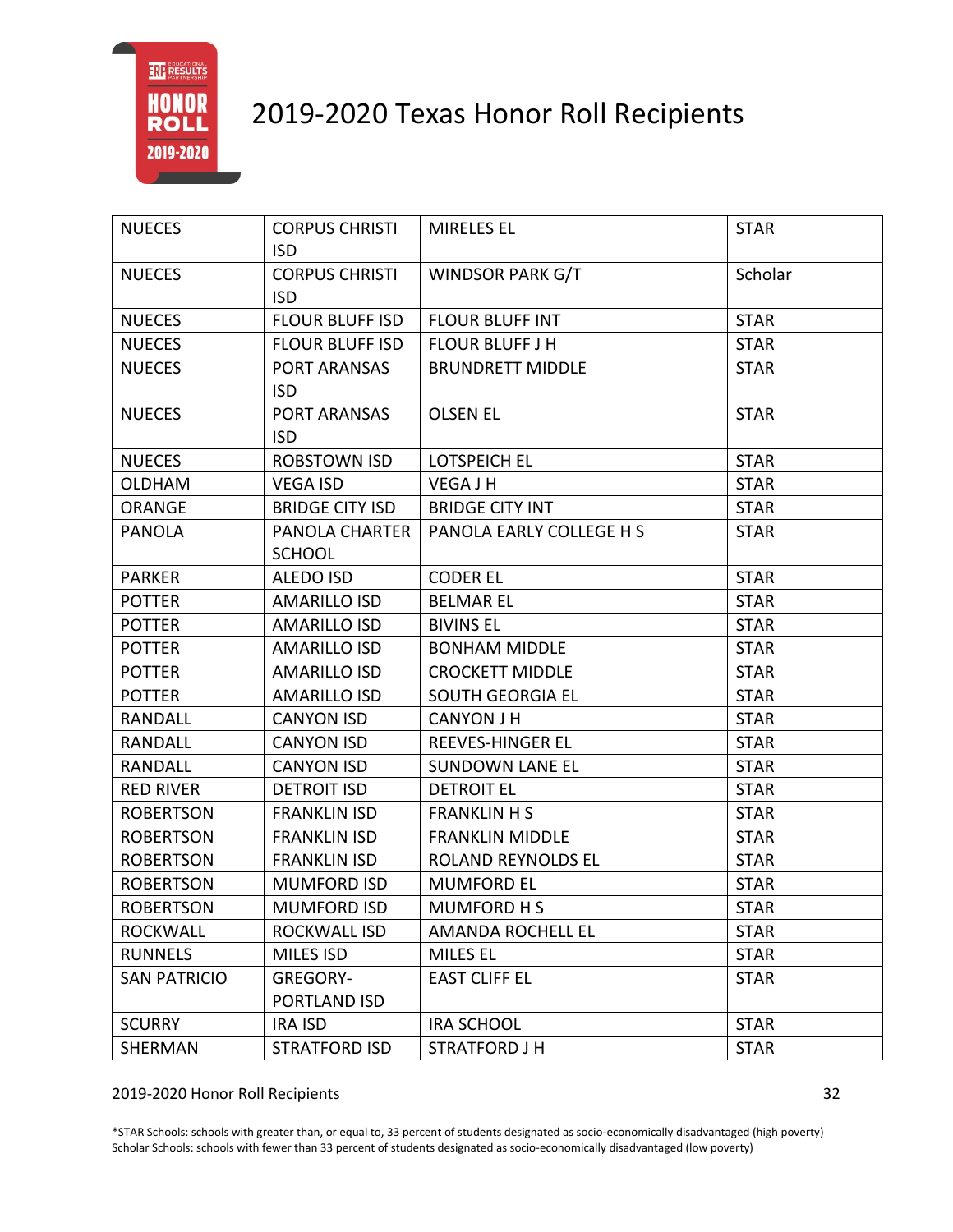

| SHERMAN        | <b>TEXHOMA ISD</b>     | <b>TEXHOMA EL</b>              | <b>STAR</b> |
|----------------|------------------------|--------------------------------|-------------|
| <b>SMITH</b>   | <b>LINDALE ISD</b>     | <b>COLLEGE STREET EL</b>       | <b>STAR</b> |
| <b>SMITH</b>   | <b>LINDALE ISD</b>     | LINDALE H S                    | <b>STAR</b> |
| <b>SMITH</b>   | LINDALE ISD            | <b>LINDALE JUNIOR HIGH</b>     | <b>STAR</b> |
| <b>SMITH</b>   | <b>LINDALE ISD</b>     | <b>VELMA PENNY EL</b>          | <b>STAR</b> |
| <b>SMITH</b>   | <b>TROUP ISD</b>       | <b>TROUP MIDDLE</b>            | <b>STAR</b> |
| <b>SMITH</b>   | <b>TYLER ISD</b>       | CALDWELL ARTS ACADEMY          | <b>STAR</b> |
| <b>SMITH</b>   | <b>TYLER ISD</b>       | DR BRYAN C JACK EL             | <b>STAR</b> |
| <b>SMITH</b>   | <b>TYLER ISD</b>       | TYLER ISD EARLY COLLEGE H S    | <b>STAR</b> |
| <b>SMITH</b>   | <b>TYLER ISD</b>       | <b>WOODS EL</b>                | <b>STAR</b> |
| <b>SMITH</b>   | UT TYLER               | UT TYLER UNIVERSITY ACADEMY AT | <b>STAR</b> |
|                | <b>UNIVERSITY</b>      | <b>LON</b>                     |             |
|                | <b>ACADEMY</b>         |                                |             |
| <b>SMITH</b>   | UT TYLER               | UT TYLER UNIVERSITY ACADEMY AT | <b>STAR</b> |
|                | <b>UNIVERSITY</b>      | <b>TYL</b>                     |             |
|                | <b>ACADEMY</b>         |                                |             |
| <b>SMITH</b>   | <b>WHITEHOUSE ISD</b>  | <b>GUS WINSTON CAIN EL</b>     | <b>STAR</b> |
| <b>SMITH</b>   | <b>WHITEHOUSE ISD</b>  | <b>MOZELLE BROWN EL</b>        | <b>STAR</b> |
| <b>SMITH</b>   | <b>WHITEHOUSE ISD</b>  | <b>STANTON-SMITH EL</b>        | <b>STAR</b> |
| <b>SMITH</b>   | <b>WHITEHOUSE ISD</b>  | <b>WHITEHOUSE J H</b>          | <b>STAR</b> |
| SOMERVELL      | <b>GLEN ROSE ISD</b>   | <b>GLEN ROSE INT</b>           | <b>STAR</b> |
| SOMERVELL      | <b>GLEN ROSE ISD</b>   | <b>GLEN ROSE J H</b>           | <b>STAR</b> |
| <b>STARR</b>   | <b>RIO GRANDE CITY</b> | JOHN & OLIVE HINOJOSA EL       | <b>STAR</b> |
|                | <b>CISD</b>            |                                |             |
| <b>STARR</b>   | <b>ROMA ISD</b>        | DELIA GONZALEZ GARCIA EL       | <b>STAR</b> |
| <b>STARR</b>   | <b>ROMA ISD</b>        | <b>EMMA VERA EL</b>            | <b>STAR</b> |
| <b>STARR</b>   | <b>ROMA ISD</b>        | <b>FLORENCE J SCOTT EL</b>     | <b>STAR</b> |
| <b>STARR</b>   | <b>ROMA ISD</b>        | ROEL A & CELIA R SAENZ EL      | <b>STAR</b> |
| <b>STARR</b>   | <b>ROMA ISD</b>        | RT BARRERA EL                  | <b>STAR</b> |
| <b>SWISHER</b> | <b>HAPPY ISD</b>       | <b>HAPPY HS</b>                | <b>STAR</b> |
| <b>TARRANT</b> | <b>ARLINGTON ISD</b>   | ARLINGTON COLLEGIATE H S       | <b>STAR</b> |
| <b>TARRANT</b> | <b>ARLINGTON ISD</b>   | <b>BAILEY J H</b>              | <b>STAR</b> |
| <b>TARRANT</b> | <b>ARLINGTON ISD</b>   | <b>BOLES J H</b>               | <b>STAR</b> |
| <b>TARRANT</b> | <b>ARLINGTON ISD</b>   | <b>BRYANT EL</b>               | <b>STAR</b> |
| TARRANT        | <b>ARLINGTON ISD</b>   | <b>DUFF EL</b>                 | <b>STAR</b> |
| <b>TARRANT</b> | <b>ARLINGTON ISD</b>   | <b>FITZGERALD EL</b>           | <b>STAR</b> |

2019-2020 Honor Roll Recipients 33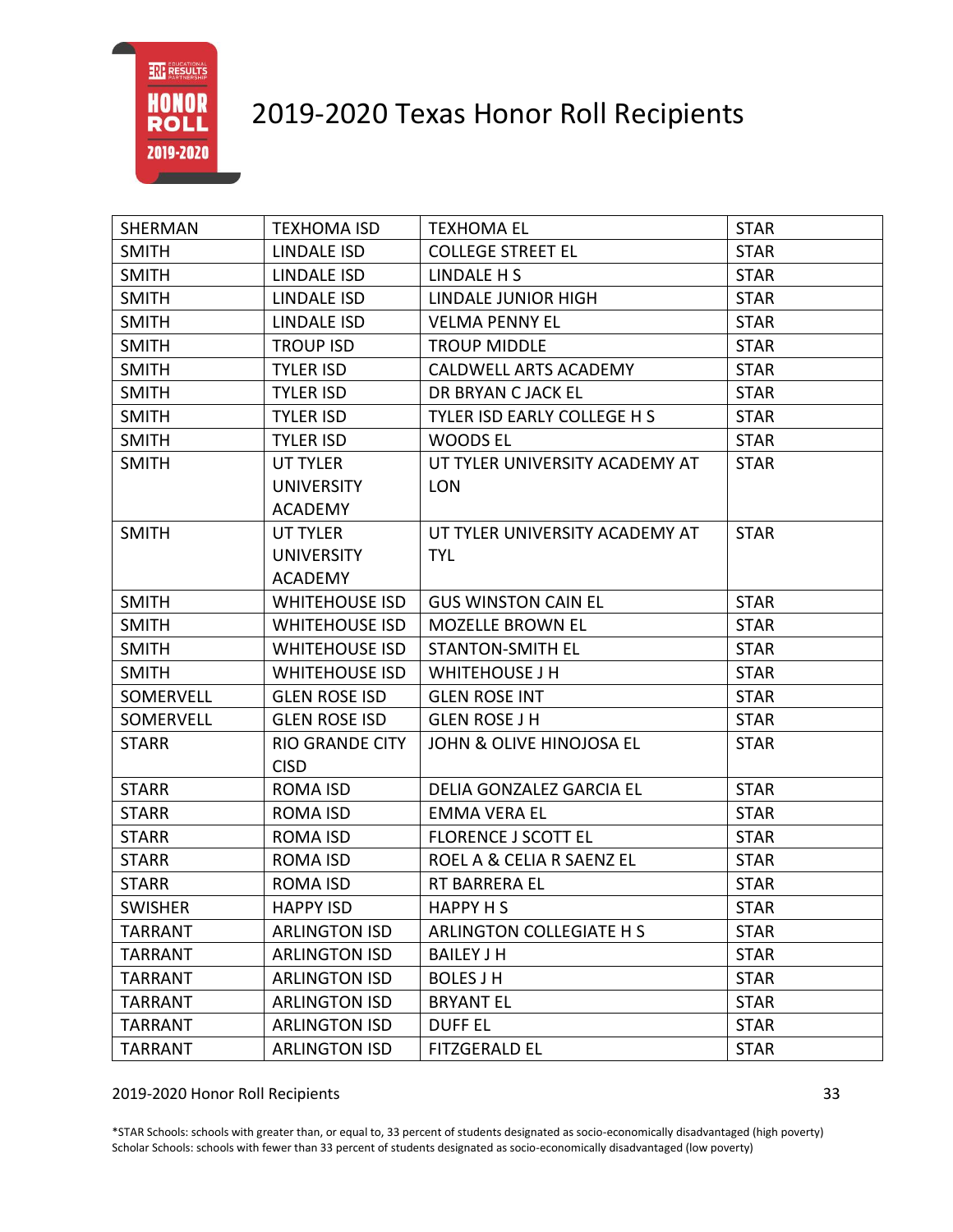# 2019-2020 Texas Honor Roll Recipients

| <b>TARRANT</b> | <b>ARLINGTON ISD</b>  | HILL EL                              | <b>STAR</b> |
|----------------|-----------------------|--------------------------------------|-------------|
| TARRANT        | <b>ARLINGTON ISD</b>  | LITTLE EL                            | <b>STAR</b> |
| <b>TARRANT</b> | <b>ARLINGTON ISD</b>  | <b>PEARCY EL</b>                     | <b>STAR</b> |
| <b>TARRANT</b> | <b>ARLINGTON ISD</b>  | <b>SHACKELFORD J H</b>               | <b>STAR</b> |
| <b>TARRANT</b> | <b>ARLINGTON ISD</b>  | WOOD EL                              | <b>STAR</b> |
| TARRANT        | <b>ARLINGTON ISD</b>  | YOUNG J H                            | <b>STAR</b> |
| <b>TARRANT</b> | <b>BIRDVILLE ISD</b>  | <b>GRACE E HARDEMAN EL</b>           | <b>STAR</b> |
| <b>TARRANT</b> | <b>BIRDVILLE ISD</b>  | <b>NORTH RIDGE EL</b>                | <b>STAR</b> |
| <b>TARRANT</b> | <b>BIRDVILLE ISD</b>  | <b>NORTH RIDGE MIDDLE</b>            | <b>STAR</b> |
| <b>TARRANT</b> | <b>BIRDVILLE ISD</b>  | SMITHFIELD EL                        | <b>STAR</b> |
| <b>TARRANT</b> | <b>CARROLL ISD</b>    | <b>CARROLL EL</b>                    | Scholar     |
| <b>TARRANT</b> | <b>CARROLL ISD</b>    | CARROLL H S                          | Scholar     |
| <b>TARRANT</b> | <b>CARROLL ISD</b>    | <b>CARROLL MIDDLE</b>                | Scholar     |
| <b>TARRANT</b> | <b>CARROLL ISD</b>    | DON T DURHAM INT                     | Scholar     |
| <b>TARRANT</b> | <b>CARROLL ISD</b>    | <b>EUBANKS INT</b>                   | Scholar     |
| <b>TARRANT</b> | <b>CARROLL ISD</b>    | <b>GEORGE DAWSON MIDDLE</b>          | Scholar     |
| <b>TARRANT</b> | <b>CARROLL ISD</b>    | <b>JACK D JOHNSON EL</b>             | Scholar     |
| <b>TARRANT</b> | <b>CARROLL ISD</b>    | <b>OLD UNION EL</b>                  | Scholar     |
| <b>TARRANT</b> | <b>CARROLL ISD</b>    | ROBERT H ROCKENBAUGH EL              | Scholar     |
| <b>TARRANT</b> | <b>CARROLL ISD</b>    | <b>WALNUT GROVE EL</b>               | Scholar     |
| <b>TARRANT</b> | <b>CROWLEY ISD</b>    | <b>JACKIE CARDEN EL</b>              | <b>STAR</b> |
| <b>TARRANT</b> | <b>EAGLE MT-</b>      | <b>GREENFIELD EL</b>                 | <b>STAR</b> |
|                | SAGINAW ISD           |                                      |             |
| <b>TARRANT</b> | <b>FORT WORTH ISD</b> | <b>BURTON HILL EL</b>                | <b>STAR</b> |
| <b>TARRANT</b> | <b>FORT WORTH ISD</b> | <b>DAGGETT MONTESSORI</b>            | <b>STAR</b> |
| <b>TARRANT</b> | <b>FORT WORTH ISD</b> | IM TERRELL ACADEMY FOR STEM AND      | <b>STAR</b> |
|                |                       | <b>VP</b>                            |             |
| <b>TARRANT</b> | FORT WORTH ISD        | LILY B CLAYTON EL                    | <b>STAR</b> |
| <b>TARRANT</b> | <b>FORT WORTH ISD</b> | MARINE CREEK COLLEGIATE H S          | <b>STAR</b> |
| <b>TARRANT</b> |                       | FORT WORTH ISD   MCLEAN 6TH GRADE    | <b>STAR</b> |
| <b>TARRANT</b> | <b>FORT WORTH ISD</b> | <b>MCLEAN MIDDLE</b>                 | <b>STAR</b> |
| TARRANT        | <b>FORT WORTH ISD</b> | <b>TANGLEWOOD EL</b>                 | Scholar     |
| <b>TARRANT</b> | <b>FORT WORTH ISD</b> | <b>TARRANT CO COLLEGE SOUTH/FORT</b> | <b>STAR</b> |
|                |                       | <b>WORT</b>                          |             |
| <b>TARRANT</b> | FORT WORTH ISD        | <b>WESTCLIFF EL</b>                  | <b>STAR</b> |

### 2019-2020 Honor Roll Recipients 34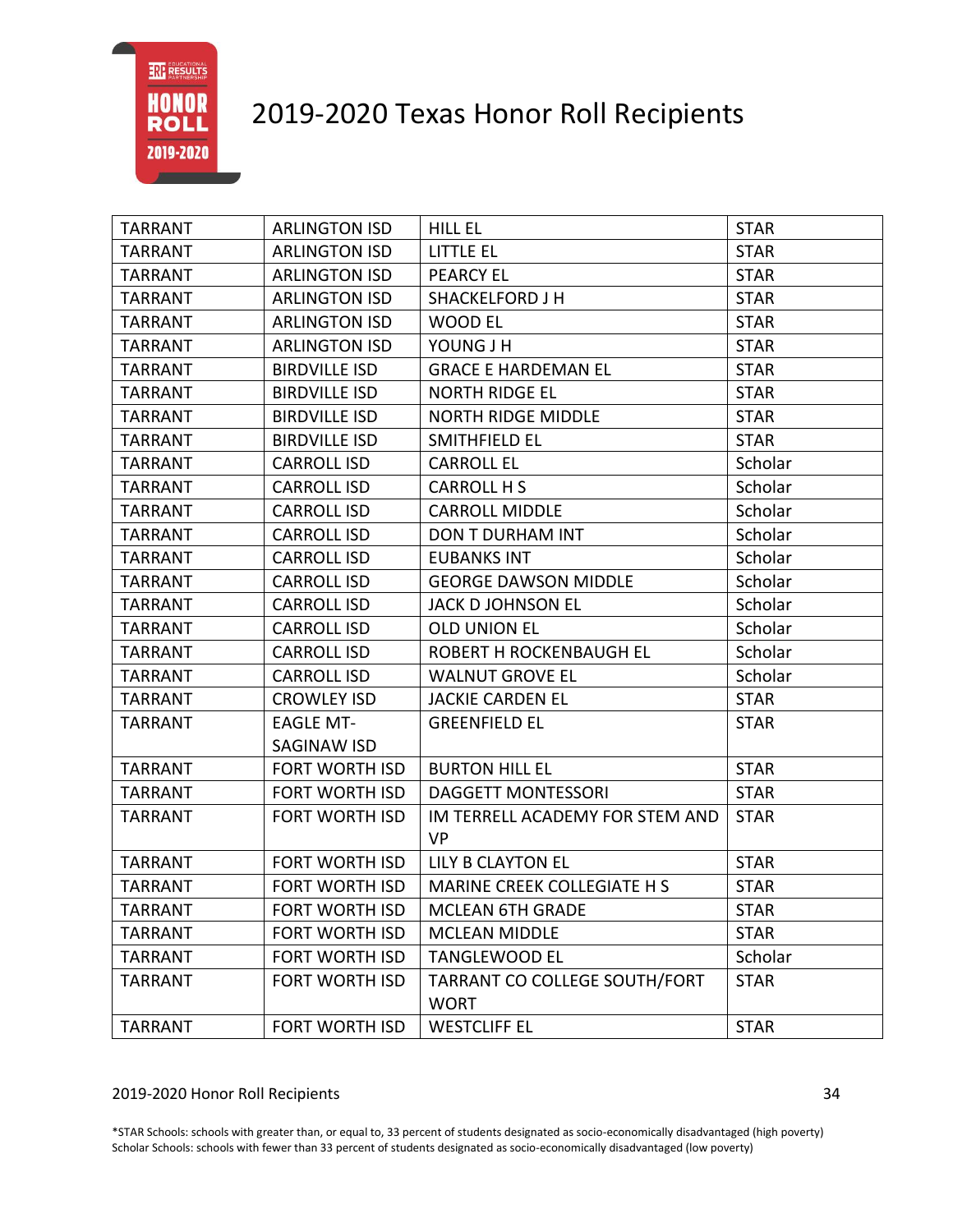

| <b>TARRANT</b> | FORT WORTH ISD         | <b>WESTPARK EL</b>           | <b>STAR</b> |
|----------------|------------------------|------------------------------|-------------|
| <b>TARRANT</b> | <b>FORT WORTH ISD</b>  | YOUNG WOMEN'S LEADERSHIP     | <b>STAR</b> |
|                |                        | <b>ACADEMY</b>               |             |
| <b>TARRANT</b> | <b>GRAPEVINE-</b>      | <b>CANNON EL</b>             | <b>STAR</b> |
|                | <b>COLLEYVILLE ISD</b> |                              |             |
| TARRANT        | <b>GRAPEVINE-</b>      | <b>GLENHOPE EL</b>           | Scholar     |
|                | <b>COLLEYVILLE ISD</b> |                              |             |
| <b>TARRANT</b> | <b>GRAPEVINE-</b>      | <b>HERITAGE EL</b>           | Scholar     |
|                | <b>COLLEYVILLE ISD</b> |                              |             |
| <b>TARRANT</b> | <b>GRAPEVINE-</b>      | <b>IUNIVERSITY PREP</b>      | <b>STAR</b> |
|                | <b>COLLEYVILLE ISD</b> |                              |             |
| <b>TARRANT</b> | <b>GRAPEVINE-</b>      | SILVER LAKE EL               | <b>STAR</b> |
|                | <b>COLLEYVILLE ISD</b> |                              |             |
| <b>TARRANT</b> | <b>HURST-EULESS-</b>   | <b>BEDFORD J H</b>           | <b>STAR</b> |
|                | <b>BEDFORD ISD</b>     |                              |             |
| <b>TARRANT</b> | HURST-EULESS-          | <b>CENTRAL J H</b>           | <b>STAR</b> |
|                | <b>BEDFORD ISD</b>     |                              |             |
| <b>TARRANT</b> | HURST-EULESS-          | HARWOOD J H                  | <b>STAR</b> |
|                | <b>BEDFORD ISD</b>     |                              |             |
| <b>TARRANT</b> | HURST-EULESS-          | LAKEWOOD EL                  | <b>STAR</b> |
|                | <b>BEDFORD ISD</b>     |                              |             |
| <b>TARRANT</b> | HURST-EULESS-          | <b>RIVER TRAILS EL</b>       | <b>STAR</b> |
|                | <b>BEDFORD ISD</b>     |                              |             |
| <b>TARRANT</b> | <b>KELLER ISD</b>      | <b>BASSWOOD EL</b>           | <b>STAR</b> |
| <b>TARRANT</b> | <b>KELLER ISD</b>      | <b>HIDDEN LAKES EL</b>       | Scholar     |
| TARRANT        | <b>KENNEDALE ISD</b>   | JAMES F DELANEY EL           | <b>STAR</b> |
| <b>TARRANT</b> | <b>MANSFIELD ISD</b>   | ASA E LOW JR INT             | <b>STAR</b> |
| TARRANT        | <b>MANSFIELD ISD</b>   | <b>BROOKS WESTER MIDDLE</b>  | <b>STAR</b> |
| <b>TARRANT</b> | <b>MANSFIELD ISD</b>   | <b>CAROL HOLT EL</b>         | <b>STAR</b> |
| <b>TARRANT</b> | <b>MANSFIELD ISD</b>   | <b>CHARLOTTE ANDERSON EL</b> | <b>STAR</b> |
| <b>TARRANT</b> | <b>MANSFIELD ISD</b>   | <b>D P MORRIS EL</b>         | <b>STAR</b> |
| <b>TARRANT</b> | <b>MANSFIELD ISD</b>   | <b>DELLA ICENHOWER INT</b>   | <b>STAR</b> |
| <b>TARRANT</b> | <b>MANSFIELD ISD</b>   | DONNA SHEPARD INT            | <b>STAR</b> |
| <b>TARRANT</b> | <b>MANSFIELD ISD</b>   | <b>JAMES COBLE MIDDLE</b>    | <b>STAR</b> |
| <b>TARRANT</b> | <b>MANSFIELD ISD</b>   | <b>JANET BROCKETT EL</b>     | <b>STAR</b> |
| <b>TARRANT</b> | <b>MANSFIELD ISD</b>   | LINDA JOBE MIDDLE            | <b>STAR</b> |

#### 2019-2020 Honor Roll Recipients 35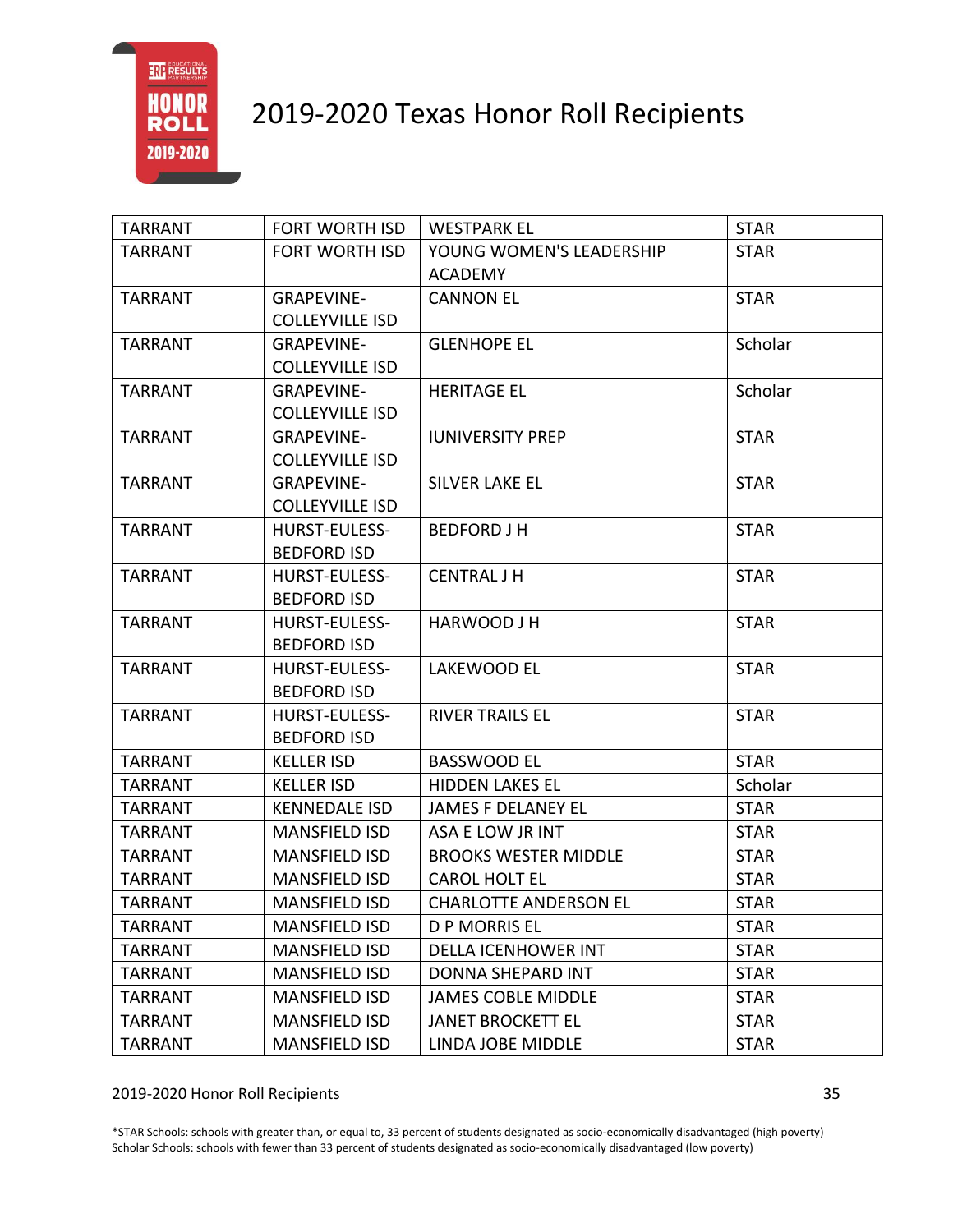

| <b>TARRANT</b> | <b>MANSFIELD ISD</b>  | <b>LOUISE CABANISS EL</b>              | <b>STAR</b> |
|----------------|-----------------------|----------------------------------------|-------------|
| <b>TARRANT</b> | <b>MANSFIELD ISD</b>  | <b>MANSFIELD FRONTIER HS</b>           | <b>STAR</b> |
| <b>TARRANT</b> | <b>MANSFIELD ISD</b>  | <b>MARY JO SHEPPARD EL</b>             | <b>STAR</b> |
| <b>TARRANT</b> | <b>MANSFIELD ISD</b>  | <b>MARY ORR INT</b>                    | <b>STAR</b> |
| <b>TARRANT</b> | <b>MANSFIELD ISD</b>  | <b>ROBERTA TIPPS EL</b>                | <b>STAR</b> |
| <b>TARRANT</b> | <b>MANSFIELD ISD</b>  | <b>TARVER-RENDON EL</b>                | <b>STAR</b> |
| <b>TARRANT</b> | <b>MANSFIELD ISD</b>  | TCCSE EARLY COLLEGE H S AT             | <b>STAR</b> |
|                |                       | <b>TIMBERV</b>                         |             |
| <b>TARRANT</b> | <b>MANSFIELD ISD</b>  | THELMA JONES EL                        | <b>STAR</b> |
| <b>TARRANT</b> | <b>NEWMAN</b>         | NEWMAN INTERNATIONAL ACADEMY           | <b>STAR</b> |
|                | <b>INTERNATIONAL</b>  | AT GR                                  |             |
|                | <b>ACADEMY OF AR</b>  |                                        |             |
| <b>TARRANT</b> | <b>TREETOPS</b>       | TREETOPS SCHOOL INTERNATIONAL          | <b>STAR</b> |
|                | <b>SCHOOL</b>         |                                        |             |
|                | <b>INTERNATIONAL</b>  |                                        |             |
| <b>TARRANT</b> | WESTLAKE              | <b>WESTLAKE ACADEMY</b>                | <b>STAR</b> |
|                | <b>ACADEMY</b>        |                                        |             |
|                | <b>CHARTER SCHOOL</b> |                                        |             |
| <b>TARRANT</b> | <b>WHITE</b>          | <b>FINE ARTS ACADEMY</b>               | <b>STAR</b> |
|                | <b>SETTLEMENT ISD</b> |                                        |             |
| <b>TAYLOR</b>  | <b>ABILENE ISD</b>    | <b>ACADEMY FOR TECHNOLOGY</b>          | <b>STAR</b> |
|                |                       | <b>ENGINEERING</b>                     |             |
| <b>TAYLOR</b>  | <b>ABILENE ISD</b>    | <b>AUSTIN EL</b>                       | <b>STAR</b> |
| <b>TAYLOR</b>  | <b>TEXAS COLLEGE</b>  | FOUNDERS CLASSICAL ACADEMY             | <b>STAR</b> |
|                | <b>PREPARATORY</b>    |                                        |             |
|                | <b>ACADEMIE</b>       |                                        |             |
| <b>TAYLOR</b>  | <b>TEXAS COLLEGE</b>  | <b>ISCHOOL HIGH AT UNIVERSITY PARK</b> | <b>STAR</b> |
|                | <b>PREPARATORY</b>    |                                        |             |
|                | <b>ACADEMIE</b>       |                                        |             |
| <b>TAYLOR</b>  | <b>TEXAS COLLEGE</b>  | RICHARDSON CLASSICAL ACADEMY           | <b>STAR</b> |
|                | <b>PREPARATORY</b>    |                                        |             |
|                | <b>ACADEMIE</b>       |                                        |             |
| <b>TAYLOR</b>  | <b>TEXAS COLLEGE</b>  | VISTA ACADEMY OF WILLIS                | <b>STAR</b> |
|                | <b>PREPARATORY</b>    |                                        |             |
|                | <b>ACADEMIE</b>       |                                        |             |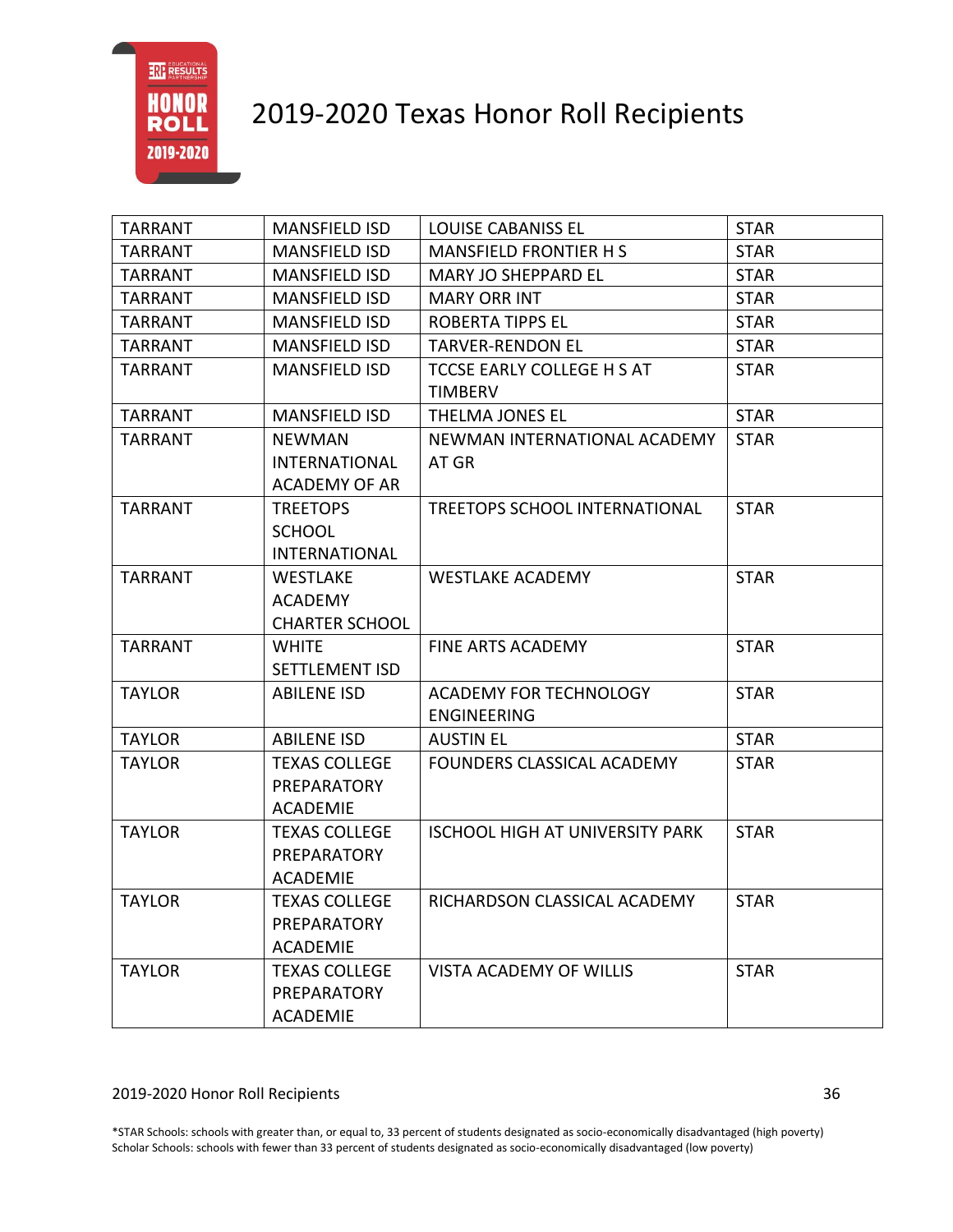

| <b>TITUS</b>     | <b>MOUNT</b>          | E C BRICE EL                     | <b>STAR</b> |
|------------------|-----------------------|----------------------------------|-------------|
|                  | PLEASANT ISD          |                                  |             |
| <b>TOM GREEN</b> | <b>SAN ANGELO ISD</b> | FT CONCHO EL                     | <b>STAR</b> |
| <b>TOM GREEN</b> | <b>SAN ANGELO ISD</b> | <b>GLENMORE EL</b>               | <b>STAR</b> |
| <b>TOM GREEN</b> | <b>SAN ANGELO ISD</b> | <b>SANTA RITA EL</b>             | <b>STAR</b> |
| <b>TRAVIS</b>    | <b>AUSTIN ISD</b>     | <b>BLANTON EL</b>                | <b>STAR</b> |
| <b>TRAVIS</b>    | <b>AUSTIN ISD</b>     | <b>BLAZIER EL</b>                | <b>STAR</b> |
| <b>TRAVIS</b>    | <b>AUSTIN ISD</b>     | <b>BOONE EL</b>                  | <b>STAR</b> |
| <b>TRAVIS</b>    | <b>AUSTIN ISD</b>     | <b>CASIS EL</b>                  | Scholar     |
| <b>TRAVIS</b>    | <b>AUSTIN ISD</b>     | <b>CLAYTON EL</b>                | Scholar     |
| <b>TRAVIS</b>    | <b>AUSTIN ISD</b>     | <b>FULMORE MS</b>                | <b>STAR</b> |
| <b>TRAVIS</b>    | <b>AUSTIN ISD</b>     | <b>GRAHAM EL</b>                 | <b>STAR</b> |
| <b>TRAVIS</b>    | <b>AUSTIN ISD</b>     | <b>GUERRERO THOMPSON</b>         | <b>STAR</b> |
| <b>TRAVIS</b>    | <b>AUSTIN ISD</b>     | <b>KEALING M S</b>               | <b>STAR</b> |
| <b>TRAVIS</b>    | <b>AUSTIN ISD</b>     | LASA H S                         | Scholar     |
| <b>TRAVIS</b>    | <b>AUSTIN ISD</b>     | MAPLEWOOD EL                     | <b>STAR</b> |
| <b>TRAVIS</b>    | <b>AUSTIN ISD</b>     | <b>OAK HILL EL</b>               | <b>STAR</b> |
| <b>TRAVIS</b>    | <b>AUSTIN ISD</b>     | RICHARDS SCH FOR YOUNG WOMEN     | <b>STAR</b> |
|                  |                       | <b>LEADE</b>                     |             |
| <b>TRAVIS</b>    | <b>AUSTIN ISD</b>     | <b>SUNSET VALLEY EL</b>          | <b>STAR</b> |
| <b>TRAVIS</b>    | <b>AUSTIN ISD</b>     | <b>TRAVIS HTS EL</b>             | <b>STAR</b> |
| <b>TRAVIS</b>    | <b>CHAPARRAL STAR</b> | <b>CHAPARRAL STAR ACADEMY</b>    | <b>STAR</b> |
|                  | <b>ACADEMY</b>        |                                  |             |
| <b>TRAVIS</b>    | <b>EANES ISD</b>      | <b>CEDAR CREEK EL</b>            | Scholar     |
| <b>TRAVIS</b>    | <b>EANES ISD</b>      | <b>FOREST TRAIL EL</b>           | Scholar     |
| <b>TRAVIS</b>    | <b>EANES ISD</b>      | <b>HILL COUNTRY MIDDLE</b>       | Scholar     |
| <b>TRAVIS</b>    | <b>EANES ISD</b>      | <b>WEST RIDGE MIDDLE</b>         | Scholar     |
| <b>TRAVIS</b>    | <b>EANES ISD</b>      | <b>WESTLAKE H S</b>              | Scholar     |
| <b>TRAVIS</b>    | <b>HARMONY</b>        | HARMONY SCHOOL OF ENDEAVOR       | <b>STAR</b> |
|                  | <b>SCIENCE</b>        | <b>AUSTIN</b>                    |             |
|                  | <b>ACADEMY</b>        |                                  |             |
|                  | (AUSTIN)              |                                  |             |
| <b>TRAVIS</b>    | <b>HARMONY</b>        | <b>HARMONY SCIENCE ACADEMY -</b> | <b>STAR</b> |
|                  | <b>SCIENCE</b>        | <b>CEDAR PA</b>                  |             |
|                  | <b>ACADEMY</b>        |                                  |             |
|                  | (AUSTIN)              |                                  |             |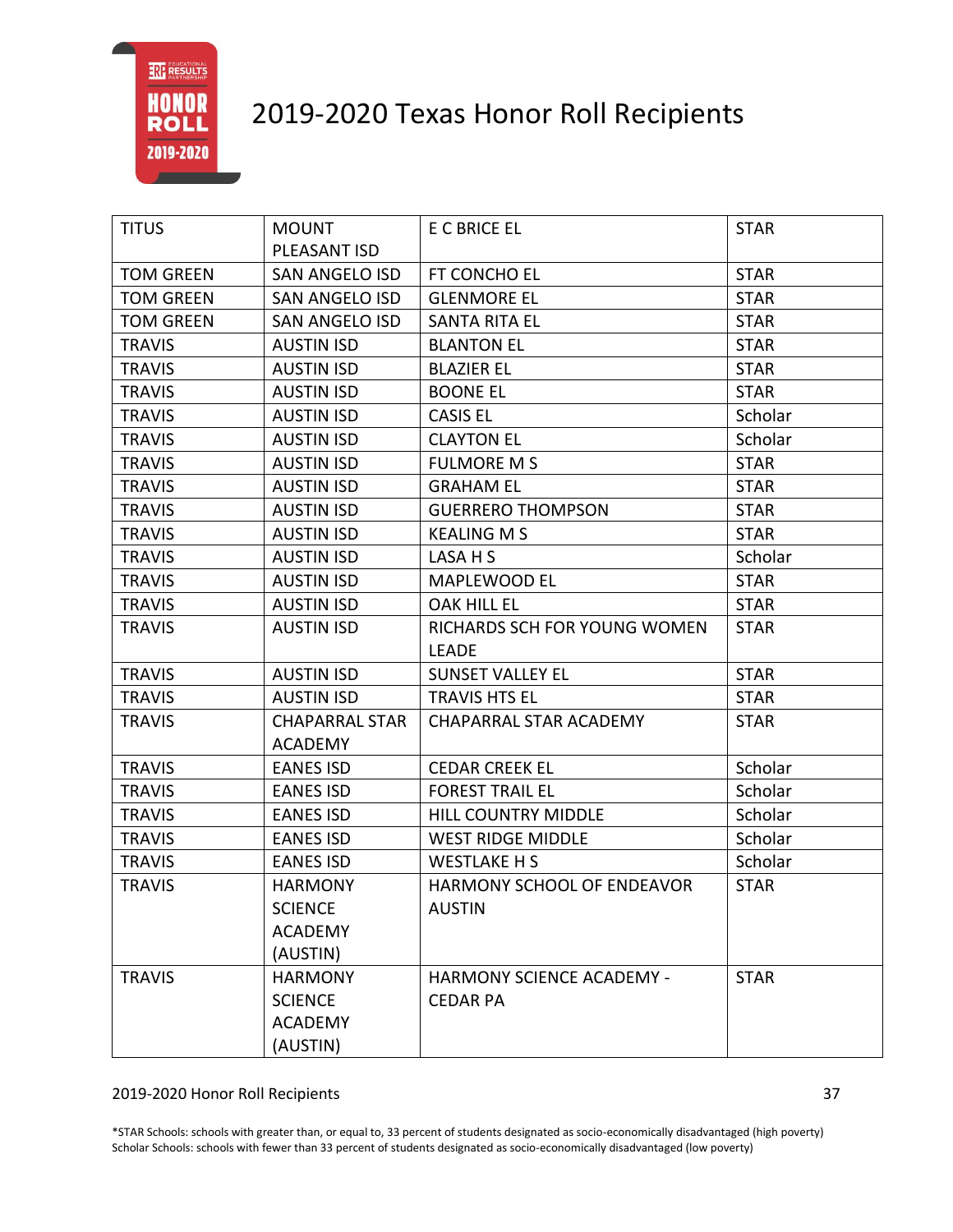

| <b>TRAVIS</b>    | KIPP TEXAS             | KIPP 3D ACADEMY                 | <b>STAR</b> |
|------------------|------------------------|---------------------------------|-------------|
|                  | PUBLIC SCHOOLS         |                                 |             |
| <b>TRAVIS</b>    | <b>KIPP TEXAS</b>      | KIPP ACADEMY MIDDLE             | <b>STAR</b> |
|                  | PUBLIC SCHOOLS         |                                 |             |
| <b>TRAVIS</b>    | <b>KIPP TEXAS</b>      | <b>KIPP ACADEMY WEST MIDDLE</b> | <b>STAR</b> |
|                  | PUBLIC SCHOOLS         |                                 |             |
| <b>TRAVIS</b>    | <b>KIPP TEXAS</b>      | <b>KIPP CONNECT MIDDLE</b>      | <b>STAR</b> |
|                  | <b>PUBLIC SCHOOLS</b>  |                                 |             |
| <b>TRAVIS</b>    | <b>KIPP TEXAS</b>      | KIPP EXPLORE ACADEMY            | <b>STAR</b> |
|                  | PUBLIC SCHOOLS         |                                 |             |
| <b>TRAVIS</b>    | <b>KIPP TEXAS</b>      | <b>KIPP SHARP PREP</b>          | <b>STAR</b> |
|                  | PUBLIC SCHOOLS         |                                 |             |
| <b>TRAVIS</b>    | <b>KIPP TEXAS</b>      | KIPP SHARPSTOWN COLEGE PREP     | <b>STAR</b> |
|                  | PUBLIC SCHOOLS         |                                 |             |
| <b>TRAVIS</b>    | <b>KIPP TEXAS</b>      | <b>KIPP SHINE PREP</b>          | <b>STAR</b> |
|                  | PUBLIC SCHOOLS         |                                 |             |
| <b>TRAVIS</b>    | <b>KIPP TEXAS</b>      | <b>KIPP UNITY PRI</b>           | <b>STAR</b> |
|                  | PUBLIC SCHOOLS         |                                 |             |
| <b>TRAVIS</b>    | <b>LAKE TRAVIS ISD</b> | LAKE POINTE EL                  | Scholar     |
| <b>TRAVIS</b>    | <b>LAKE TRAVIS ISD</b> | <b>LAKE TRAVIS EL</b>           | <b>STAR</b> |
| <b>TRAVIS</b>    | <b>LAKE TRAVIS ISD</b> | <b>LAKEWAY EL</b>               | Scholar     |
| <b>TRAVIS</b>    | <b>NYOS CHARTER</b>    | NYOS - MAGNOLIA MCCULLOUGH      | <b>STAR</b> |
|                  | <b>SCHOOL</b>          | <b>CAMPUS</b>                   |             |
| <b>TRAVIS</b>    | <b>NYOS CHARTER</b>    | <b>NYOS CHARTER SCHOOL</b>      | <b>STAR</b> |
|                  | <b>SCHOOL</b>          |                                 |             |
| <b>TRAVIS</b>    | PFLUGERVILLE ISD       | <b>CELE MIDDLE</b>              | <b>STAR</b> |
| <b>TRAVIS</b>    | PFLUGERVILLE ISD       | <b>PARMER LANE EL</b>           | <b>STAR</b> |
| <b>TRAVIS</b>    | PFLUGERVILLE ISD       | PFLUGERVILLE EL                 | <b>STAR</b> |
| <b>TRAVIS</b>    | PFLUGERVILLE ISD       | <b>WIELAND EL</b>               | <b>STAR</b> |
| <b>UPSHUR</b>    | <b>UNION GROVE</b>     | UNION GROVE H S                 | <b>STAR</b> |
|                  | <b>ISD</b>             |                                 |             |
| <b>UPSHUR</b>    | <b>UNION GROVE</b>     | <b>UNION GROVE J H</b>          | <b>STAR</b> |
|                  |                        |                                 |             |
|                  | <b>ISD</b>             |                                 |             |
| <b>UVALDE</b>    | <b>KNIPPA ISD</b>      | <b>KNIPPA SCHOOL</b>            | <b>STAR</b> |
| <b>VAL VERDE</b> | SAN FELIPE-DEL         | DEL RIO EARLY COLLEGE H S       | <b>STAR</b> |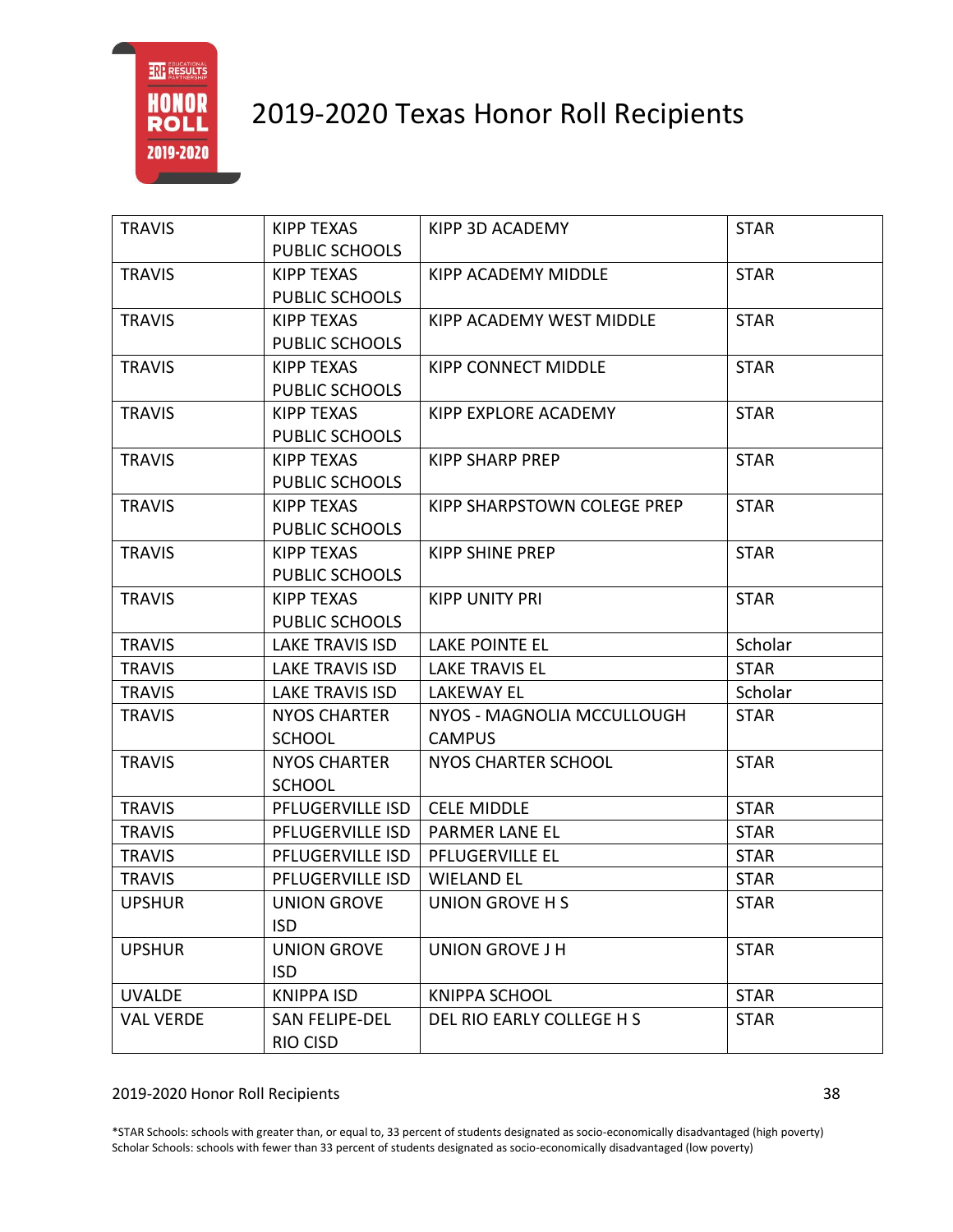

| <b>VICTORIA</b>   | <b>NURSERY ISD</b>  | <b>NURSERY EL</b>                        | <b>STAR</b> |
|-------------------|---------------------|------------------------------------------|-------------|
| <b>VICTORIA</b>   | <b>VICTORIA ISD</b> | <b>VICKERS EL</b>                        | <b>STAR</b> |
| <b>WALKER</b>     | <b>NEW WAVERLY</b>  | <b>NEW WAVERLY EL</b>                    | <b>STAR</b> |
|                   | <b>ISD</b>          |                                          |             |
| <b>WASHINGTON</b> | <b>BRENHAM ISD</b>  | <b>ALTON EL</b>                          | <b>STAR</b> |
| <b>WASHINGTON</b> | <b>BRENHAM ISD</b>  | <b>BRENHAM J H</b>                       | <b>STAR</b> |
| <b>WASHINGTON</b> | <b>BRENHAM ISD</b>  | <b>BRENHAM MIDDLE</b>                    | <b>STAR</b> |
| <b>WEBB</b>       | <b>LAREDO ISD</b>   | <b>BRUNIEL</b>                           | <b>STAR</b> |
| WEBB              | LAREDO ISD          | <b>D D HACHAR EL</b>                     | <b>STAR</b> |
| WEBB              | LAREDO ISD          | <b>DOVALINA EL</b>                       | <b>STAR</b> |
| <b>WEBB</b>       | LAREDO ISD          | H B ZACHRY EL                            | <b>STAR</b> |
| WEBB              | LAREDO ISD          | <b>HECTOR J GARCIA EARLY COLLEGE H S</b> | <b>STAR</b> |
| WEBB              | LAREDO ISD          | LEYENDECKER EL                           | <b>STAR</b> |
| WEBB              | <b>LAREDO ISD</b>   | PIERCE EL                                | <b>STAR</b> |
| <b>WEBB</b>       | <b>LAREDO ISD</b>   | <b>SANTO NINO EL</b>                     | <b>STAR</b> |
| <b>WEBB</b>       | UNITED ISD          | <b>BARBARA FASKEN EL</b>                 | <b>STAR</b> |
| <b>WEBB</b>       | UNITED ISD          | <b>CHARLES BORCHERS EL</b>               | <b>STAR</b> |
| <b>WEBB</b>       | UNITED ISD          | <b>CLARK EL</b>                          | <b>STAR</b> |
| <b>WEBB</b>       | UNITED ISD          | <b>COL SANTOS BENAVIDES EL</b>           | <b>STAR</b> |
| <b>WEBB</b>       | UNITED ISD          | DR MALAKOFF EL                           | <b>STAR</b> |
| WEBB              | UNITED ISD          | <b>GEORGE WASHINGTON MIDDLE</b>          | <b>STAR</b> |
| <b>WEBB</b>       | UNITED ISD          | <b>HENRY CUELLAR EL</b>                  | <b>STAR</b> |
| WEBB              | UNITED ISD          | <b>JULIA BIRD JONES MULLER EL</b>        | <b>STAR</b> |
| WEBB              | UNITED ISD          | <b>KAZEN EL</b>                          | <b>STAR</b> |
| WEBB              | UNITED ISD          | <b>KENNEDY ZAPATA EL</b>                 | <b>STAR</b> |
| <b>WEBB</b>       | UNITED ISD          | <b>MATIAS DE LLANO EL</b>                | <b>STAR</b> |
| WEBB              | UNITED ISD          | <b>TRAUTMANN EL</b>                      | <b>STAR</b> |
| WEBB              | UNITED ISD          | <b>TRAUTMANN MIDDLE</b>                  | <b>STAR</b> |
| <b>WEBB</b>       | <b>UNITED ISD</b>   | <b>UNITED MIDDLE</b>                     | <b>STAR</b> |
| <b>WHARTON</b>    | <b>EAST BERNARD</b> | <b>EAST BERNARD EL</b>                   | <b>STAR</b> |
|                   | <b>ISD</b>          |                                          |             |
| <b>WHARTON</b>    | <b>EAST BERNARD</b> | <b>EAST BERNARD J H</b>                  | <b>STAR</b> |
|                   | <b>ISD</b>          |                                          |             |
| <b>WHARTON</b>    | EL CAMPO ISD        | <b>HUTCHINS EL</b>                       | <b>STAR</b> |
| <b>WILLIAMSON</b> | <b>COUPLAND ISD</b> | <b>COUPLAND EL</b>                       | <b>STAR</b> |

### 2019-2020 Honor Roll Recipients 39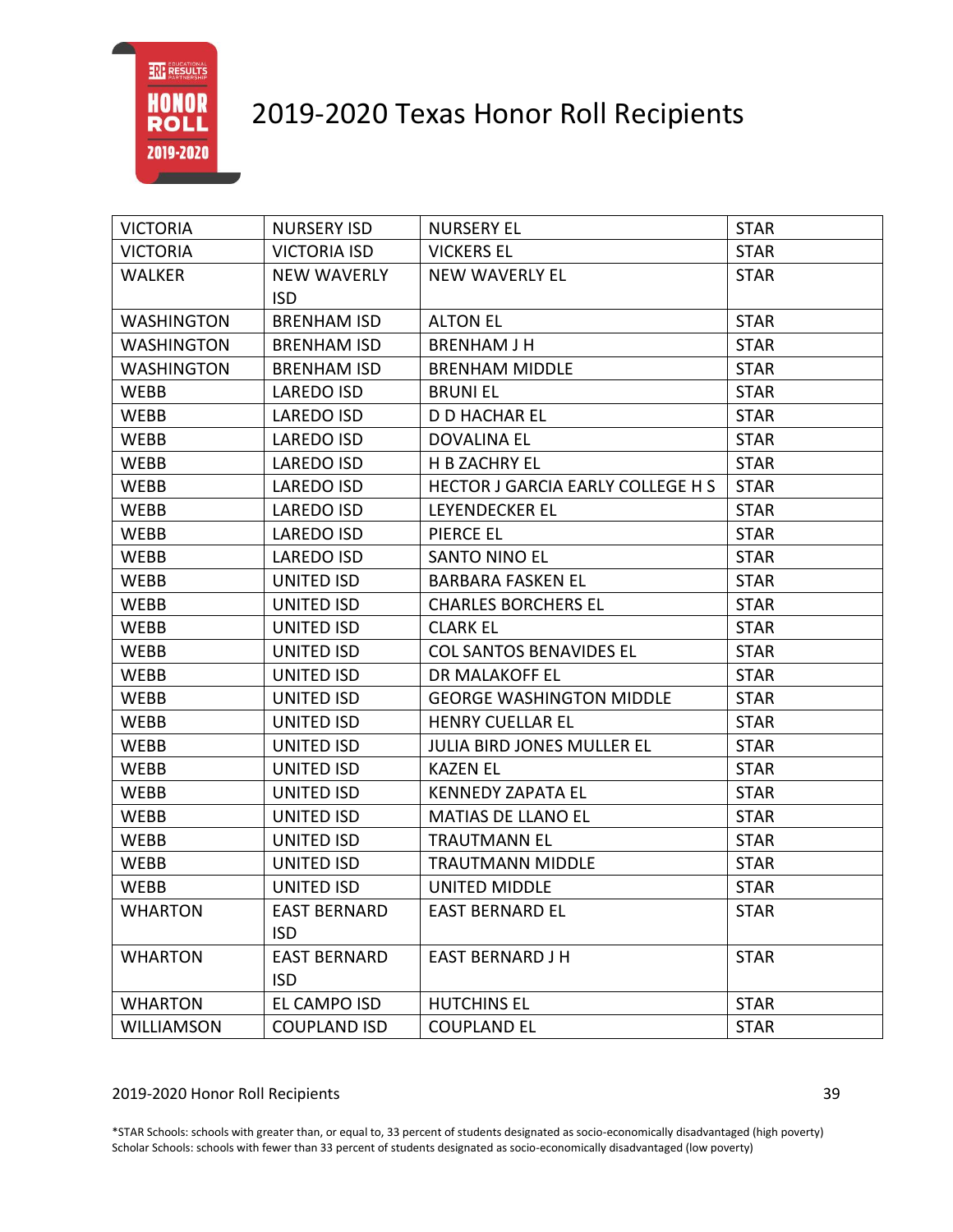

| <b>WILLIAMSON</b> | <b>LEANDER ISD</b>    | ADA MAE FAUBION EL             | <b>STAR</b> |
|-------------------|-----------------------|--------------------------------|-------------|
| <b>WILLIAMSON</b> | <b>LEANDER ISD</b>    | <b>CANYON RIDGE MIDDLE</b>     | Scholar     |
| <b>WILLIAMSON</b> | <b>LEANDER ISD</b>    | <b>GRANDVIEW HILLS EL</b>      | <b>STAR</b> |
| <b>WILLIAMSON</b> | <b>LEANDER ISD</b>    | LAURA WELCH BUSH EL            | Scholar     |
| WILLIAMSON        | <b>LEANDER ISD</b>    | <b>RIVER RIDGE EL</b>          | Scholar     |
| <b>WILLIAMSON</b> | <b>MERIDIAN</b>       | MERIDIAN WORLD SCHOOL LLC      | <b>STAR</b> |
|                   | <b>WORLD SCHOOL</b>   |                                |             |
|                   | <b>LLC</b>            |                                |             |
| <b>WILLIAMSON</b> | <b>ROUND ROCK ISD</b> | <b>CACTUS RANCH EL</b>         | Scholar     |
| <b>WILLIAMSON</b> | <b>ROUND ROCK ISD</b> | <b>CANYON CREEK EL</b>         | Scholar     |
| <b>WILLIAMSON</b> | <b>ROUND ROCK ISD</b> | <b>CANYON VISTA MIDDLE</b>     | Scholar     |
| <b>WILLIAMSON</b> | <b>ROUND ROCK ISD</b> | <b>CEDAR VALLEY MIDDLE</b>     | Scholar     |
| <b>WILLIAMSON</b> | <b>ROUND ROCK ISD</b> | <b>CHISHOLM TRAIL MIDDLE</b>   | <b>STAR</b> |
| <b>WILLIAMSON</b> | <b>ROUND ROCK ISD</b> | <b>DEERPARK MIDDLE</b>         | <b>STAR</b> |
| <b>WILLIAMSON</b> | <b>ROUND ROCK ISD</b> | <b>DOUBLE FILE TRAIL EL</b>    | <b>STAR</b> |
| <b>WILLIAMSON</b> | <b>ROUND ROCK ISD</b> | <b>ELSA ENGLAND EL</b>         | Scholar     |
| <b>WILLIAMSON</b> | <b>ROUND ROCK ISD</b> | FERN BLUFF EL                  | Scholar     |
| <b>WILLIAMSON</b> | <b>ROUND ROCK ISD</b> | <b>HOPEWELL MIDDLE</b>         | <b>STAR</b> |
| <b>WILLIAMSON</b> | <b>ROUND ROCK ISD</b> | JAMES GARLAND WALSH MIDDLE     | Scholar     |
| <b>WILLIAMSON</b> | <b>ROUND ROCK ISD</b> | <b>JOLLYVILLE EL</b>           | <b>STAR</b> |
| <b>WILLIAMSON</b> | <b>ROUND ROCK ISD</b> | <b>KATHY CARAWAY EL</b>        | Scholar     |
| <b>WILLIAMSON</b> | <b>ROUND ROCK ISD</b> | <b>LAUREL MOUNTAIN EL</b>      | Scholar     |
| <b>WILLIAMSON</b> | <b>ROUND ROCK ISD</b> | PATSY SOMMER EL                | Scholar     |
| <b>WILLIAMSON</b> | <b>ROUND ROCK ISD</b> | PEARSON RANCH MIDDLE           | Scholar     |
| <b>WILLIAMSON</b> | <b>ROUND ROCK ISD</b> | PURPLE SAGE EL                 | <b>STAR</b> |
| <b>WILLIAMSON</b> | <b>ROUND ROCK ISD</b> | <b>RRISD EARLY COLLEGE H S</b> | <b>STAR</b> |
| <b>WILLIAMSON</b> | <b>ROUND ROCK ISD</b> | SPICEWOOD EL                   | Scholar     |
| <b>WILLIAMSON</b> | <b>ROUND ROCK ISD</b> | WESTWOOD H S                   | Scholar     |
| <b>WILLIAMSON</b> | <b>TAYLOR ISD</b>     | LEGACY EARLY COLLEGE H S       | <b>STAR</b> |
| WILLIAMSON        | THRALL ISD            | THRALL EL                      | <b>STAR</b> |
| <b>WILLIAMSON</b> | <b>THRALL ISD</b>     | <b>THRALL MIDDLE</b>           | <b>STAR</b> |
| <b>WILSON</b>     | POTH ISD              | POTH EL                        | <b>STAR</b> |
| <b>WILSON</b>     | POTH ISD              | POTH J H                       | <b>STAR</b> |
| <b>WISE</b>       | <b>ALVORD ISD</b>     | <b>ALVORD MIDDLE</b>           | <b>STAR</b> |
| <b>WISE</b>       | <b>PARADISE ISD</b>   | PARADISE MIDDLE                | <b>STAR</b> |

#### 2019-2020 Honor Roll Recipients 40